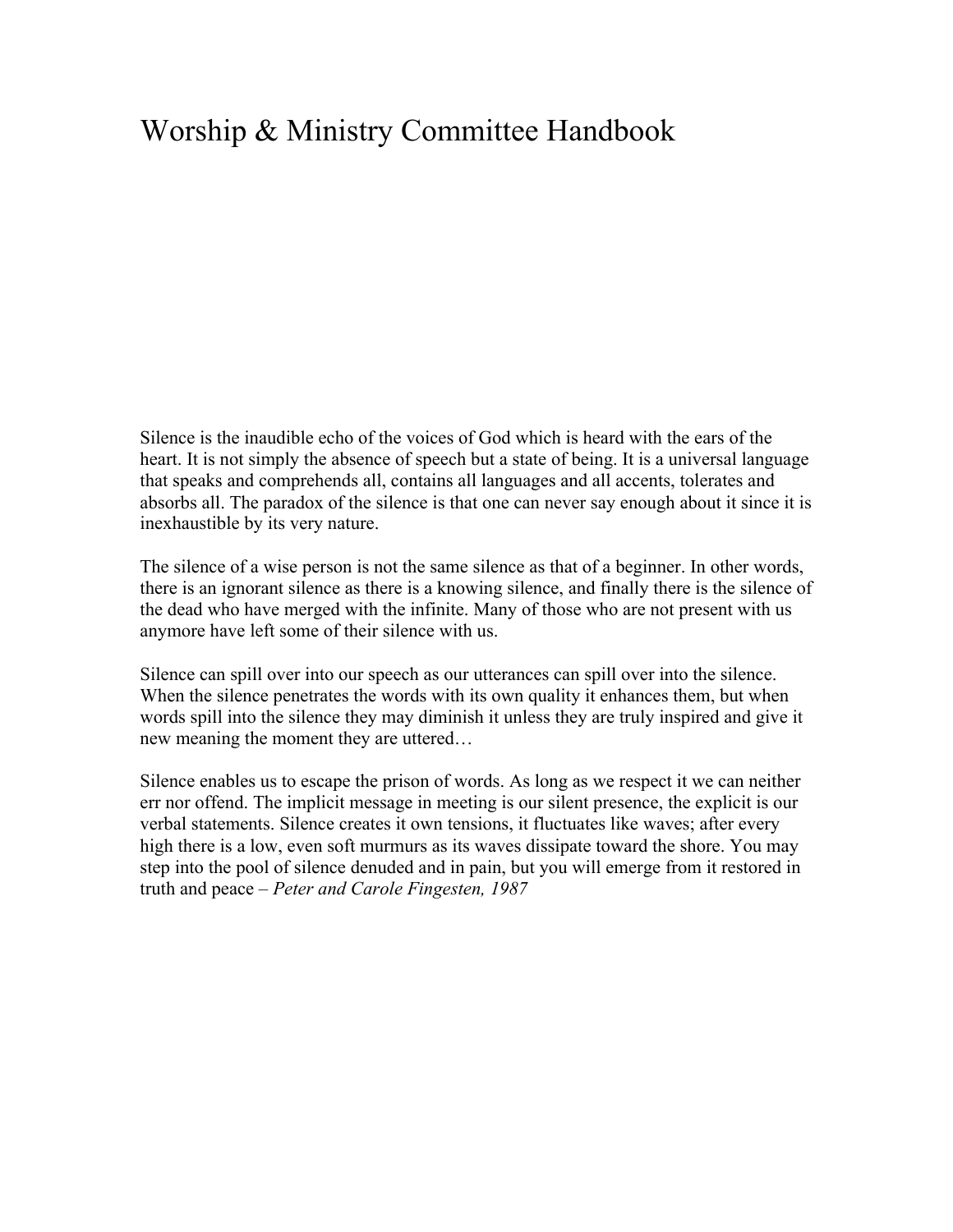# Table of Contents

#### OUR CALLING (Deepening Worship)

Faith and Practice excerpt: Worship and the Meeting

- o Meeting for Worship
- o Meeting for Worship for Business
- o The Meeting Community

Faith and Practice excerpt: Advices and Queries:

- o Meeting for Worship
- o Spiritual Life
- o Meeting for Worship for Business

What is Quakerism? Friendly Answers to Questions about American Quakers (Quakers Beliefs by Friends World Committee Consultation)

#### OUR COMMITTEE

Faith and Practice excerpt: Worship & Ministry Committee Job Description We are Meeting's "Anchoring Committee" Meeting for Worship Roles: Greeter, Closer/Announcements Assignments to Committees for Advices and Queries

### NURTURING SPIRIT IN THE BELOVED COMMUNITY

Corporate Worship and Gathering

- o Strawberry Creek Meeting Vocal Ministry Practices
- o Use of Time After Rise of Meeting for Worship
- o Adult Religious Education (Spiritual Learning) Responsibilities
- o Adult Religious Education topics (2001 2010)
- o Memorial Meeting To Do List (plus sample brochure)

Spiritual Care of Individual Concerns

- o Our Meeting's Reflections on Holding Each Other in the Light
- o Our Experience with the Practice of Joys and Sorrows

#### SUPPORTING INDIVIDUAL SPIRITUAL MINISTRIES

What is a Spiritual Ministry? Clearness Committees Anchoring Committees for Public Ministry A Meeting Minute to Recognize an Individual Ministry A Ministry "on behalf of" the Meeting Traveling Ministry Funding Process Supporting Traveling Ministry (Friends General Conference 3/2005)

### **APPENDICES**

- (pdf) Tax Consequences related to funding individuals in Meeting
- (pdf) Faithfulness in Action: Supporting Leadings (PYM 2009 draft)
- (pdf) Quotations about Worship (appropriate for reading to Meeting)

 $(6/2/11)$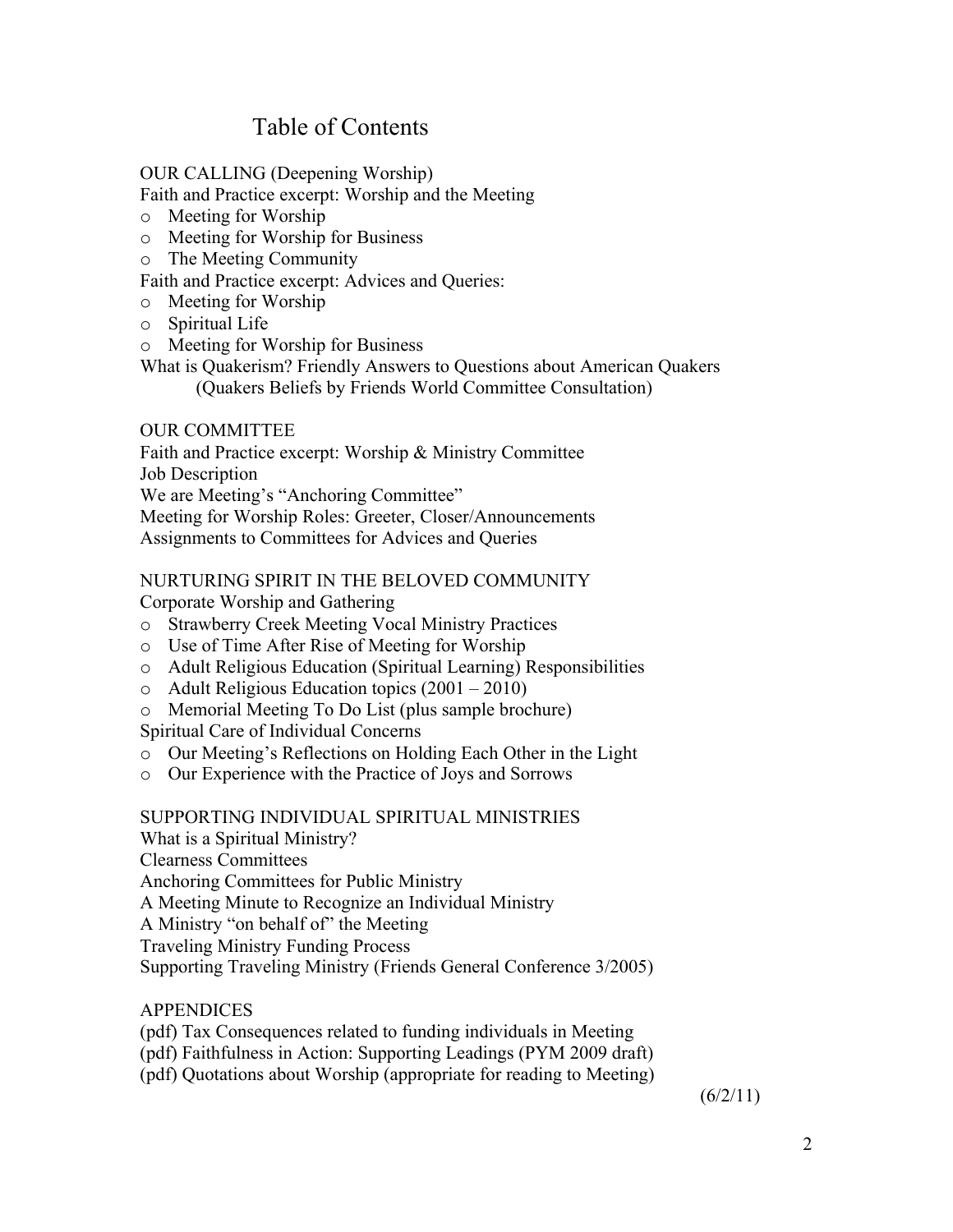# Meeting For Worship<br>[Faith & Practice 2001, pp. 25-30]

 *And it is especially to be observed, that in the whole New Testament there is no order nor command given in this thing, but to follow the revelation of the Spirit, save only that general one of meeting together; a thing dearly owned and diligently practised by us…* Robert Barclay, *Apology*, 1676, 11:10

 Worship is the response of the human spirit to the call of the Divine. Friends seek communion with that of God within, which some Friends call the Living Christ, the Teacher with whom each one has a relationship. Corporate worship deepens our sense of the Presence and our connection to it. In worship at its best, we transcend ourselves: *"Every individual man and woman" is brought" to the Spirit of God…and Truth in their own hearts, [to] love one another and love enemies"*

George Fox, *The Power of the Lord Is Over All*, 1668, p. 235)

 The Meeting for Worship is at the core of Quaker practice. There, Friends gather together in expectant silence, waiting upon God. Typically, Meeting for Worship begins when the first worshipers settle into the silence at the appointed place and time. It ends when the Clerk or another designated individual shakes the hand of another person seated nearby.At that signal, Friends generally shake hands and greet each other. Meeting for Worship is different from solitary prayer. The strength and focus of the community draw one who is distracted back toward the Center. In the embrace of the Meeting, an individual may be more willing to be searched by the Light that exposes weaknesses and shortcomings, and challenges the worshiper to transformation. Together, we can more clearly see Truth; we can better receive and understand continuing revelation. William Penn's query captures this spirit in the language of his time:

*When you come to your meetings…do you sit down in True Silence, resting from your own Will and Workings, and waiting upon the Lord, with your minds fixed in that Light wherewith Christ has enlightened you, until the Lord breathes life in you, refresheth you, and prepares you, and your spirits and souls, to make you fit for his service, that you may offer unto him a pure and spiritual sacrifice?*

William Penn, a tender visitation, works, 1771, p. 441

Thus conducting worship under the leading of Divine Will, Friends assemble in the silence without prearranged program. Each tries to still the inward clamor of personal anxieties and ambitions, listening for the voice of the Inner Guide, endeavoring to be faithful to its instruction. Such faithfulness may require an outward silence. It may require one to rise and speak words that do not come easily, which may not be fully understood, or which may be uncomfortable. It may require action, or restraint of action, by some individual or the whole Meeting, outside the Meeting for Worship. During worship, all share responsibility for vocal ministry. God may call upon any one, regardless of experience or education, age or gender, to be a messenger. No one is excluded from the possibility of such service just as no one is appointed in advance to preach or pray at a particular Meeting for Worship.When someone does offer vocal ministry, Friends seek to be open, notwithstanding any hesitations or imperfection in the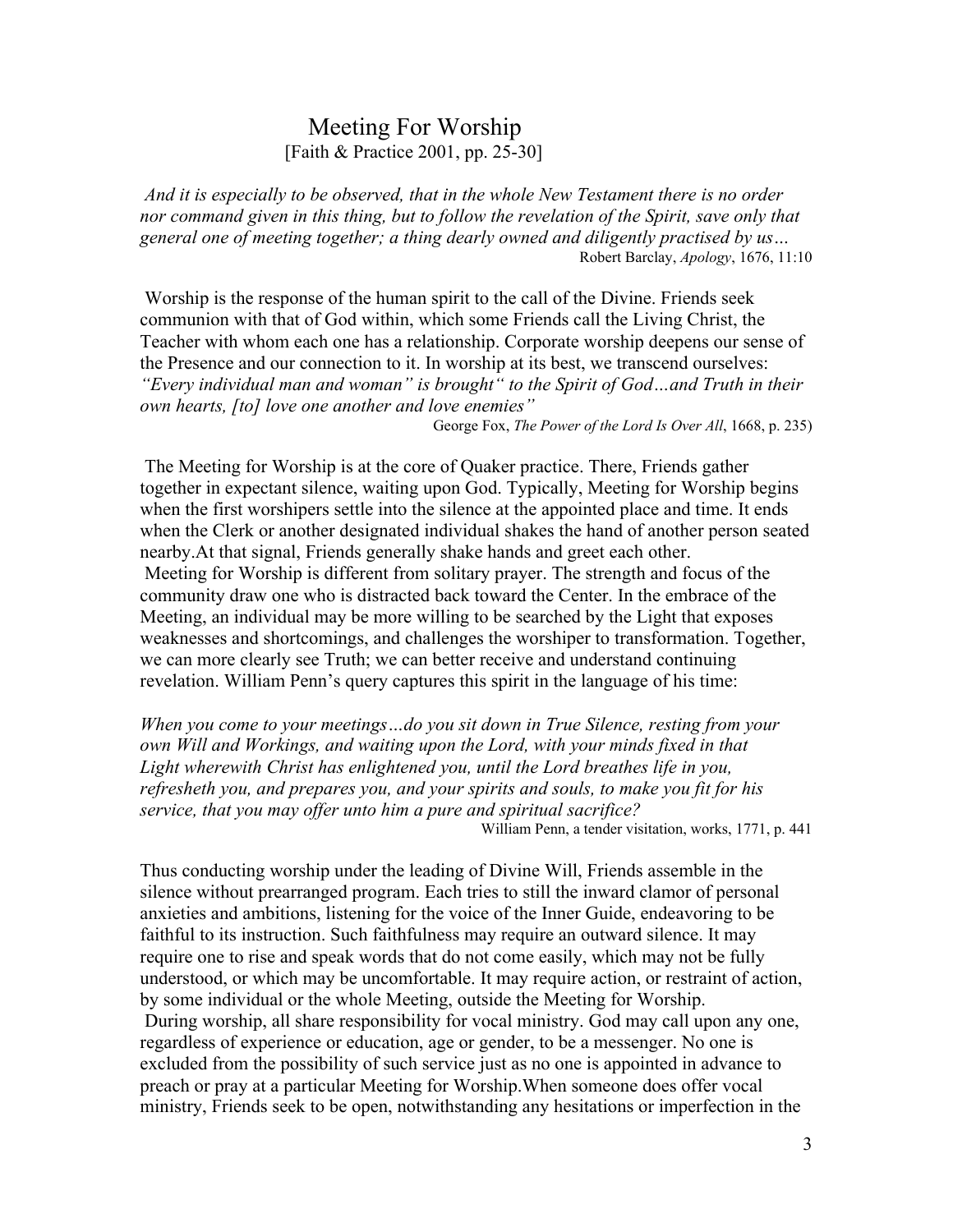speaker's words. An unexpected message may touch hearts, reveal the wisdom from the Source, and encourage the growth of the Seed within.

During Meeting for Worship, Friends seek connection to one another and to God dwelling among them. In some Meetings, the vocal ministry will have a common theme, each message deepening and enriching the other, and connecting to one's own thoughts. Some Meetings are entirely silent. At a gathered Meeting, "the sense is present that a new Life and Power has entered our midst" (Thomas Kelly, The Gathered Meeting). Not every Meeting is a gathered Meeting, and not everyone has the same perception of a particular Meeting.

*The meeting comes to be truly gathered when most, if not all, of those present have themselves been drawn in to the depths of themselves so that even their thoughts have been stilled and their minds, while by no means empty, are in near perfect rest.* George Gorman, The Amazing Fact of Quaker Worship, 1986, p. 4

In nurturing its worship, a Meeting that is experiencing an extended period of arid silence might try to encourage those who are reluctant to speak to be faithful to the call when it comes. Another Meeting, where many vocal messages have come from speakers with questionable discernment, may seek to encourage a greater spiritual depth in both the silence and the words. Seeking what George Fox referred to as the "universal, true, and perfect worship," Friends return in faith to God for guidance.

 *All of us, with our unveiled faces like mirrors reflecting the glory of the Lord, are being transformed into the image that we reflect in brighter and brighter glory; this is the working of the Lord who is the Spirit.* 2 Corinthians 3:18 The New Jerusalem Bible

Preparation for and Participation in Worship

Friends who thoughtfully prepare to come together with clear minds and open hearts enhance the depth and quality of Meetings for Worship and for Business. Preparation may include regular prayer and worship, the reading of Scripture and other devotional literature, reflection, and other ways of experiencing God's presence. The quality of each person's participation affects the entire community. Regular and punctual attendance is helpful, as are attentive listening to the vocal ministry of others and the exercise of careful discernment in offering vocal ministry. Genuine preparation includes knowing others in the Meeting, being of service, and through words, actions and attitudes, honoring covenant relationships with one another and with the Living God.

Prayer and other Reflective Practices

Prayer outside of Meeting for Worship takes many forms. For some, constant awareness of the Presence is the background to everything else that happens. For others, prayer is a change from one's usual focus to communicate with the Divine at a particular moment. Prayer may be of a traditional type, such as intercession or praise in the form of beloved words written by another. A prayer may be vocalized, alone or in a group. It may be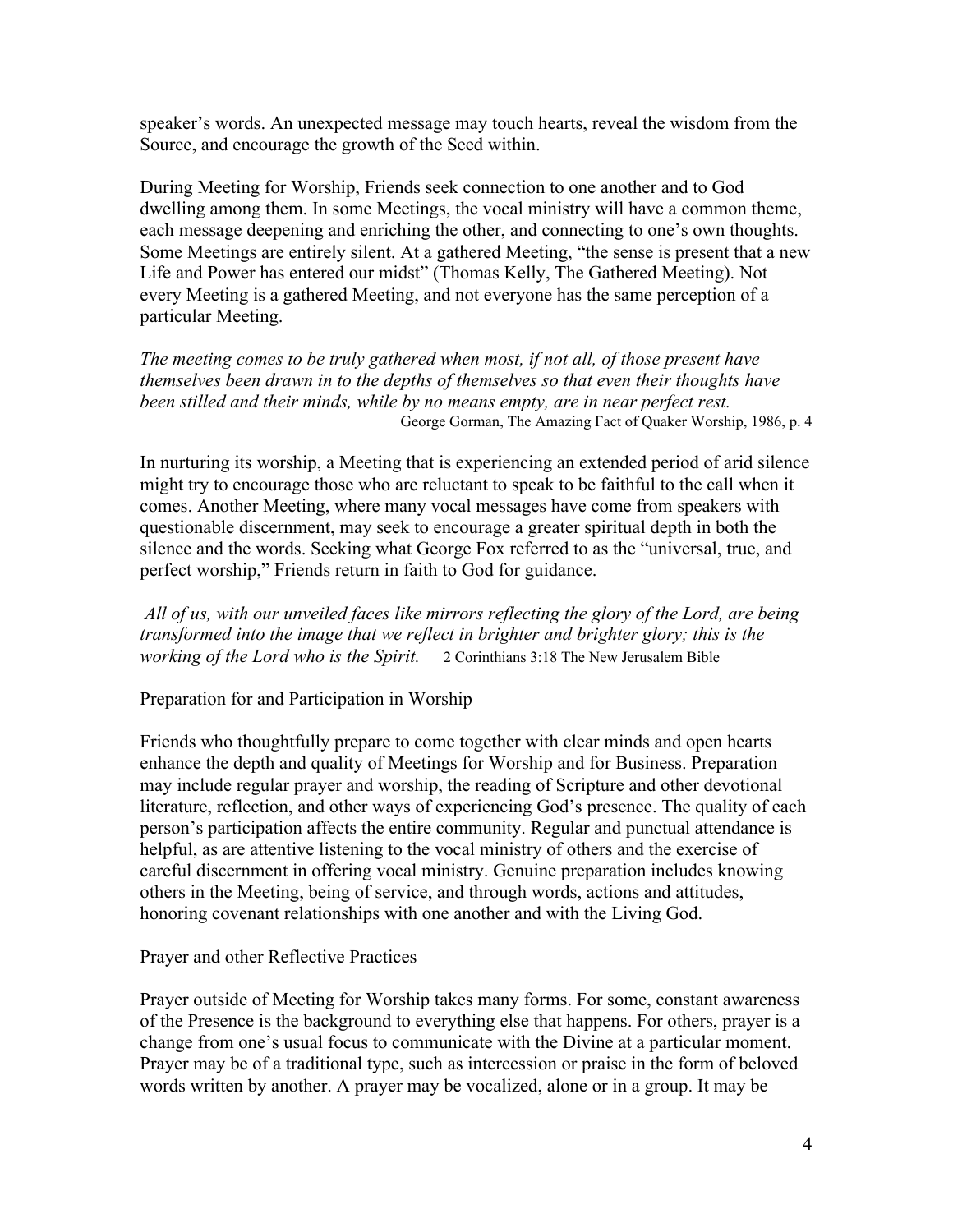silent: formed of internal words or deep and wordless. Prayer may include an embodied discipline, like chant or a movement meditation.

Daily prayer is a discipline that sustains the spirit and prepares for the coming Meeting for Worship. The Meeting community is greatly strengthened when its members regularly pray for it and for one another.

*There is no use trying to conceal how difficult it is to find time for private prayer in the congested schedules under which most modern people live. But at the bottom it is not a question of finding time…[but] of the depth of the sense of need and of the desire. Busy lovers find time to write letters to one another, often…long letters; although what really matters is not the length of the letter any more than it is the length of the prayer. In this life we find the time for what we believe to be important.*

Douglas Steere, 1938, Britain Yearly Meeting, Quaker *Faith &Practice*, 1995, §2.32

Study of Judeo-Christian scriptures, Quaker materials, devotional literature, and other inspiring works can deepen understanding and enliven spiritual imagination. Individual reflection, conversations with a spiritual friend, group discussions, small gatherings for worship during the week, retreats, and pursuit of opportunities for religious education enhance spiritual development and readiness to be faithful instruments of God's will.

#### Vocal Ministry and Faithful Listening

Just as careful preparation enhances the quality of worship, so too does attention to the Light during worship. Friends come to worship to receive and to give, to speak when led, to be silent when that is what obedience requires. Vocal ministry is a vital part of the Meeting for Worship. It is a form of service in which a person stands to share a message from God delivered through the individual. Friends hope that all spoken messages during worship are in fact vocal ministry. The responsibility rests on each member of the group to be ready and willing to offer such ministry when called to do so.

As one sits in silence, a message may arise out of the depth of the soul that seems intended not simply for the worshiper, but for the gathering as a whole. Some Friends feel burdened with a sense of omission if a message is not expressed, but once it is faithfully uttered, a sense of inward peace may follow. Experience in Meeting helps to discriminate between private words and those that arise as true leadings of the Spirit that should not be silenced. An inclination to share a message may arise in advance of Meeting, but the decision to speak should await a clear leading at the time.With practice, a person may learn to discern a call clearly, though many are quite unable to describe its quality.

Some worshipers called to speak feel an internal or external quaking, deep emotion, tears, an increased heart rate, or other agitation. Some have felt grabbed by the hand of God and held until after delivering the message. One person feels a profound stillness accompanied by a clear voice that is not her own. Another may find himself suddenly standing, and then wait, praying silently for guidance, before beginning to speak. Still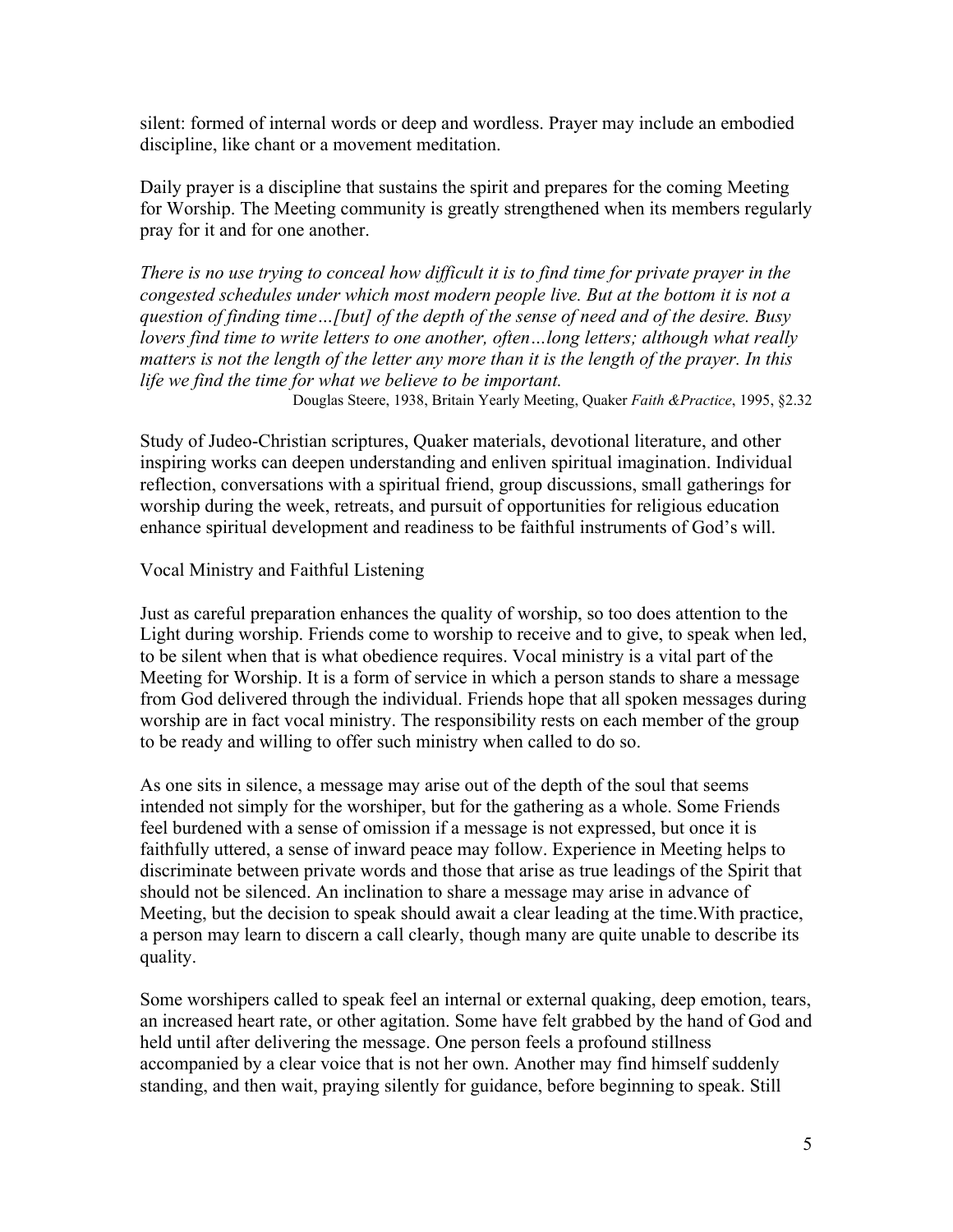another may test a message by repeatedly pushing it 'out of mind' only to find that it returns again and again.

As one is weighing whether to speak, certain questions may be helpful: Is this message Spirit-led, or merely emotionally compelling? Is this message intended for this group, or is it only for me? Is it better saved until another time or place? When the call to speak is clear, the worshiper should stand if possible. He or she should speak simply, briefly, audibly, and from personal spiritual experience. Occasionally, ministry may take the form of singing or of standing silently. Neither debate, nor discussion with previous speakers, is ever appropriate, and speaking twice during a single Meeting for Worship is very seldom so.

Those who are led to speak have different backgrounds, verbal skills and interpretive power. Friends try to listen more than they speak, keep an open heart, seek the Spirit behind the words and hold the speaker in love. Listeners may find it helpful to pray that the messenger is faithful to the call, and that God's word will emerge through the medium of human speech. A message that does not speak to one person's needs may be helpful to another. After a message has been given, it is important to allow time to ponder its meaning, letting the Spirit move through the assembly of Friends before another ministers.

# Meeting For Worship For Business<br>[Faith & Practice 2001, pp. 31-33]

*Being orderly come together… proceed in the wisdom of God, not in the way of the world… not deciding affairs by the greater vote… [but by] assenting together as one man in the spirit of truth and equity, and by the authority thereof.*

Edward Burrough, 1662, Britain Yearly Meeting, Quaker Faith & Practice, 1995, §2.87

There is little record of how Friends' unique practice for conducting business evolved, but there can be no doubt that it is derived directly from Friends' faith. It is guided by three core beliefs: that there is that of God in everyone, that each can experience that of God within, and that divine guidance will lead to the realization of a single shared truth. From these beliefs it readily follows that a Friends Meeting for Business is a Meeting for Worship in which business is conducted by seeking God's will in the decisions that are to be made. The silent worship with which the Meeting for Business both opens and closes connects individuals to the Spirit. It prompts them to be sensitive to and grounded in the Love that binds the Meeting.

Anyone may call for silence in the course of a meeting: when resolution of a matter is proving difficult, when there is a need to reflect on what has been said, or to return the Meeting to a spirit of quiet reverence. A call for silence is always a call to worship, to focus on the guidance of the Spirit, to listen with a loving and open heart. As in other Meetings for Worship, Friends may feel moved to speak out of the silence on the matter in hand.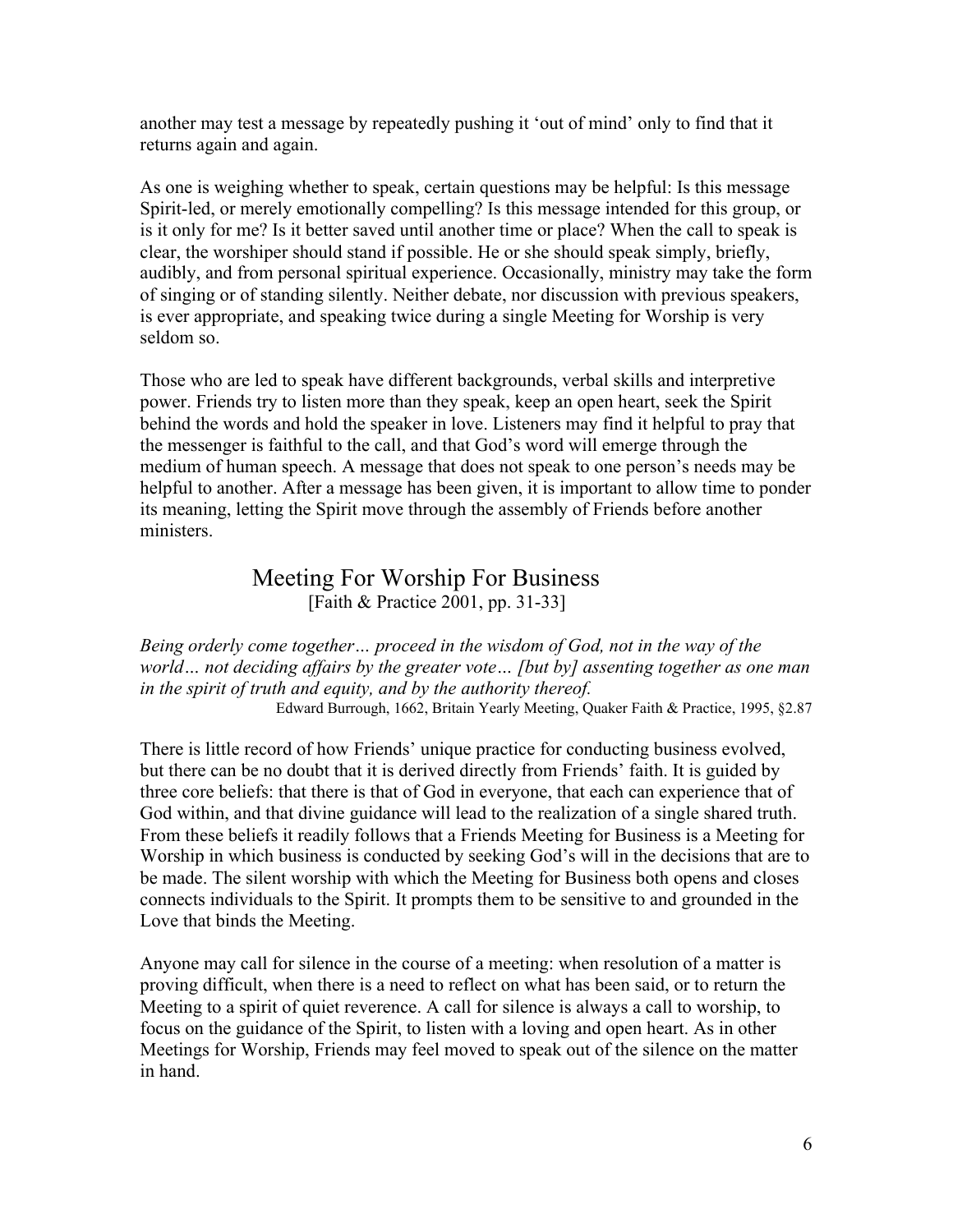Friends strive to observe a discipline of plain speaking, expressing themselves simply and directly. This discipline extends to not interrupting or interjecting remarks. The occasional "That Friend speaks my mind" shows support for a viewpoint. Friends maintain order and ensure full participation by waiting to be recognized by the Clerk and usually standing to speak, addressing all comments to the Clerk and not to one another. Although Friends study and discuss issues in advance, they should not come to Meeting for Business with minds made up. Seeking to be reverent to that of God in themselves and others, Friends should offer their personal perspectives and avoid taking fixed or adversarial positions.

Friends pay careful attention to all expressions, searching for the truth behind the words, aware that it may come from unexpected places. However, the voice of an experienced Friend is often especially valuable, providing wisdom that the Meeting needs.

Listening is at the very heart of Friends' faith and practice. By listening to the Divine in ourselves and in each other, Friends are better prepared to find God's will. Friends should not listen for the most convincing argument, but for the greater understanding to which each contributes and to which each may assent. A sense of the Meeting evolves from the interplay of all contributions and the skilled guidance of the Clerk. When unity is realized, the outcome is deeply satisfying. It produces a sense of the rightness of the decision and a loving connection between members.

Friends do not vote or act on the will of the majority. In Quaker experience, it is possible for all to unite in a decision, even when some have reservations. A united Meeting is not necessarily of one mind but it is all of one heart.

Unity requires active participation: where there is division over an issue, it is especially important for everybody to be heard. When Friends withhold expressions of dissent in the interest of avoiding controversy, the unity that results is spurious. The collective wisdom of the Meeting can be realized only to the extent that all participate in seeking it.

When Friends come to an issue with conflicting views, they are challenged to pool their knowledge and experience, and to experience the joy of discovering a new understanding that encompasses all of these elements in a far better form than previously imagined. This process requires love, courage, trust, and an ability to truly listen and change.

In coming to unity, Friends draw upon feelings and contemplative insight, not simply upon rational thought. Honest emotions are essential to discernment, but they should not be abused to sway the Meeting's decision. Time is also essential for "seasoning" important decisions. Sometimes decisions must be deferred for reflection and to allow residual unease to surface.

Decisions made in unity are not victories or defeats when Friends remain faithful, preserving the loving unity and higher purpose of the Meeting. Business conducted as a corporate endeavor in a Meeting for Worship enables Friends to move forward with confidence and joy. (See Friends Process for Making Decisions, p. 129).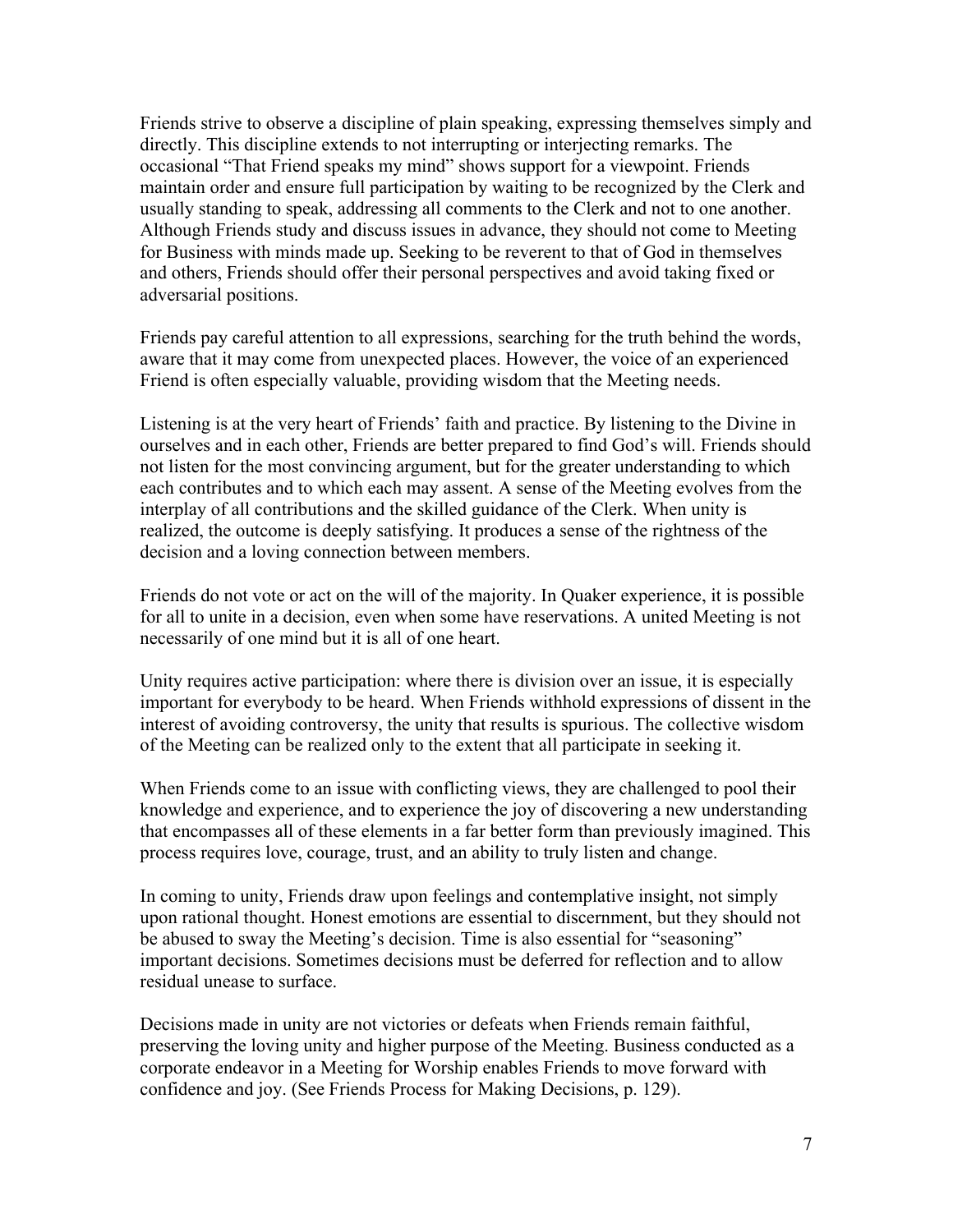# The Meeting Community [Faith & Practice 2001, pp. 33-37]

 *I do not think I am alone in my certainty that it's in my relationships with people that the deepest religious truths are most vividly disclosed.*

> George Gorman, Religion and Life, 1982, Britain Yearly Meeting, Quaker Faith & Practice, 1995, §10.20

The Religious Society of Friends arose as a community of the Spirit, centered in regular, shared worship. Ostracized and attacked by mainstream English society, Quakers developed a loving social community which, while not immune to struggle and conflict, supported their personal growth, their care for one another, and their work in the larger world.

Now as then, community is essential to Friends' life and spiritual growth. A strong Meeting community offers companionship, resources to care lovingly for those in need, and a place to test and support leadings and concerns. Community is expressed in many ways: by cheerfully joining together to accomplish the work of the Meeting, refraining from gossip and disparaging others, taking part in clearness committees, providing pastoral care, and reflecting Friends values in the larger society. Community is also expressed in commemorative, sociable and playful activities of the Monthly Meeting.

Those who belong to a Meeting community receive its loving care. Each one in turn should attend to the spiritual condition of others. While respecting others' privacy, Friends must be sensitive to one another's needs and willing to ask for assistance in times of trouble. Conflict and difference are a part of life, a necessary result of the varying needs, aims, and perspectives of individuals and communities. Bringing them into the open is a necessary step towards empathy, understanding, and healing. Individuals and Meetings need to address conflict promptly in a spirit of goodwill and a desire to maintain loving relationship. When resolution is not immediate, the Meeting waits for way to open, while persisting in an earnest search for unity.

Recognizing the universal human needs for embrace, intimacy and sharing, as well as solitude, Friends support each other as individuals, couples, and families, however constructed or defined. The Meeting strives to be present for all its members throughout different stages of their lives and their specific needs — as single people, coupled, or in broader communities — recognizing the Divine in each. The Meeting can be an instrument of "divine assistance," not only in supporting the marriages under its care, but also in supporting single people and all forms of partnership. We all have need for solitude as well as companionship, though these needs differ and are not always arrived at by choice. The Meeting Community plays a vital role in being sensitive to the needs and changing circumstances of its members.

Families are built on faith and love, not simply legal definitions. Friends experience the joys and struggles of being loving and faithful within families of choice and families of origin. Sharing life with those who matter most to us is a deeply spiritual journey when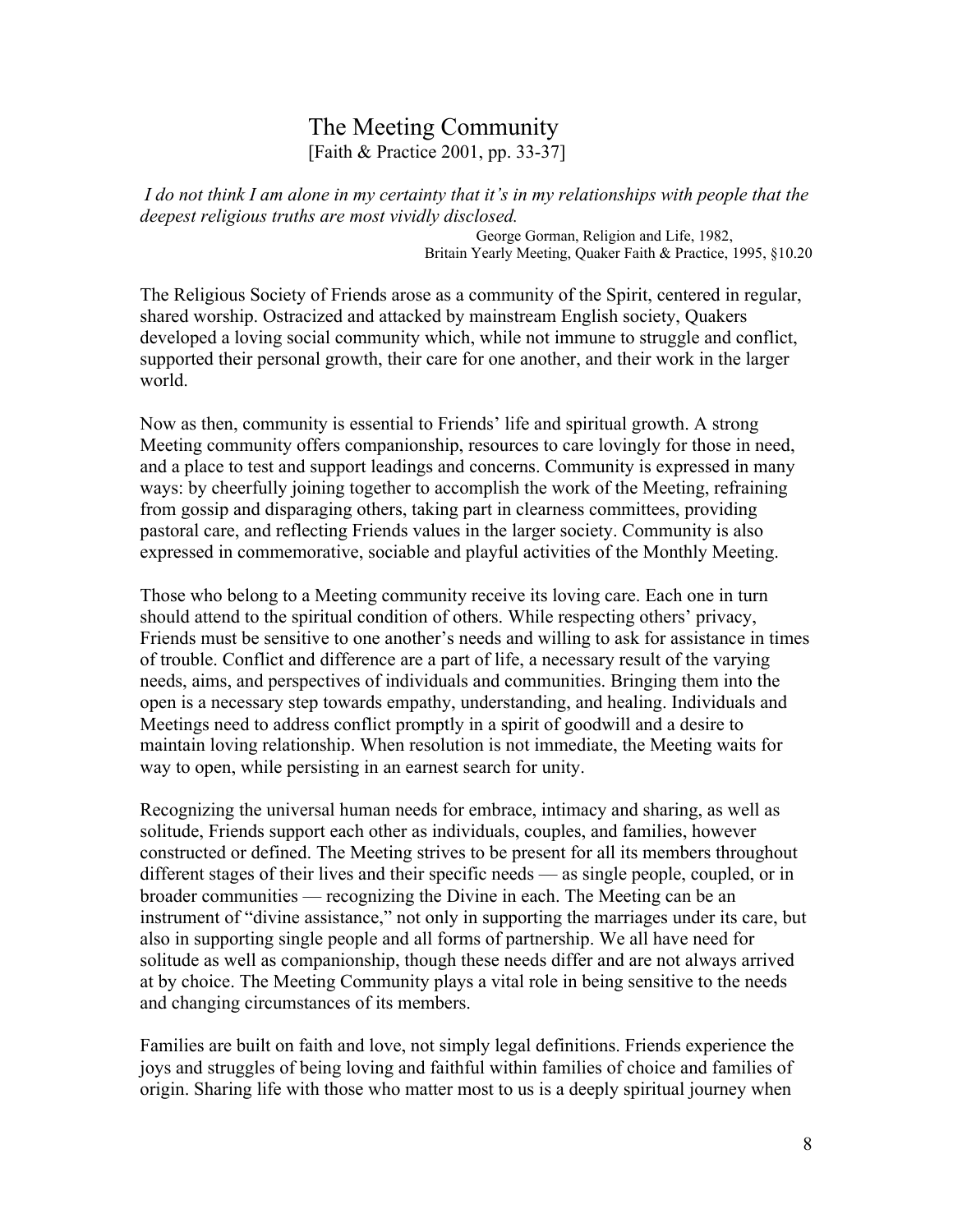we struggle to live lives of openness and integrity. To be companions to each other on this common journey is central to the meaning of community.

Children bring special blessings to the Meeting community. Meetings must learn to cultivate the spiritual gifts of their youngest members, to listen to them and learn from them.

*Jesus said: Let the children come to me, and do not hinder them; for such belongs to the kingdom of God. Truly I say to you, whoever does not receive the kingdom of God like a child shall not enter it.* All the state of the state 18:16-17 **Luke 18:16-17** 

As Meetings open themselves to the lessons children offer, they must also be attentive to families experiencing the joys and stresses of child rearing. Parents provide for the healthy development of their children's minds, bodies, and spirits. Time and attention needed for this central task should be shielded from less important tasks. Meetings should share these responsibilities with parents and extended families so that children grow in the knowledge that they occupy a valuable place in the Meeting community. All adults in the Meeting should find ways to be involved in the children's lives.

At the same time Friends cherish older people in the Meeting, offering support as they face changing circumstances in their lives, valuing the wisdom, serenity and detachment that advancing age may bring. With gratitude for the memories and blessings of those lives, Friends value older people in new ways as they pass on their responsibilities, assuring them of their continuing role in the Meeting community. Aging members can be bearers of wisdom, a tranquil enlightenment that recognizes the divine presence in the ordinary, as well as prophecy, which calls us out of the ordinary to a new vision of the world.

The Meeting must find ways to consult its experienced members as it makes decisions. It may ease its expectations of members who no longer find it easy to bring a pot luck dish, or volunteer to do clean up, but whose company it cherishes.

At the same time the Meeting must accompany all members as they experience transitions, change, diminishments of all kinds. These changes present constant challenges: physical, financial and spiritual. The life of the community can deepen and grow in the process of confronting change.

The Quaker community extends beyond our home Meetings. Historically, Friends have maintained contact with the wider world of Quakers through traveling ministry, intervisitation, home hospitality, and participation in the wider gatherings of Friends. Such participation often results in a deepening of individual commitments and a livelier sense of community at the home Meeting.

Friends seek to embrace all people — all God's children — in community. This witness for, and practice of, community informs social concerns for peace and justice in the world.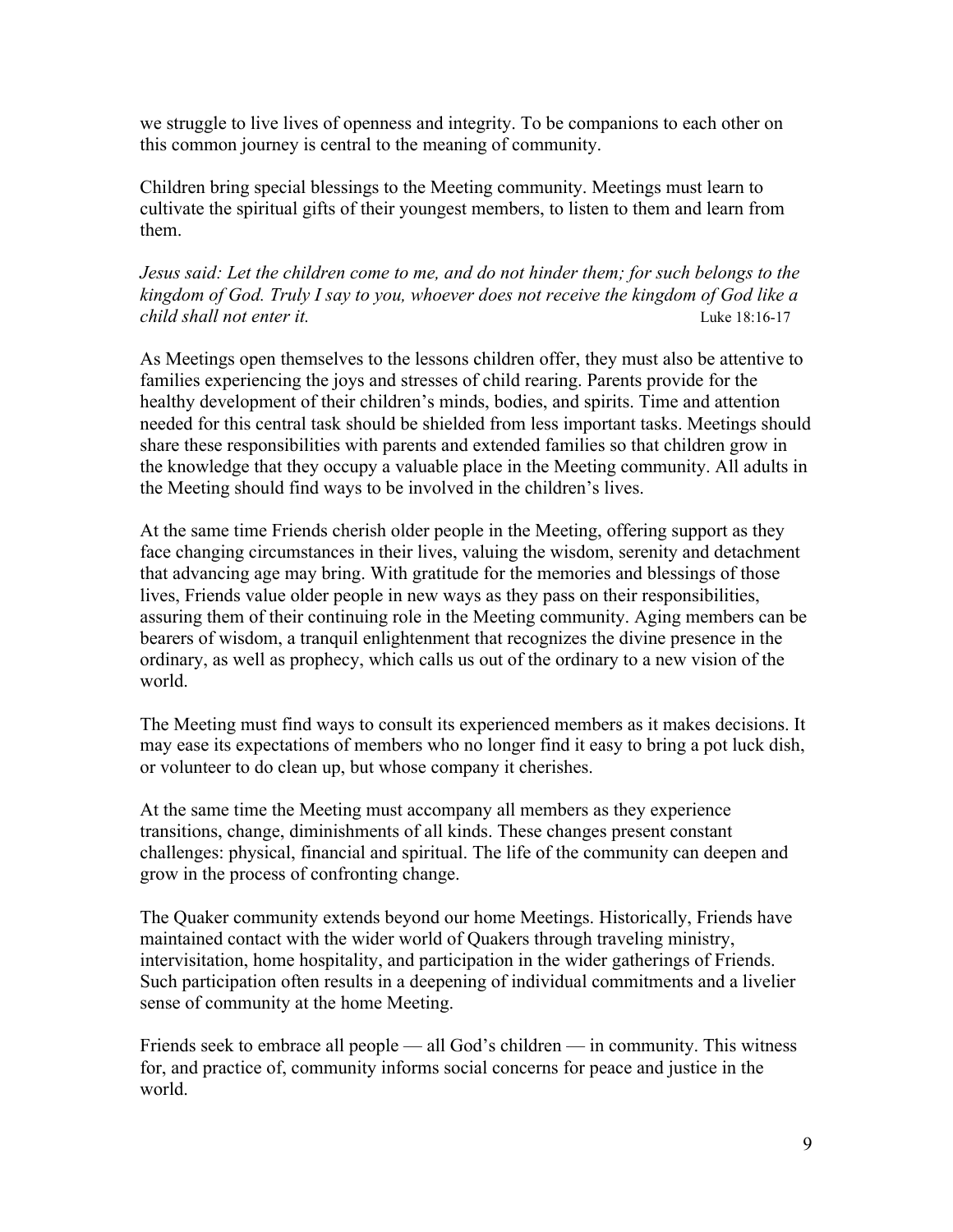When Friends are led to actions in the wider world, the Meeting may be called upon not only to help discern the merits of such a leading but also to offer material and spiritual support. (See Clearness and Clearness Committees, p. 139). Early Meetings were both a religious body and an economic unit, coming to the aid of persecuted members who risked imprisonment and loss of jobs and property for acting on their beliefs. Meetings that have united on a course of action, such as providing sanctuary to families fleeing oppression, have often found their faith deepened and their community life enhanced. Such actions require full participation, which is the essence of community.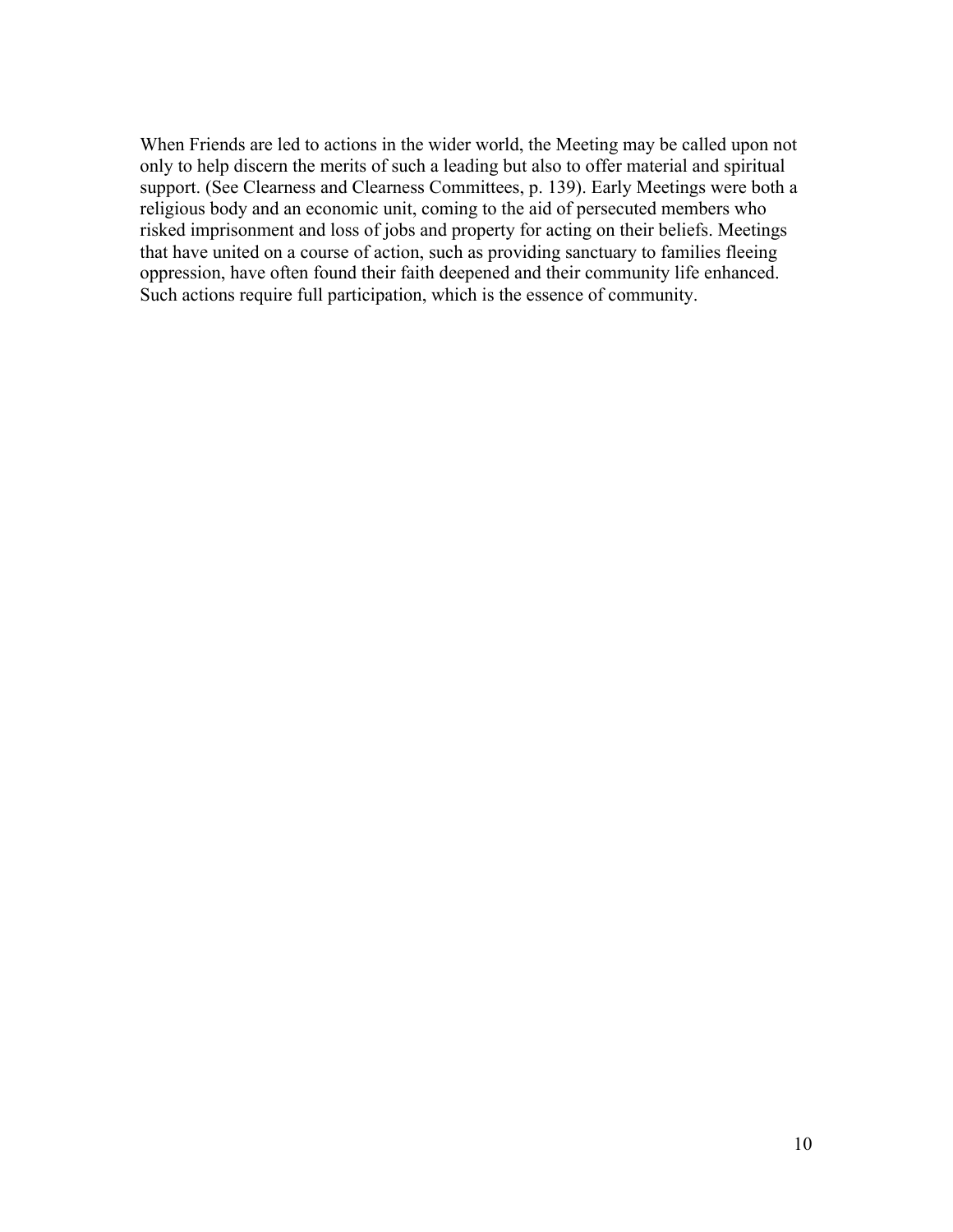# Advices and Queries: Meeting for Worship, Spiritual Life, and Meeting for Business [Faith & Practice 2001, pp. 46-49]

#### Quaker Faith & Practice: Advices and Queries

Friends are committed to a way of worship that allows God continually to teach and transform us. The Advices and Queries remind us of the essential faith and principles of the Religious Society of Friends. They challenge and inspire us in our personal lives and in our corporate life. If the ideal of Christian discipleship seems impossibly demanding, and we become disheartened at times, we should remember that we seek it not with our own strength, but with the strength of the Light within.

 The Advices and Queries are intended for use in Monthly Meetings as well as for personal devotions. Some Meetings read one section each month, during Meeting for Business or at other times, or publish them in Meeting newsletters. They may be used as a basis for annual reports on the State of the Meeting. Committees may find certain queries helpful in evaluating their activities.

As we speak to what we know to be true in our lives and listen to each other in humility and understanding, we trust in the Spirit that transcends our human effort and comprehension. So these Advices and Queries are offered for the comfort and discomfort of Friends, with the hope that we may be more faithful and find deeper joy in God's service.

#### Meeting for Worship

The heart of the Religious Society of Friends is the Meeting for Worship. In direct communion with God, we offer ourselves for God's will. Our daily lives are linked with the Meeting for Worship, the Meeting for Worship with our daily lives.

Come regularly to Meeting for Worship, even when you are angry, tired, or spiritually cold. Bring your joys and your hurts, and the needs of other people. Accept and support each other in the community where God dwells among us. As you do so, you may find the grace of prayer.

At times the Spirit may prompt you to speak in Meeting. Wait patiently to know that the sense and the time are right. When you are sure, have confidence that the words will be given to you. Listen to the ministry of others with an open spirit. If it is not God's word for you, it may be for others. After a message has been given, allow time to ponder its meaning and to let the Meeting return to silent worship. In speech and in silence, each person contributes to the Meeting.

Do I come to Meeting with heart and mind prepared for worship?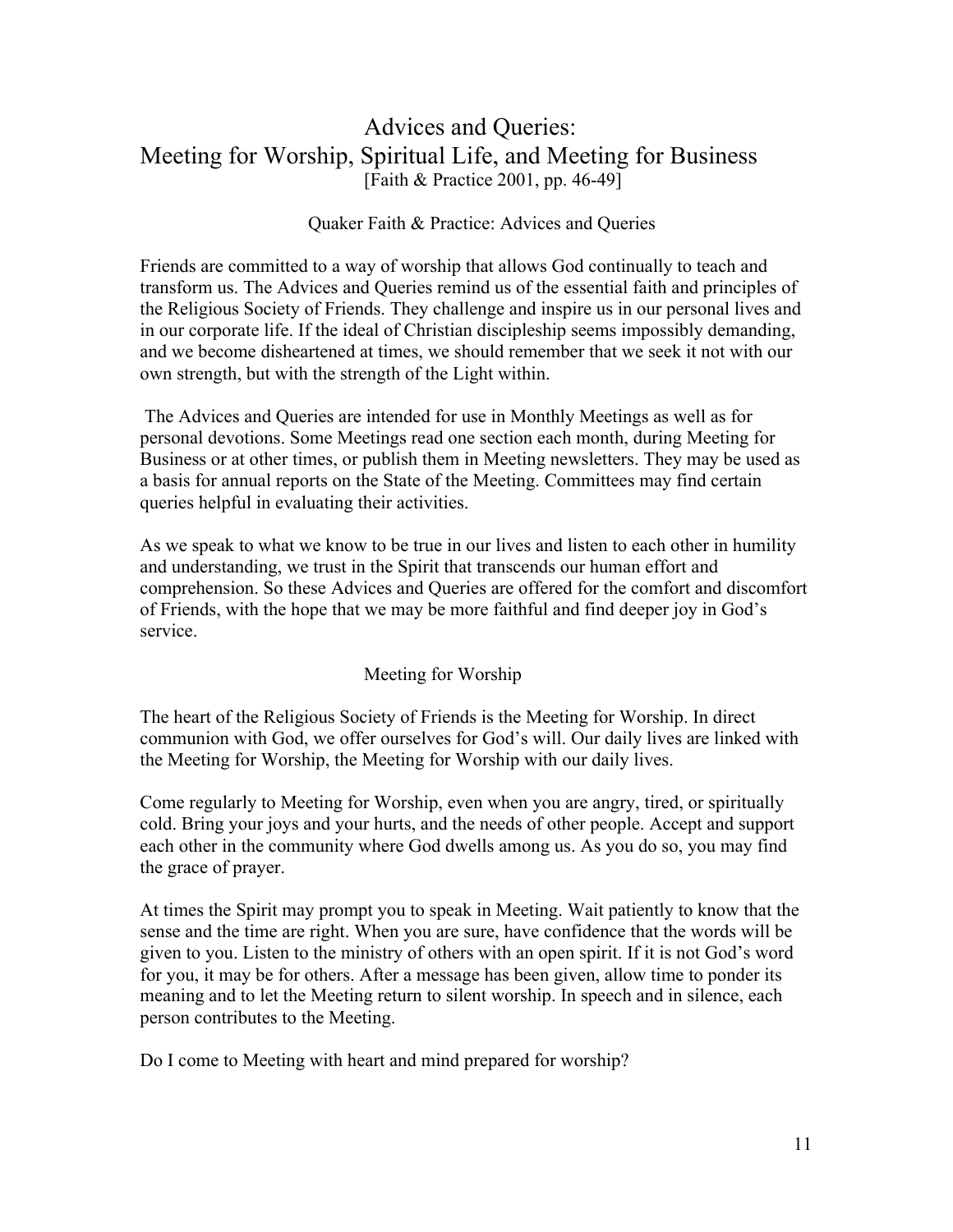In both silent and vocal ministry, do I respond to the leadings of the Holy Spirit, without pre-arrangement and in simplicity and truth?

Am I careful not to speak at undue length or beyond personal spiritual experience?

*Do we meet in expectant waiting for the promptings of the Divine Spirit?*

*Are we drawn together in a living silence by the power of God in our midst?*

# Spiritual Life

The life of the spirit gains depth and vigor through devotional practices, prayer, study and meditation. Take time regularly for individual and family worship, discussions, readings from sacred texts, and other spiritual refreshment in order to live a more centered life and to bring a deeper presence to the Meeting for Worship.

Friends believe that the spiritual path is best found in community. Create opportunities in your Meetings for people of all ages to explore and express their evolving relationship with the Divine, their spiritual highs and their doubts. If different metaphors and language interfere with communication, listen more deeply, honoring the Spirit in which the thought and words have their beginnings.

Do I live in thankful awareness of God's constant presence in my life?

Am I sensitive and obedient to the leadings of the Holy Spirit?

When do I take time for contemplation and spiritual refreshment?

What steps am I taking to center my life and to stay open to continuing revelation?

*Do we share our spiritual lives with others in the Meeting, seeking to know one another in that which is eternal?*

*Does the Meeting provide religious education including study of the Bible and Friends' history and practices?*

Meeting for Worship for Business

Come to Meeting with hearts and minds prepared to be open and faithful to the leadings of the Spirit. Then the conduct of business will lead to truth, unity, and love.

When a matter is before the Meeting for Business, each person present contributes to the corporate search for a decision that accords with the will of God. Inaction is a form of action. Silent worship in the Meeting for Business contributes to the process of achieving unity.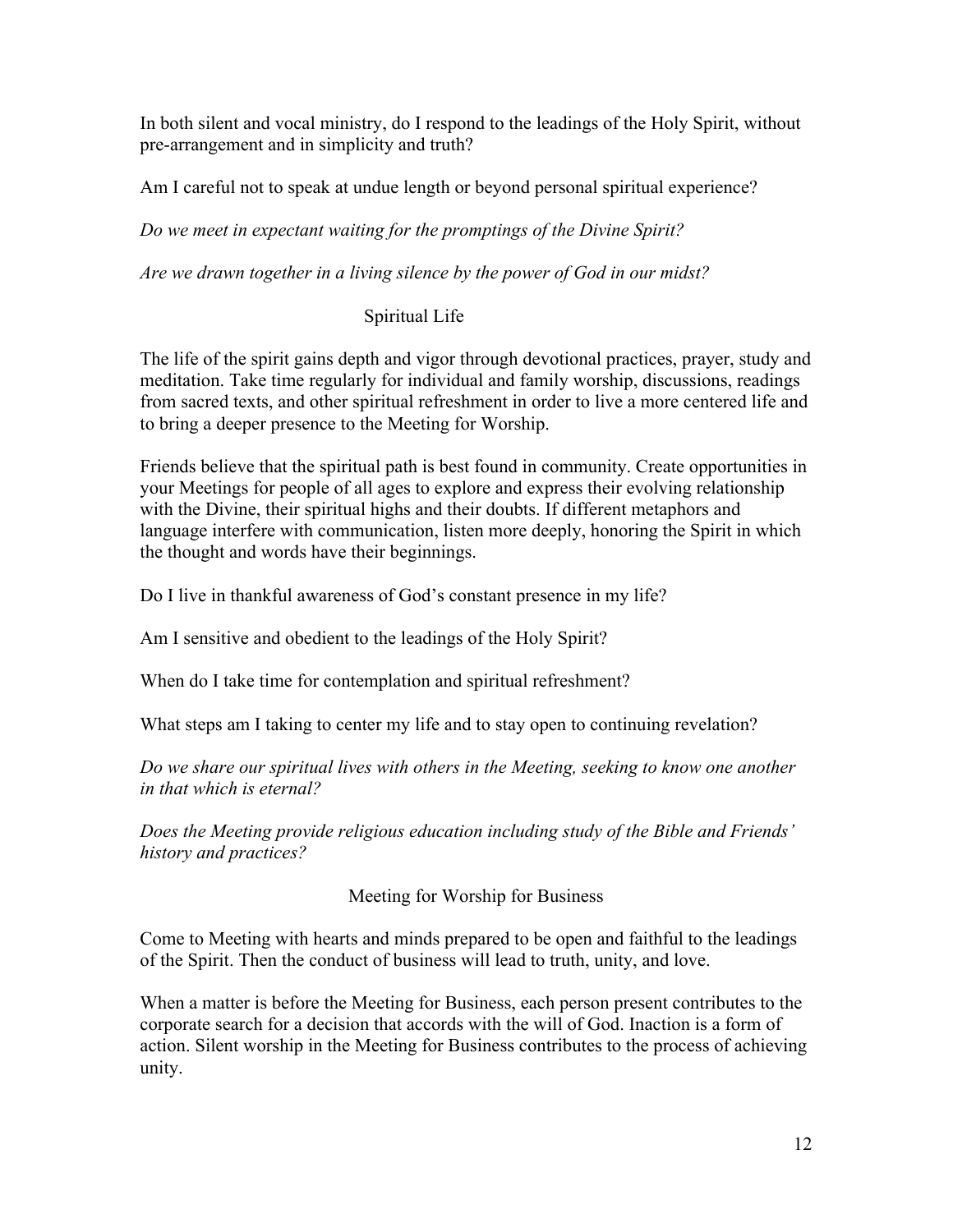Listen attentively to others' words and use the silence between messages to reflect carefully on what you might contribute. When you are clear, speak simply what is in your heart, without repeating what has already been offered.While making your insights clear, lay aside personal opinions and attend to what God requires.

Do I attend Meeting for Business regularly?

Do I speak in Meeting for Business only when I am led to speak?

*Is the Meeting for Business held as a Meeting for Worship in which we seek divine guidance for our actions?*

*Are we tender and considerate of different views, coming to a decision only when we have found unity?*

*Do we give prayerful support for our clerks that they may be sensitive to the movement of the Spirit among us?*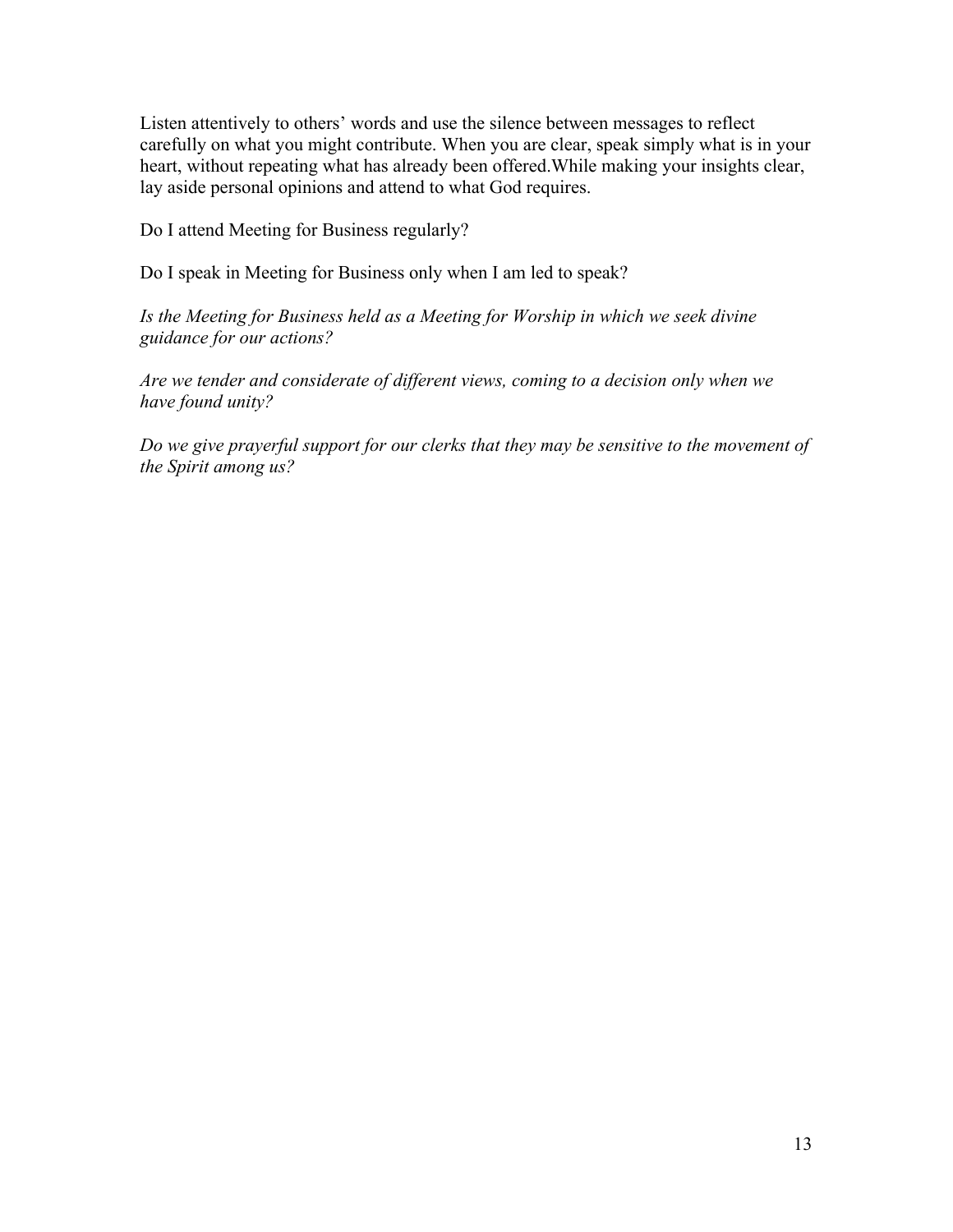# Worship and Ministry Committee [Faith & Practice 2001, pp. 114-116]

The Worship and Ministry Committee customarily consists of members of the Religious Society of Friends of varied ages, genders and gifts and who are known to be faithful in worship and sensitive to the life of the Spirit. It includes both Friends inclined to speak in the Meeting for Worship and those less inclined to do so. It also includes Friends who are acknowledged as spiritual elders, to whom persons go instinctively for understanding and loving care. The function of the committee is to nurture the spiritual health of the Meeting community.

The first responsibility of the committee's members is to deepen their own spiritual lives and their preparation for worship. When they are grounded in the Spirit, committee members can recall that they are but vessels of the Light among many other vessels. Then they can better trust that the power of God may work through all persons in the Meeting and beyond. Committee members' concern for the Meeting throughout the week, the promptness and reverence with which they approach the Meeting for Worship, and their faithfulness to the guidance of the Spirit, are the most effective ways they may deepen the quality of the worship. By deepening their own experience of worship, and by their regular presence at Meeting for Worship, committee members contribute to the corporate experience of a centered Meeting for Worship.

**Care for the meeting for worship**: the Worship and Ministry Committee meets regularly to keep the Meeting for Worship under constant review, prayer, and care. Committee members should nurture the Meeting for Worship by giving appropriate attention to the quality of the vocal ministry and the ministry of stillness that springs from the centered silence. They should encourage all Friends to give adequate time to study, meditation, prayer, and other ways of preparing themselves for worship. Members' concerns about worship are directed to this committee for prayerful consideration and action. At times, the committee should open its meeting to all to share experience, search for insight and nurture the spiritual health of the Meeting for Worship. Committee members should encourage those who show promising gifts and lovingly guide those who speak unacceptably, too often or for too long. They should endeavor to open the way for those who are timid and inexperienced in vocal ministry and should encourage all Friends to listen with tenderness. In trying to be helpful, they should not assume superior wisdom, trusting instead that all are sharing in the search for guidance.

**Care for the meeting for worship for business**: The Worship and Ministry Committee's responsibilities include nurturing Meeting for Worship for Business.At least a few members of this committee should be present at every Meeting for Business. The committee considers prayerfully how to contribute to the Meeting's faithful discernment of Truth. It works with the Presiding Clerk to develop his or her skills and to create a worshipful and faithful Business Meeting.

**Care for individual lives**: The committee seeks to strengthen the lives of the individuals in the Meeting by helping individuals discern and develop varied gifts for ministry and service. Committee members encourage vocal ministry, teaching and counseling, along with aesthetic, social, and practical modes of expression and regular spiritual disciplines. The Committee can support individual spiritual growth by circulating appropriate literature and arranging for study groups, spiritual sharing groups and retreats.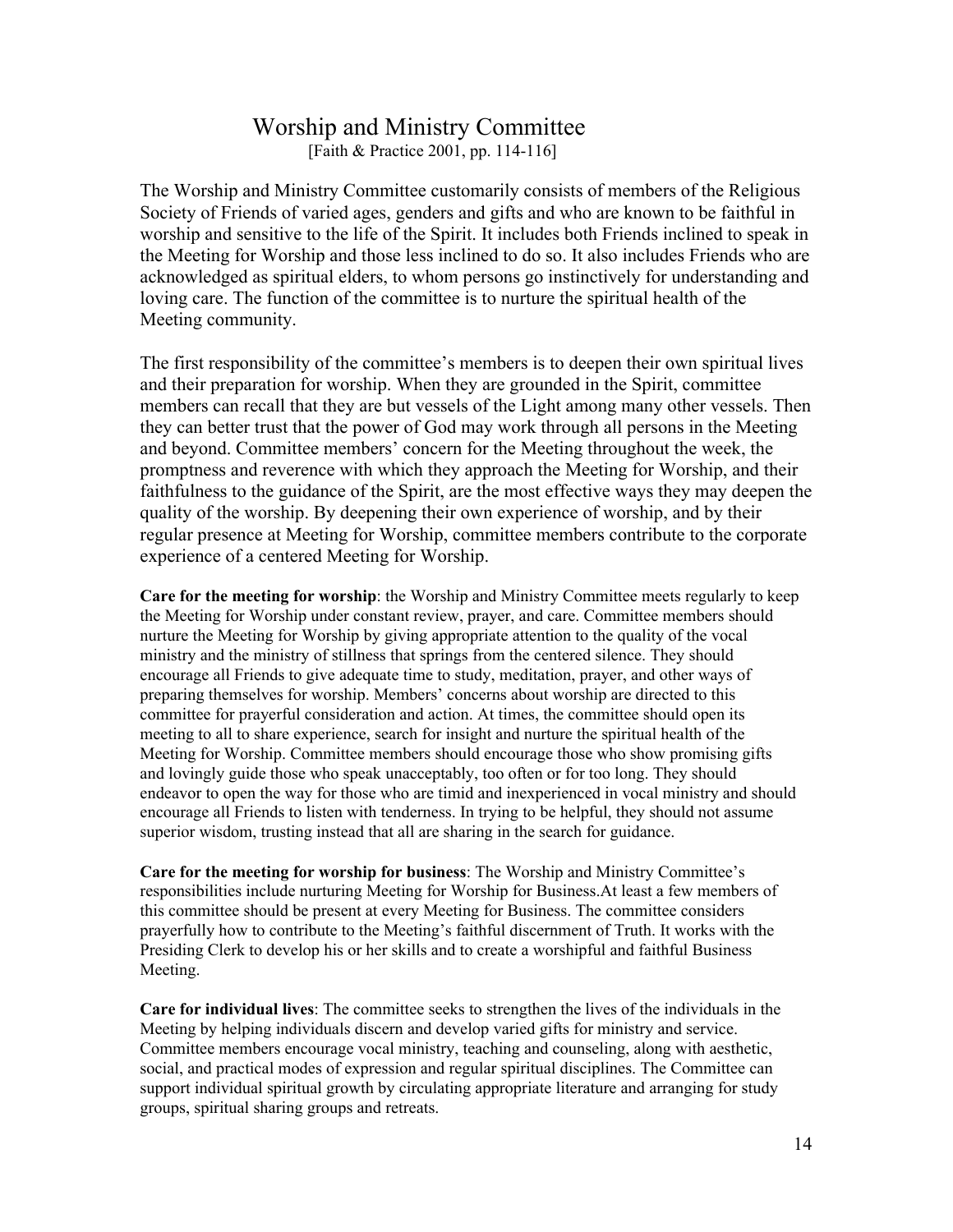# **Worship and Ministry Committee Job Description** (4/10/11)

Meeting for Worship is at the center of our life as a community. The main purpose of the Worship and Ministry committee is to nurture the Meeting for Worship. When the Meeting community has a strong spiritual life, the spiritual lives of individuals as well as our corporate discernment of God's will are strengthened and blessed.

The Worship and Ministry Committee keeps the Meetings for Worship and Business under review, prayer and care. Committee members note the quality of both vocal and silent ministry during Meeting for Worship.

The committee works to create an environment conducive to a gathered Meeting. We help and encourage Friends and attenders to engage in spiritual study, meditation, prayer, and other ways of preparing themselves to worship.

The Committee also seeks to strengthen lives of individuals in the Meeting by helping individuals discern, ground, and grow into varied gifts for ministry and service. The committee is called to strengthen the Quaker tradition, as well as to be open to continuing revelation. We work to respond to our community's spiritual needs in the circumstances of our times.

As Faith and Practice notes, Worship and Ministry Committee customarily consists of seasoned Friends of varied ages and gifts who are known to be faithful in worship and sensitive to the life of the Spirit. It includes both Friends inclined to speak in the Meeting for Worship and those less inclined to do so…Also according to Faith and Practice, the first responsibility of the committee's members is to deepen their own spiritual lives and their preparation for worship. Committee members' concern for the Meeting throughout the week, the promptness and reverence with which they approach the Meeting for Worship, and their faithfulness to the guidance of the Spirit, are the most effective ways they may deepen the quality of the worship.

Specific functions and activities of the Worship and Ministry Committee include:

- Meeting For Worship
	- o Arrange for greeting, closing, and reading of queries in Meeting for Worship
	- o Provide support and guidance for spoken ministry
	- o Work with the Facilities Committee to provide a setting for Meeting for Worship and to make Meeting for Worship accessible to people with disabilities
	- o Work with the Mutual Care Committee to help arrange special worship meetings for those needing concerns held in the light or those unable to attend Meeting for Worship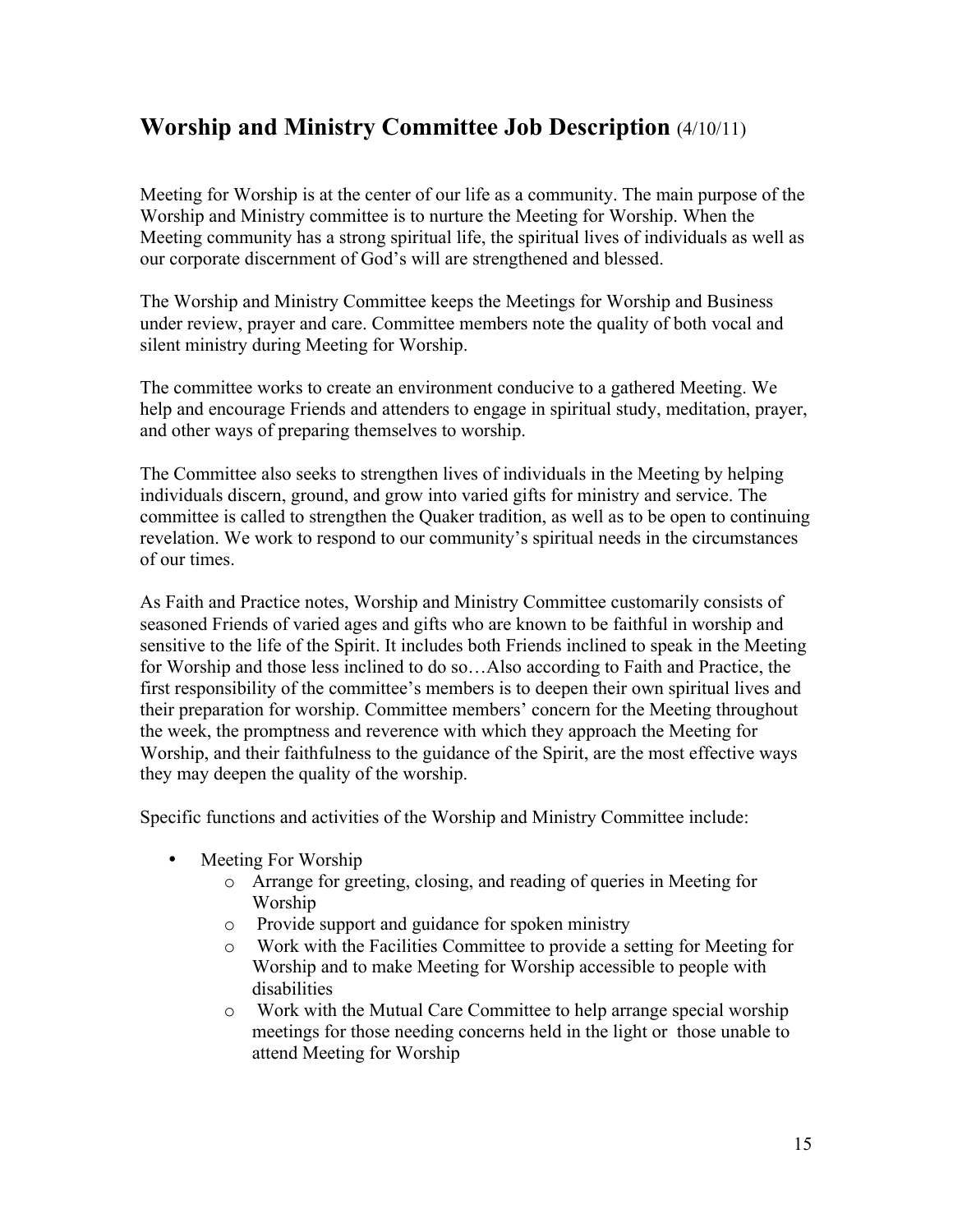- Information About Our Meeting
	- o Make ourselves available to speak with Friends and attenders on matters of the Spirit and Quaker tradition
	- o Provide informational pamphlets about Meeting for Worship, Spoken Ministry, Meeting for Business and other topics
	- o Assure that basic information about our Meeting for Worship, such as time and location, is up to date in Quaker publications and directories
	- o Respond to inquiries about our Meeting as needed, including voice mail messages left on the Meeting telephone.
- Work With Other Committees
	- o Maintain contact with and provide spiritual support for Worship Groups under the Meeting's care
	- o Communicate with other committees on matters affecting worship, ministry and spiritual growth
	- o Hold at least one joint meeting with Care of the Meeting Committee during the year
	- o Provide one committee member to serve on the State of the Meeting report committee
- Spiritual Learning
	- o Organize and present educational programs about Quaker history and practices (e.g., Quakerism 101)
	- o Organize and encourage other spiritual learning activities (e.g., book discussion groups, book reviews, etc.)
	- o Present during the year up to six Third Sunday After-Meeting Programs which are timely and relevant to the current life and needs of the Meeting.
	- o Encourage the spiritual context and relevancy of other Third Sunday After-Meeting Programs by providing guidelines, queries, and suggestions useful for all those bringing Third Sunday After-Meeting Programs
- Other Responsibilities
	- o Arrange Memorial Meetings
	- o Arrange and oversee clearness and anchoring committees for individuals in the Meeting seeking guidance and support for public ministry.
	- o Oversee the Traveling Ministries Fund.
	- o Work with other groups to provide queries for activities such as Retreats, Friendly Sevens, and Third Sunday After-Meeting Programs
	- o Support administrative functions of the Meeting: the Clerk of Worship and Ministry Committee serves as a member of the Strawberry Creek Monthly Meeting Corporation Board and shall perform all duties required by the Bylaws of the Corporation (required regular Board Meetings are held annually during Strawberry Creek's May Meeting for Business, and decisions are arrived at by the Board under the guidance of Spirit).

Approved by SCM Meeting for Business, April 10, 2011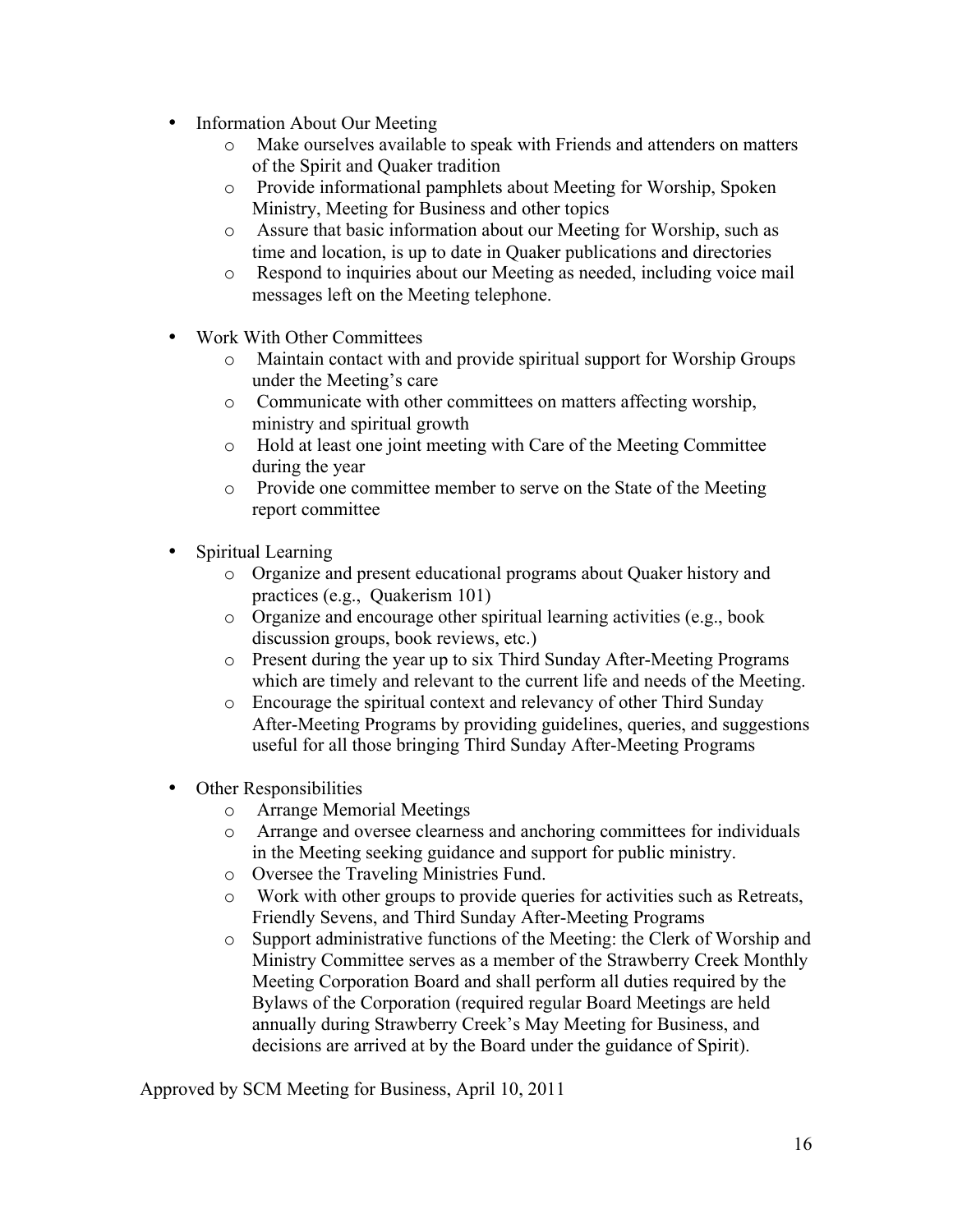# Worship & Ministry Committee: Meeting's Anchoring Committee

*Worship & Ministry Committee may be thought of as serving Strawberry Creek Meeting in fulfilling its corporate spiritual ministry, similar to an anchoring/oversight committee serving an individual in fulfilling his/her spiritual ministry.*

Creating a setting conducive for gathered silence each First Day Meeting for Worship

- Greeting
- Closing
- Announcements
- Organizing the Reading of Advices and Queries first of the month First Day
- Arranging for Occasional Outdoor Worship
- Ensuring inclusion of all, e.g.,
	- o Welcoming newcomers to worship with us by providing a SCM brochure and by responding to SCM telephone inquiries made to (510) 524-9186
	- o Offering Listening Devices to hard of hearing persons

#### Bringing spiritual groundedness into Other SCM Committees and Functions

Liaison to Retreat Committee

Providing one of three persons who draft the Annual State of Meeting Report Meeting jointly with Care of the Meeting Committee at least once a year Creating appropriate queries for use in Friendly Sevens program Making recommendations to Business Meeting re SCM Traveling Minute

Serving as SCM Liaison to other Worship Meeting Groups beyond SCM First Day Oakland Worship Meeting (Pam&Helen's house 5pm Sundays, 3708 Midvale Ave) Over-the-Hill and Thru the Tunnel Mt Diablo (Contra Costa) Worship Meeting (10am First Sunday of each month, rotating homes for monthly potluck) Campus Mid-week (7am Wednesdays Canterbury House, 2334 Bancroft Way)

Handling Memorial Meetings for Worship whose purpose is

- To reflect on the life/death of a particular individual
- To comfort the larger community generally with respect to all those (within and outside of SCM) who have recently passed on

Providing support to individuals with respect to their own spiritual practice and ministry

- Available to talk one on one with individuals about SCM worship, or issues arising in their own spiritual practice
- Meet\* for worship in home/hospital of those unable to worship w/SCM First Day (in coordination with Mutual Care Committee)
- Fulfill requests from individuals for a ministry committee
	- o to resolve a specific spiritual ministry issue (Clearness Committee),
	- o to support\* them in fulfilling an ongoing spiritual leading/ministry (Anchoring Committee)
	- o to sustain them long term and hold them accountable as they fulfill a ministry on behalf of SCM (Oversight Committee
- Administering Traveling Ministries Fund to those eligible for small grant

\*Some are requesting ongoing support of unspecified duration, which has raised questions that still need to be addressed by Worship & Ministry Committee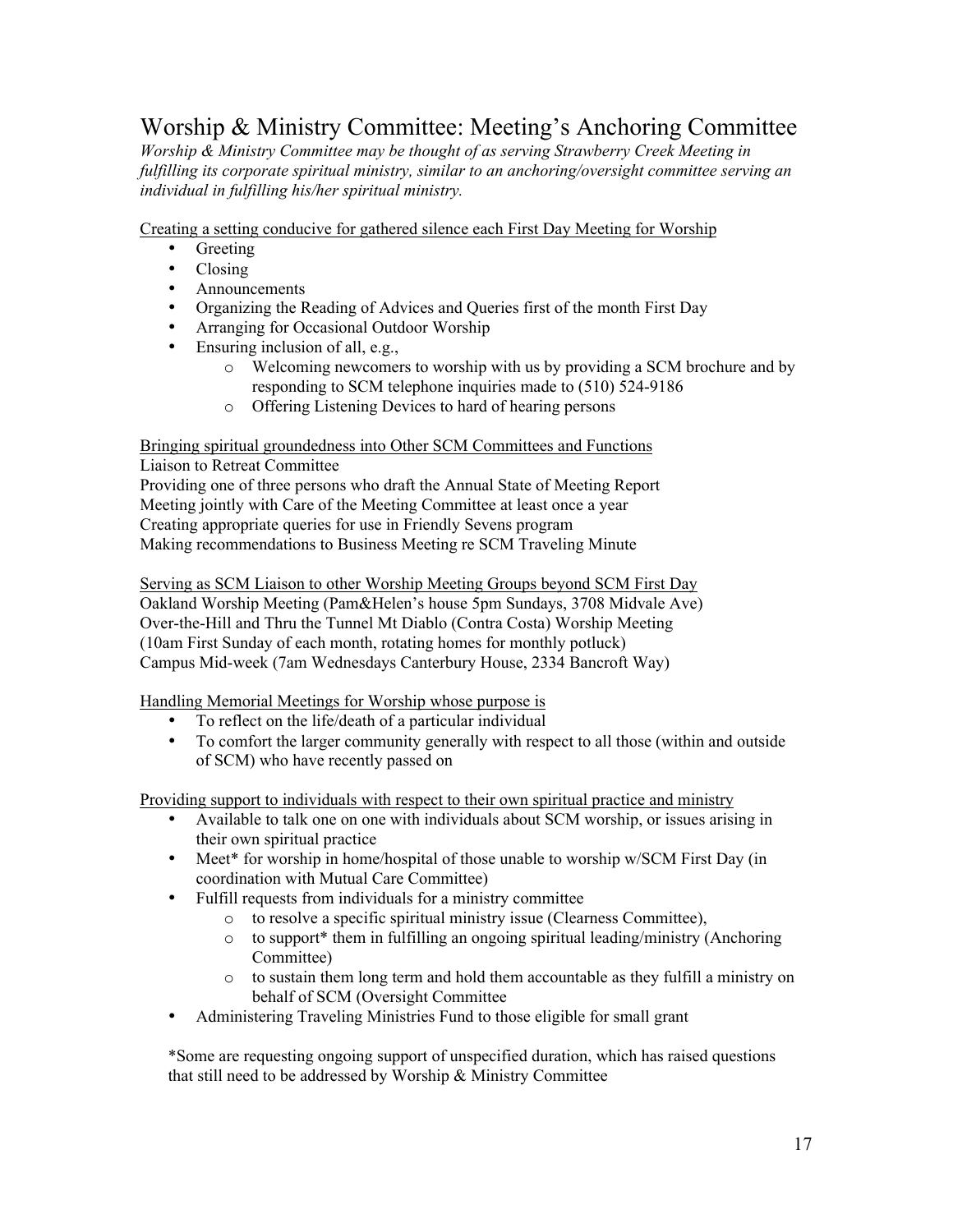# Meeting for Worship Roles

# Greeter for the Month

The role of the greeter is to welcome people as they enter meeting. Make sure your demeanor is warm and pleasant, with eye contact to each one entering when possible. Here are some suggestions:

Get to the meeting by at least 9:50 so you are ready to welcome people. As people come to the door, open the door for them.

Make sure that the sign for turning off cell phones is up, that there is a circle of chairs outside, that the Assistive Listening headsets are set out (check the batteries at least once a month!), and that there are Quaker pamphlets available on the display table (three types: Strawberry Creek Meeting (yellow), Meeting for Business (green), and Meeting for Worship (blue).

At 10am (or a little after if there is a steady flow of people coming in), begin to direct people to sit outside to sit in the outside circle of chairs until 10:15 (instead of entering meeting for worship).

During these fifteen minutes between 10 and 10:15am, stand/sit outside near the entrance (but not immediately in front of the door so as not to block anyone inside who has to exit the interior meeting for worship). Stay alert (not siting with eyes closed!) to continue directing latecomers to the circle of chairs.

At 10:15, check through the door window to see that no one is giving vocal ministry and then go to the circle of people waiting outside and invite them to join you inside at the Meeting for Worship. Hold the door open as those outside file inside, as you enter last.

During the remainder of the worship hour, sit inside near the entrance door and postpone entry of anyone until the completion of any vocal ministry. Remain alert to assist with the door those entering/exiting the room.

**Assistive Listening Devices**: the Meeting as three headphones with microphones (adjustable volume) that can be worn by anyone who, when listening, needs greater volume than the normal speaking voice. Each Sunday Facilities Committee is to set the box holding the assistive listening devices near your Greeter's chair.

- Be sure these devices are displayed near the entrance so that those who need them can see them and get one.
- Periodic announcements should be made to remind the Meeting, including newcomers, of their availability.
- At least once during your one month assignment as Greeter, check to make sure that the batteries are working in all three headsets.

 $(6/2/11)$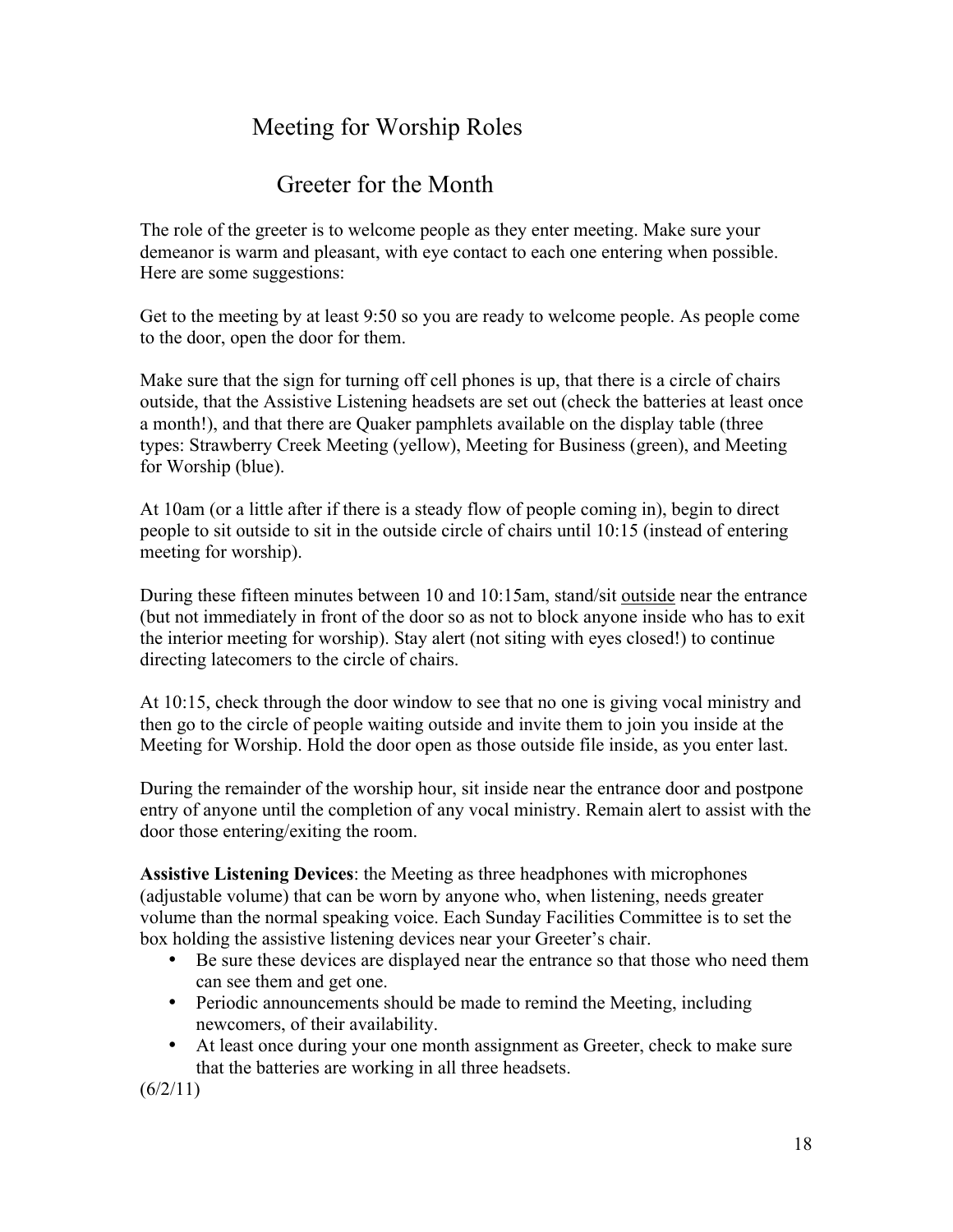# Closer for the Month

The meeting for worship Closer is very important in transitioning out of worship silence. Be sure to speak in a relaxed voice, especially being gentle as you speak aloud the first time to break the silence of the ending worship hour. Here are some suggestions:

1. Close meeting at 11am by offering your hand to those persons sitting near you and quietly saying "Good Morning." If a vocal ministry has just ended, wait an appropriate pause before shaking hands, even if the worship hour must be extended past 11am.

2. After people have greeted their neighbors, stand and offer an opportunity for the Speaking of Names to be held in the Light. You may say:

*Because we are a spiritual community and we value the Quaker tradition of holding each other in the light, at this time we invite you to speak the name, and the name only, of anyone you would like our Meeting to hold in the Light. After the names have been spoken, we will have a short silence.*

Allow an appropriate (brief) time of silence following the last name, then close with: *Thank you, Friends. We will now go around the room and introduce ourselves by saying our name aloud. If you are new to the meeting, please tell us where you are from and if you have been away for awhile, tell us where you have been. Please speak loudly so everyone in meeting can hear you.*

3. Start the introductions by saying your own name and then indicate to the next person that it is their turn to speak their name. Be prepared to tap someone on the shoulder to indicate it is their turn to say their name aloud.

4. After everyone has spoken their name, transition from introductions to announcements: *Before we go around the room for announcements, I'd like to draw your attention to the table (point). Over there you'll find a guest book for visitors that we hope you will sign. Beside your name, there is a space to indicate if you would like to receive our newsletter for a few months. There is also a space to indicate that you would like someone from the Meeting to contact you to learn more about our Meeting. I'm also available after rise of meeting to talk or answer questions.*

*On that table you will also see a red box for financial contributions. Financial support is only one of many different ways to support our Meeting.*

*Now we will have brief announcements of interest to the meeting. You may give details on a flier posted on the bulletin board outside. Please stand and say your name first and speak loudly so we can all hear your announcement. Is there anyone with an announcement in this section? (point)."*

 $(6/2/11)$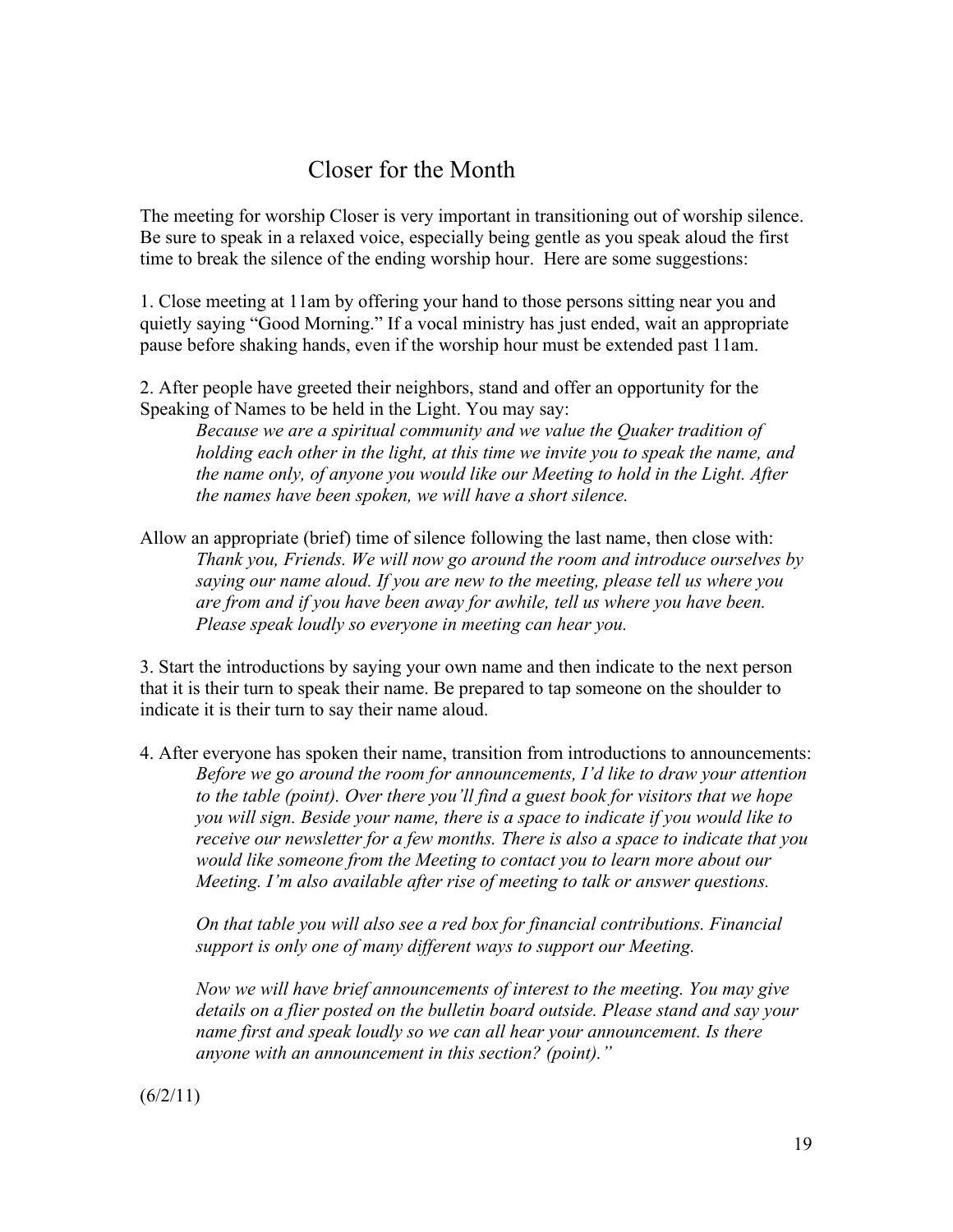5. Go around the room in sections. Sometimes it may be necessary to remind people to say their name first or to speak loudly (this can be done silently by you or others having trouble hearing, by raising one hand, and cupping the other hand over an ear. Shouting "Speak up! or "Louder!"is discouraged!). Interrupt announcements when the children come into the room, so they can say their name aloud to the assembled group.

6. On the first Sunday of each month, someone will read the Advices and Queries from one of our committees. At the end of the announcements, ask the members of the committee responsible for reading Advices and Queries for that month to stand. Thank them for their service to meeting.

7. After announcements, invite people to enjoy refreshments outside.

 $\mathcal{L}_\text{max}$  and the contract of the contract of the contract of the contract of the contract of the contract of the contract of the contract of the contract of the contract of the contract of the contract of the contrac

[Optional] Select an appropriate quote and read it just after welcoming people: "*Worship and Ministry would like to share this Quaker quote with you."*

[Optional] Ask members of Worship and Ministry Committee to stand, and invite people who have questions about Quaker meeting to see any one of them.

[Optional] When the number of latecomers is especially high, consider reading this:

### *Gathering the Meeting: each of us is important*

*Gathering the meeting is the mysterious processes at the heart of our experience as Friends. The phrase is a short way of saying "gathering one another in the spirit." We release ourselves to the care of God, opening our hearts to that of God in one another and to the spirit moving among us. Friends speak of the Meeting as "gathered" when we reach a shared experience of spiritual communion. This can be a delicate and even daunting process, especially when we are new to the Society of Friends. Because each person's contribution is necessary for the meeting to gather, it becomes a sacred and joyful duty for each of us to be present and settled in the silence by 10am when meeting begins.*

*Of course there will be exceptional occasions when any one of us is prevented from arriving at meeting promptly. The 10:15 seating is intended for those rare exceptions: it is not merely an alternative arrival time. Two or three people can slip in quietly at 10:15, but when one third of the meeting arrives at that time, the gathered worship can be difficult to maintain. While everyone is welcomed, whenever they arrive, Ministry and Worship urges every one to arrive before, rather than after, 10. Those who habitually arrive several minutes early have found it a great delight to begin the gathering of the meeting and by their presence invite others to join them.*

*Here is a query for reflection: How does my arrival and participation at Meeting for Worship affect the beloved community and the quality of our worship together?*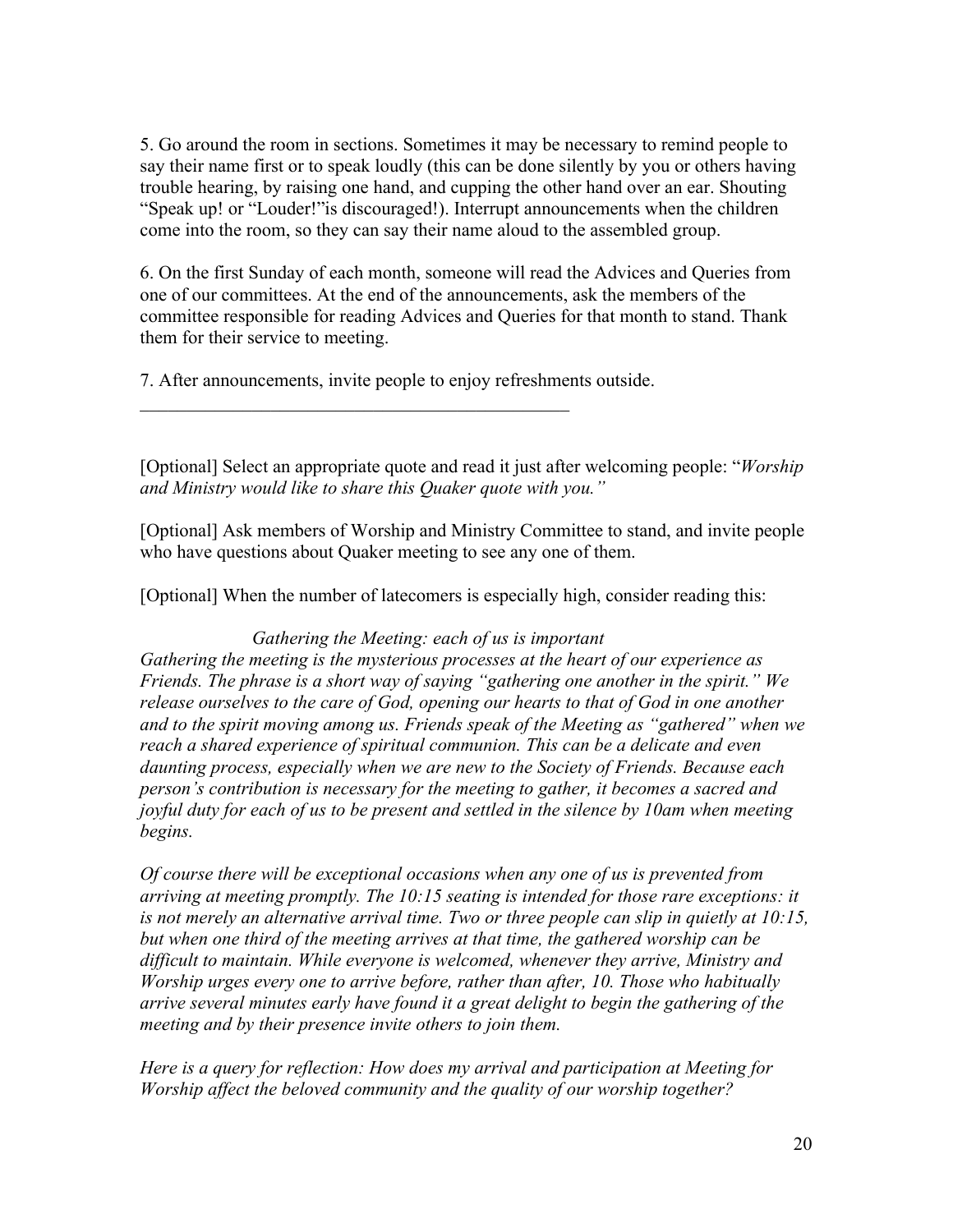# Advices and Queries from Faith and Practice

 *Assignments for reading aloud in Meeting for Worship and presenting committee reflections in Meeting for Worship for Business*

Strawberry Creek Monthly Meeting 2011 – 2012

| September | Stewardship and Vocation (p. 49)         | Care of the Meeting     |
|-----------|------------------------------------------|-------------------------|
| October   | Reaching Out (p. 53)                     | <b>Mutual Care</b>      |
| November  | Social and Civic Responsibility (p. 52)  | <b>Site</b>             |
| December  | Simplicity (p. 54)                       | <b>First Day School</b> |
| January   | Harmony with Creation (p. 51)            | Ministry & Worship      |
| February  | Integrity and Personal Conduct (p. 55)   | Communications          |
| March     | Peace $(p. 57)$                          | Loaves & Fishes         |
|           |                                          | Peace, Earthcare $\&$   |
| April     | The Meeting Community (p. 58)            | Social Witness          |
| May       | Meeting for Worship (p. 47)              | Finance                 |
| June      | Meeting for Worship for Business (p. 48) | Nominating              |
| July      | Spiritual Life (p. 48)                   | Facilities              |

*Readings (and page numbers) are from the hard copy 2001 edition of Pacific Yearly Meeting Faith and Practice. Also posted online* http://www.pacificyearlymeeting.org/fp/pymfp2001pg031.html

On the first First Day of the month, a committee member will read the Advices and Queries during the first fifteen minutes of Meeting for Worship. On the second First Day, following the opening silence of Meeting for Worship on the Occasion of Business, the reflections of the committee on the assigned Advices and Queries will be reported.

### *To be read prior to reading the Advices and Queries in Meeting for Worship:*

"The Advices and Queries are read each month to bring before us the discoveries and counsel that Friends over the years have found central to our worship and to our daily lives. They are read in Meeting not to suggest a theme for spoken ministry for the day, but to offer material for personal reflection in the gathered silence.

The Advices and Queries for this month are on \_\_\_\_\_\_\_\_\_\_\_\_\_\_\_\_\_\_\_\_\_\_\_\_\_\_\_\_ "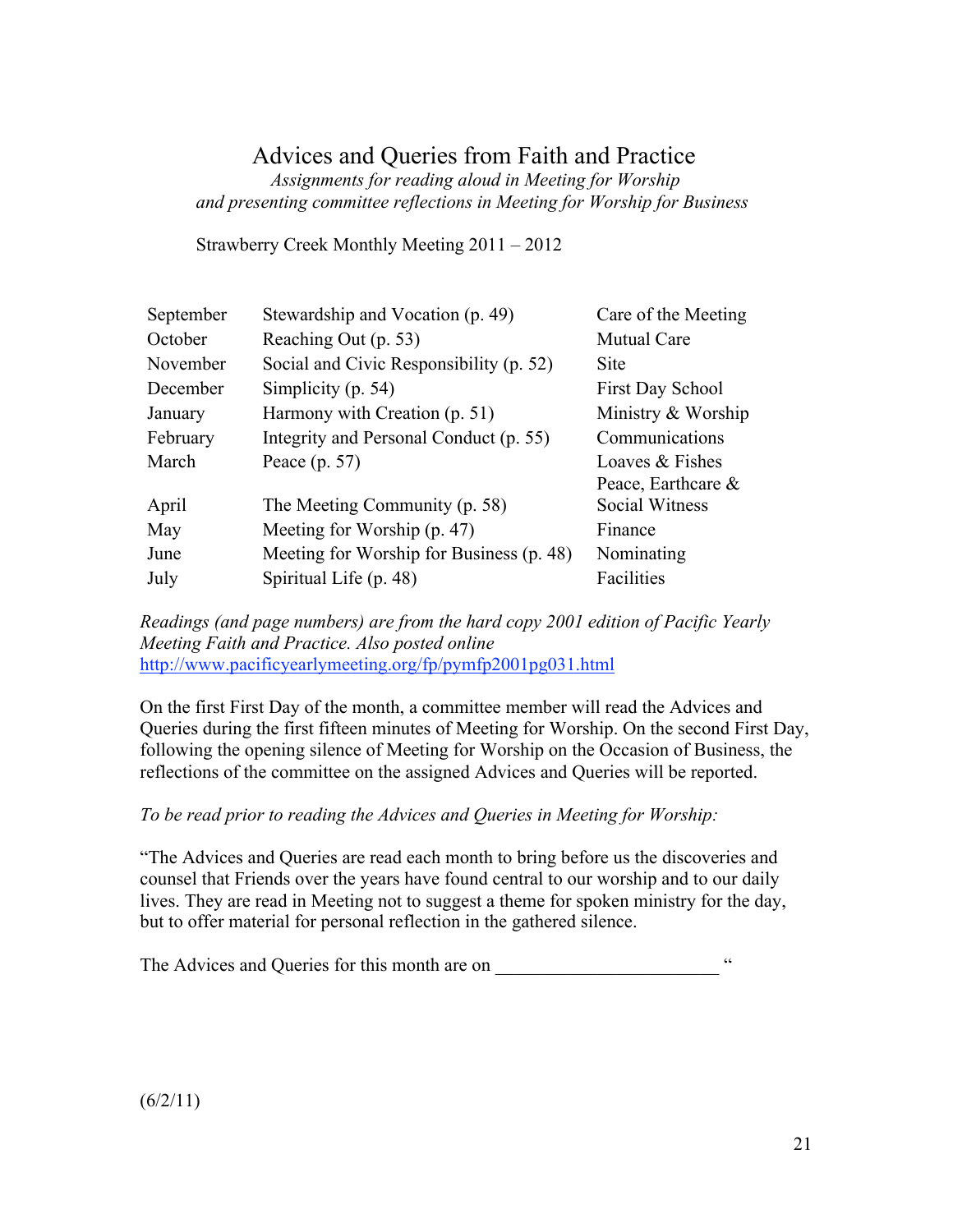# **Strawberry Creek Meeting Vocal Ministry Practices (9/2009)**

*The purpose of our Vocal Ministry Practices is to articulate our Meeting's longing for a spiritually rich worship experience on First Day and to set out the practices we have developed to support us in having that worship experience.*

We come to Meeting for Worship knowing that we will gather in stillness – to listen, to be silent, to speak as we are led by the Inward Light. In that there is that of God in everyone, our experience is that Divine Presence may speak through any of us.

We rise to speak out of the silence. Not acting on impulse but after careful discernment, we speak in obedience to our leading that we may serve the Sacred by speaking "the voice that wants to be heard". Vocal ministry serves the group, here and now, for the enrichment of the community -- most particularly to turn people to their Inward Teacher or Guide.

Listening with open hearts, we receive the vocal ministry of others as an opportunity to hear the Spirit speaking to us. If a message doesn't speak to us now, it may speak to someone else, or may nourish us in unexpected ways later.

We allow time for silence between vocal ministries so that the full import of each spoken message can be carefully contemplated and held in the Light of discernment.

*We speak from what we ourselves have tasted and handled spiritually, not as a subject for discussion, but as a window into our own inner experience.*

A message that arises from a deeply centered place is often direct and to the point, in keeping with our tradition of simplicity.

A message is spontaneous, not planned. Rising to speak we trust Spirit to provide the words and continue to seek to be led by Spirit even as we are speaking. We do not hinder our ability to listen to the Divine Presence by attempting to deliver a memorized message or written text. Vocal ministry is not meant to be a display of eloquence or an opportunity for self-expression.

Absorbing rather than reacting to what we have heard, we avoid speaking directly to a previous message, including contradicting or correcting. Therefore we neither answer, debate, disagree, nor try to solve someone else's problem.

Believing that the message the Sacred has led us to speak is seasoned, whole, and complete, our practice is to speak no more than once during the worship hour.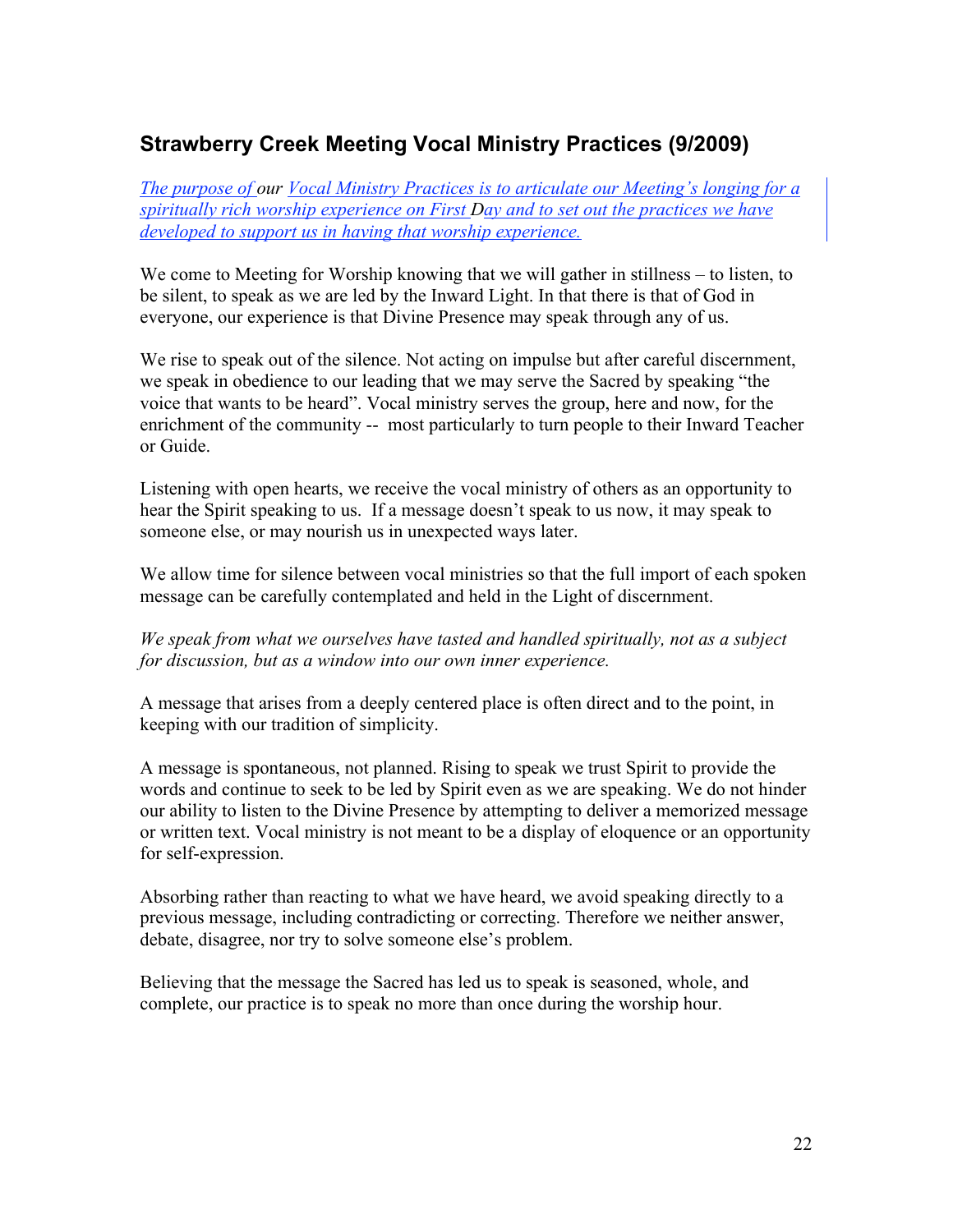# Strawberry Creek Meeting (5/17/10) Use of Time After Rise of Meeting for Worship

# Guiding Principles

- The job of every committee is to nurture the life of the Meeting
- Each committee is expected to engage in a process of ongoing discernment about the needs and interests of the Meeting as these change over time, drawing on past practice and job descriptions without rigid adherence to any set of tasks
- Each committee should determine how it will serve the Meeting, which may include scheduling an event of interest for the time after rise of Meeting. A representative who is an adjunct member of a committee will work through that committee; other representatives will consult with the clerk of meeting.
- The committee sponsoring an after-Meeting session should be free to decide upon the content and format of the session
- Committees should try to plan ahead for the year as much as possible, and should consult with each other to use the limited number of days effectively
- Committees should resolve schedule conflicts and accommodate unanticipated events by discerning what will best serve the needs and interests of the Meeting through consultation, worship, and discussion by committee clerks and members
- Multiple events at rise of Meeting are acceptable (and encouraged) when they are likely to appeal to different participants or have different starting times
- Continue using the Meeting calendar coordinated by newsletter editor as an opportunity for clerks and others to consult with each other when schedule conflicts occur, rather than as a "first come, first served" reservation system
- The ways that Meeting uses time after rise of Meeting should be flexible enough to change with changing needs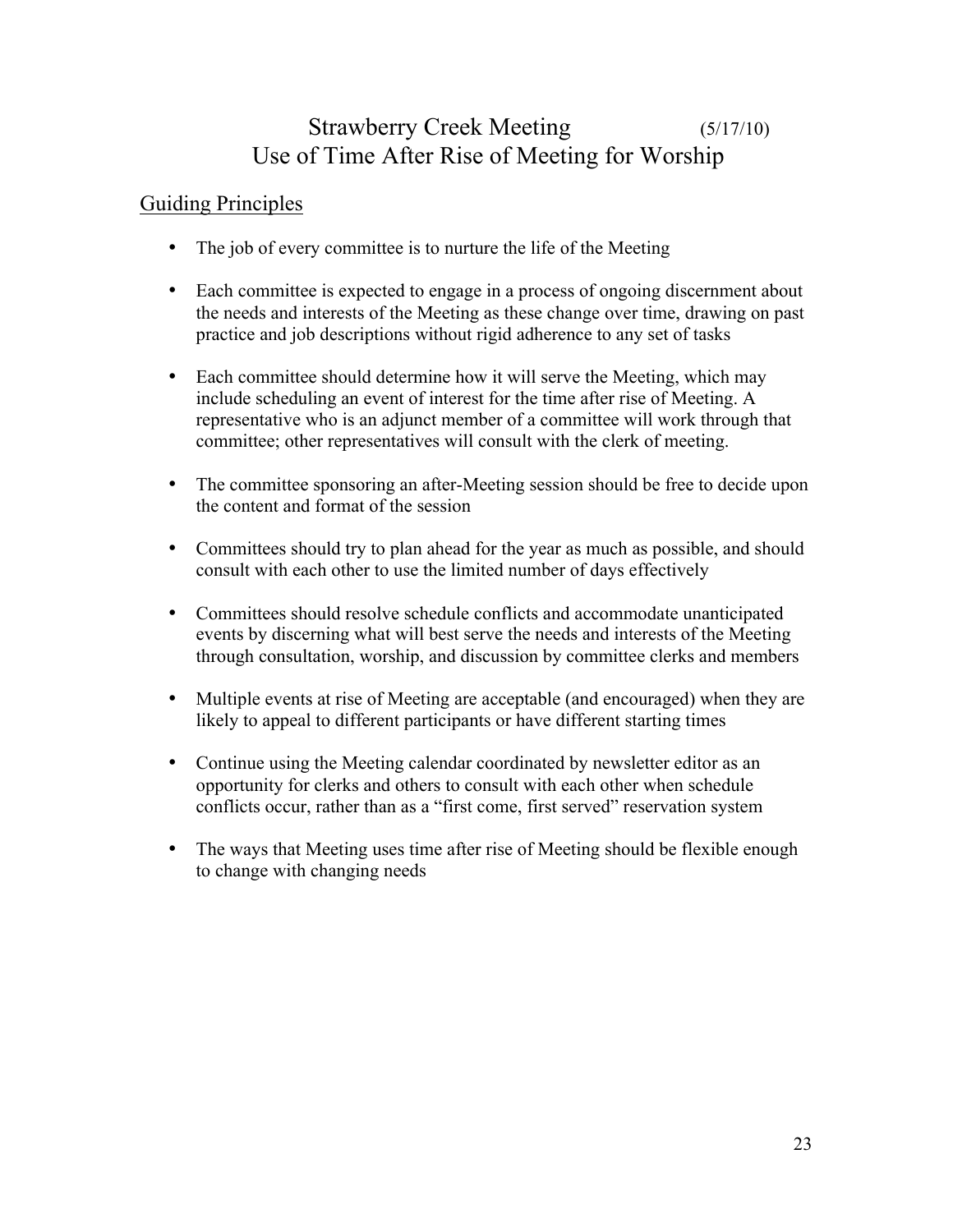# Use of Time after Rise of Meeting

 $1<sup>st</sup>$  First Days – Focus on activities involving small groups and special events – be open to multiple activities and new interest groups that nurture Quaker thought and practice

- Mt. Diablo Worship Group, Young Adults Brunch, Quaker 12-step group
- Other groups, as they develop
- Meeting Retreat in May
- Special events

2<sup>nd</sup> First Days: Meeting for Business (except August)

 $3<sup>rd</sup>$  First Days – Focus on large-group Quaker education, witness, and reflection under the care of various committees – these events should be available to the whole Meeting (without the competition of multiple events on the schedule) and have a Quaker orientation

State of Meeting Listening Meeting in February

• Worship & Ministry Committee to schedule up to six sessions throughout the year for adult religious education and other topics, which may include extending invitations to individuals or other committees to develop sessions of interest

• Peace, Earthcare, & Social Witness Committee to schedule up to four sessions per year approximately once per quarter

Leave at least one date available for other committees (such as Care of Meeting session on membership), other listening meetings (e.g., as needed by Site Committee), or Hospitality events (welcomings for new members and babies)

 $4<sup>th</sup>$  First Days – Focus on committee meetings and sessions of interest to people who might not be on a committee – be open to other activities whenever possible (don't restrict these days to committee meetings only)

- Committee meetings<br>• Nominating Committ
- Nominating Committee option to schedule one to two information sessions for members and attenders who have not previously served on a committee
- Care of Meeting Committee Newcomers Brunch (one to two per year)
- Hospitality events (which can take place before other meetings)

 $5<sup>th</sup>$  First Days – Focus on using these dates to accommodate additional sessions as needed, including Quaker education (there are four 5<sup>th</sup> First Days per year, but at least one usually falls on Memorial Day weekend or during Christmas – New Years week)

- Hospitality events
- Other committee events and sessions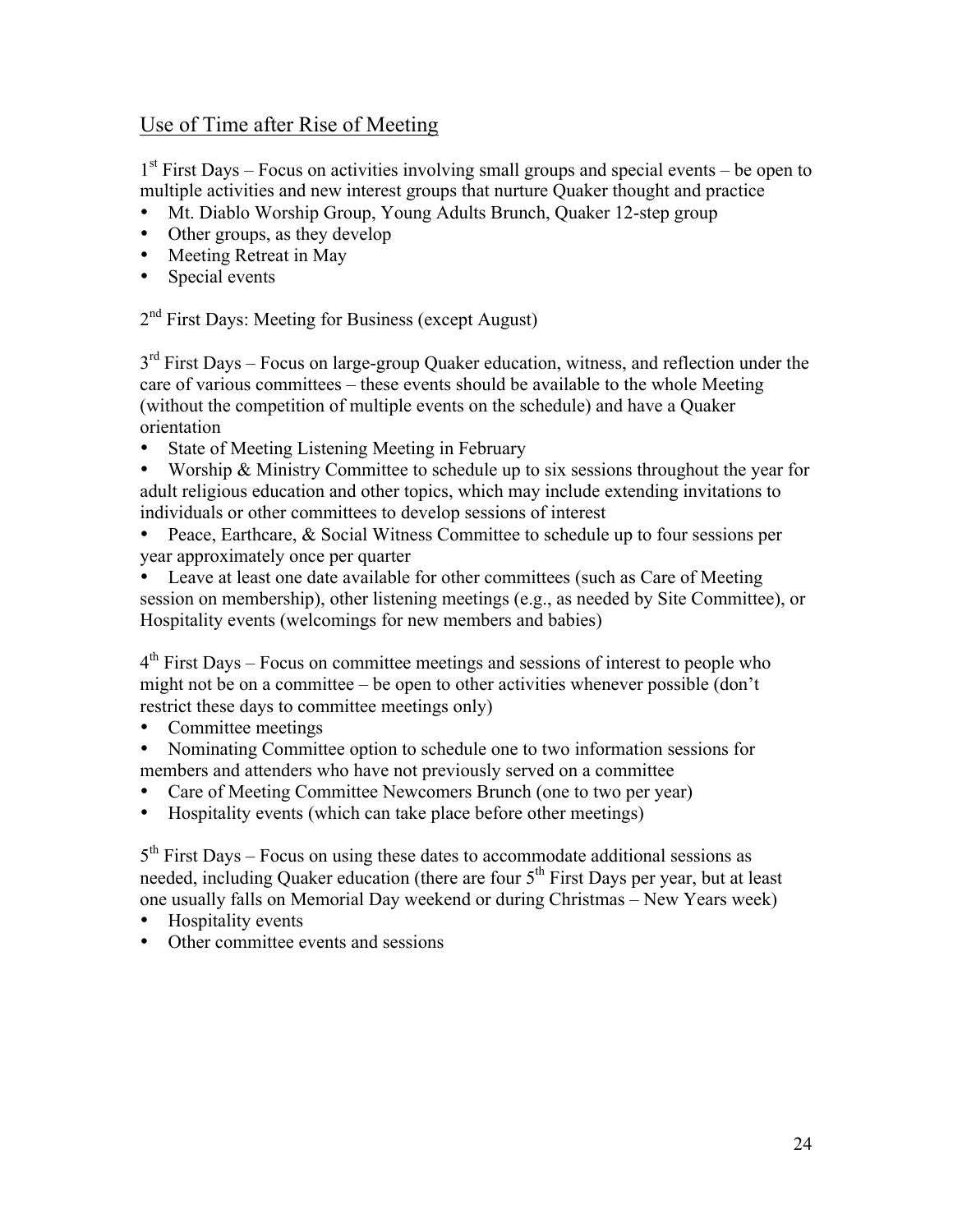# Worship & Ministry Committee Report on Assuming Responsibility for Adult Religious Education March 2011 Meeting for Business  *John McCarthy, Convener, Spiritual Learning Workgroup*

# Introduction and Summary Recommendation

In the spring of 2010, Strawberry Creek Meeting's Adult Religious Education Committee recommended that its responsibilities be transferred back to Worship and Ministry Committee, where they had been over a decade earlier. Worship and Ministry Committee agreed to try that arrangement during 2010-11, and report back on our experience, along with a recommendation about whether to continue in that manner.

In general, Worship and Ministry Committee thinks having had responsibility for Adult Religious Education has been reasonably successful. But we would also add some caveats that may be pertinent to other committees as Strawberry Creek continues to consolidate its volunteer work into fewer committees

# Adult Religious Education Responsibilities

Based on previous experience of the Adult Religious Education Committee as well as our own experience this year, these responsibilities can be grouped into the following three categories:

- Third Sunday Programs after Meeting for Worship
- Ouakerism 101 and other Spiritual Education activities
- Encouraging other kinds of self-education

# Subcommittee on Spiritual Learning

It quickly became clear that coming up with third Sunday programs and other adult religious education opportunities would require more time than would fit into parts of our regular Worship and Ministry Committee meetings. So we decided to form a subcommittee, which we called the Spiritual Learning Working Group because we thought that "Spiritual" sounded more inclusive and congenial than "Religious" and "Learning" sounded more cooperative and non-hierarchical than "Education." During this past year John McCarthy clerked the Spiritual Learning Working Group. Worship and Ministry Committee also formed another working group to deal with details of public ministry anchor committees.

In addition to its clerk, initial members of the Spiritual Learning Working Group included Anne Brown, Todd Osmundson, and our Worship and Ministry Committee Clerk, Sarah Hawthorne. It met nearly every month during the past year. Unfortunately, Anne Brown's health issues prevented her from participating after the first few months, so the committee was a bit short-handed. In the future, we would recommend trying to recruit at least two additional people from outside the Worship and Ministry Committee to help serve on the Spiritual Learning Working Group.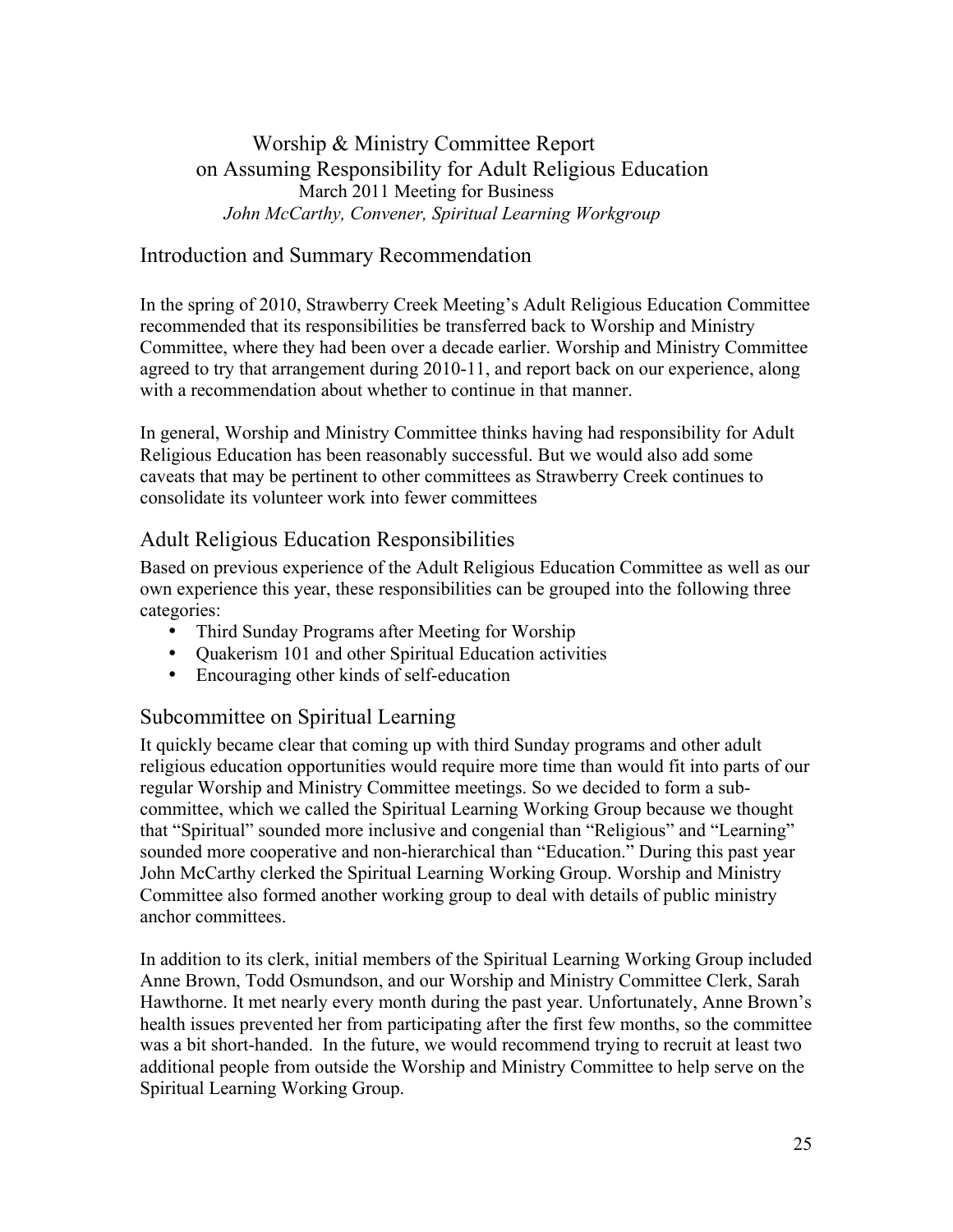Members of the Worship and Ministry Committee who serve concurrently on the Spiritual Learning Working Group thus can expect to average two meetings each month - - one for the working group and one for the full committee -- in addition to additional email and telephone calls. The clerks of Worship and Ministry probably averaged several hours each week preparing agendas and writing email and documents in addition to clerking meetings of the working group and full committee.

During the past year, the Spiritual Learning Group sponsored, co-sponsored and/or helped coordinate and announce several third Sunday programs, including

October 17 Listening Meeting:

How Meeting Corporately Holds Personal Concerns in the Light

November 21 Holiday and "Season of Light" Reflections

January 16 Nominations Process and Meeting Service as a Spiritual Practice

Jan 30 - War Tax Resistance as a spiritual practice (PECSW)

February 20 Listening Meeting for State of the Meeting Report

March 20 All About Pacific Yearly Meeting -- past, present and future

April 17 Listening meeting on support for same sex marriage (Mutual Care Committee)

May 13-15 College Park Quarterly Meeting Spring Session at Quaker Center

We have also developed a series of queries for other third-Sunday programs to encourage emphasis on spiritual questions and values:

- How has Spirit worked in your committee with respect to this subject?
- In what ways is your work in this area different because you engage in Quaker process and traditions?
- What would you like those attending to take away that furthers their experience and understanding of being a Quaker participating in a spiritual community?

The Spiritual Learning Group also developed a questionnaire to solicit suggestions about how to follow up on successful Quakerism 101 program that its predecessor Adult Religious Education Committee had developed and implemented the previous spring (2010). Based on 27 responses to that questionnaire plus subsequent discussion and discernment, the Spiritual Learning Group recommended and our Worship and Ministry endorsed the idea of trying to create several discussion groups that would meet one or more times on a particular topic, usually focused on a book or pamphlet. After recruiting discussion leaders for three topics, we announced the groups to Meeting via email, Newsletter, and verbal announcements in early March. People interested in a particular group will contact the organizer and agree on meeting times and further details.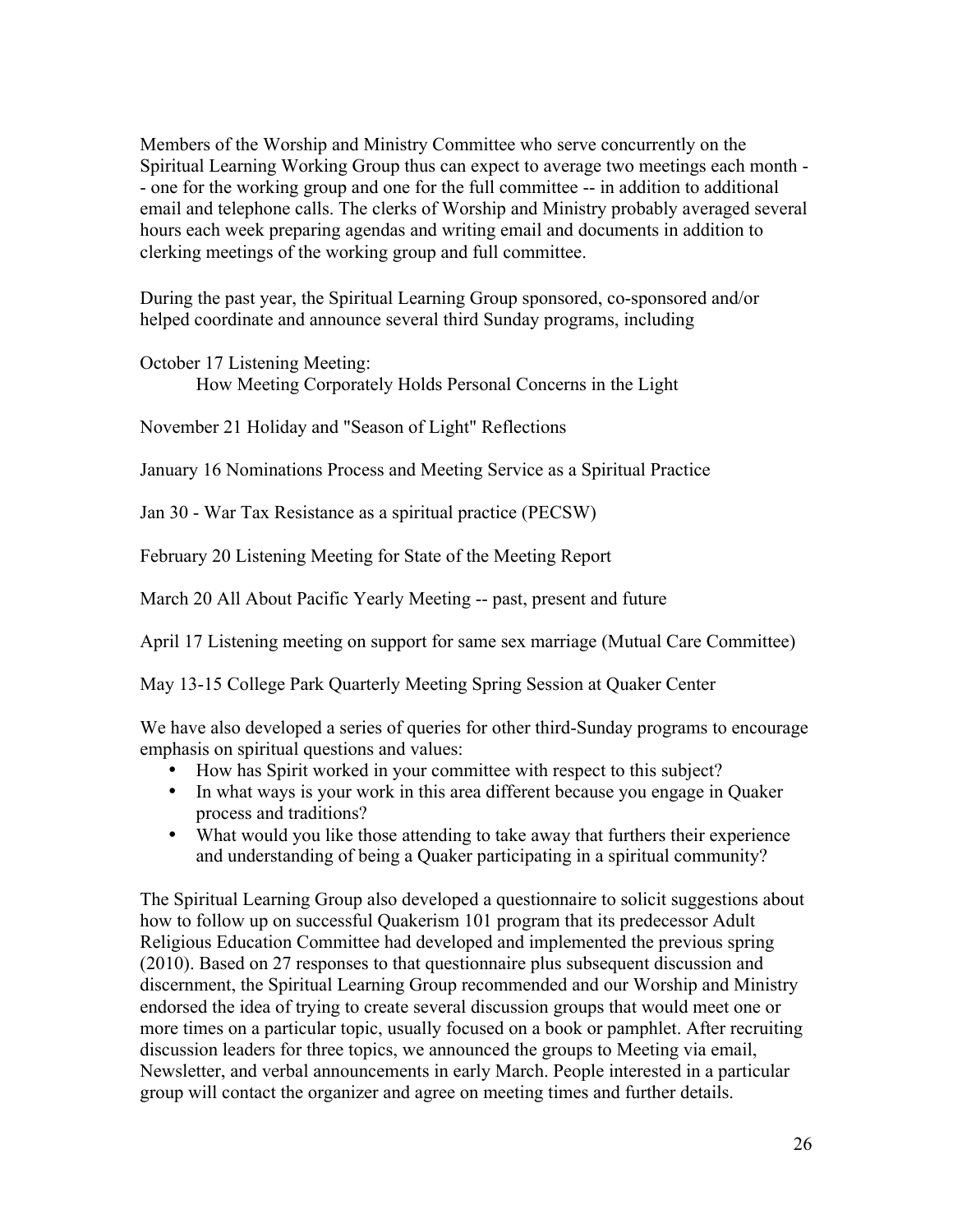In cooperation with the Communications Committee and Newsletter Editor, we have also begun encouraging Strawberries to contribute comments and reviews of books and pamphlets they think might be of interest to other Strawberries.

# Conclusions

At its last meeting, Worship and Ministry Committee was in unity, along with its Spiritual Learning Working Group, that resuming responsibilities for spiritual learning has worked reasonably well, and that it has been helpful to unify spiritual learning as well as worship and business meeting responsibilities under one committee.

Although it has no doubt saved some time for Nominating Committee not to have to find a clerk and members for a separate Adult Religious Education Committee, it may require more time to find more members for the larger Worship and Ministry Committee that this new arrangement requires -- and to find people willing to work more serving as clerk of Worship and Ministry and at least one or two people able and willing to serve as clerks of its working groups, particularly the Spiritual Education Working Group.

We expect that similar issues will probably arise for other expanded committees that will be taking on more consolidated responsibilities during the coming year. They will probably need to set up subcommittees with their own clerks in order to deal with the increased number of different responsibilities.

Clerking sub-committees can help provide good training for future committee clerks, but that demands more time and effort on the part of the committee clerk -- to counsel, review, and help the work of subcommittee clerks. It also requires even more skilled committee clerks who can manage subcommittees as well as clerking the full committee.

# Other Responsibilities - 2011 Spring Retreat

Due to special circumstances, Strawberry Creek's Retreat Committee requested our Worship and Ministry Committee and its Spiritual Learning Working Group to help plan the program for this year's Spring Retreat. We have met with the clerk and members of the Retreat Committee and are excited about how the Spring Retreat is shaping up.

In the future, however, we do not think it would be a good idea to add Retreat responsibilities as well as Spiritual Learning responsibilities to Worship and Ministry's already quite full plate.

 $(6/2/11)$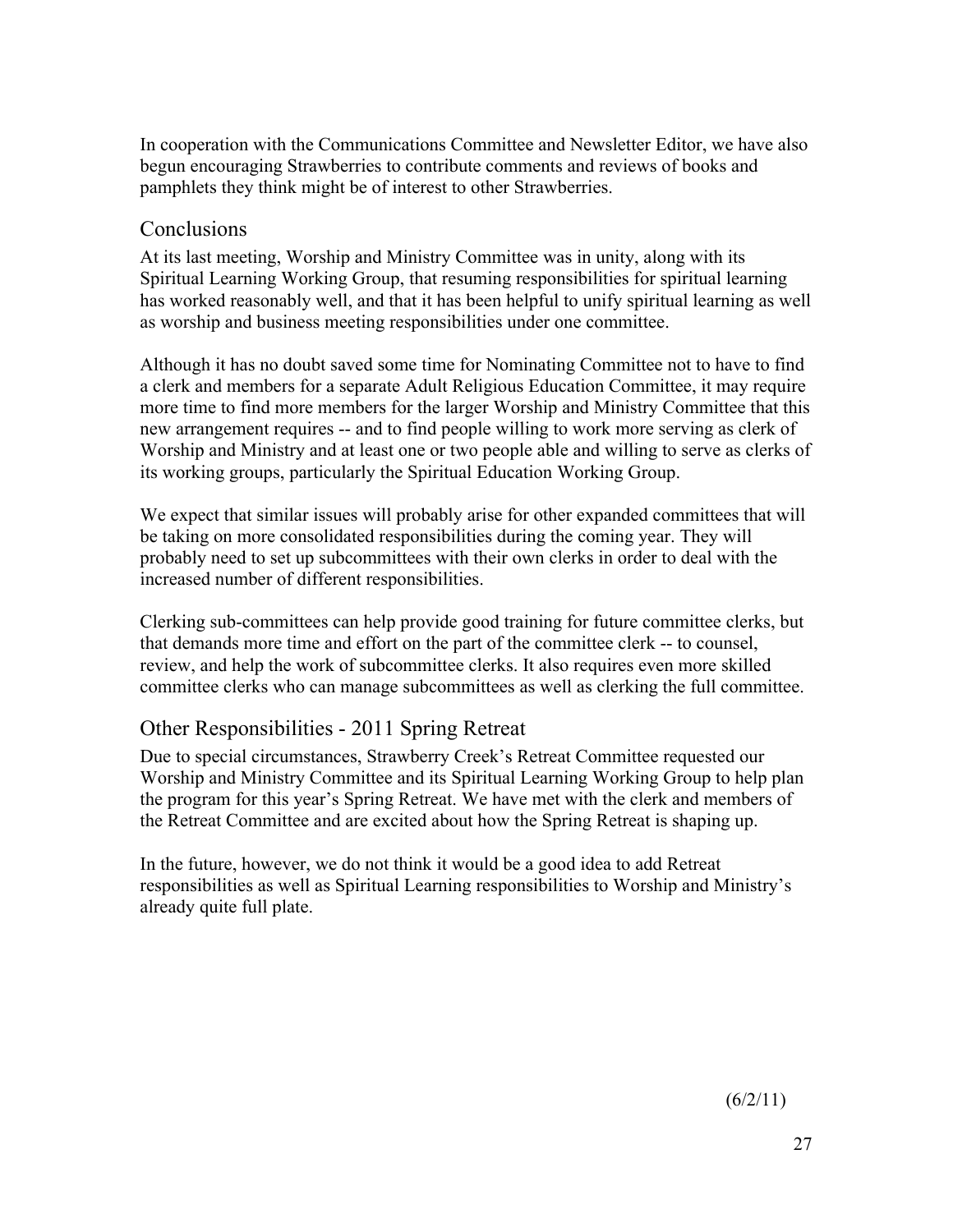# **Past Adult Education Session Topics and presenters as announced in the SCM newsletters** 2001-2010

compiled by James Hosley

#### **2001**

| July  | --- sponsored by W&M: On Becoming an Earth-Activist w/Kristina Perry                       |
|-------|--------------------------------------------------------------------------------------------|
| Aug   | --- No announcement                                                                        |
| Sept. | --- sponsored by W&M: *Living our Testimonies in the Modern World* Barbara Graves          |
| Oct.  | REMINDER: STRAWBERRY CREEK MEETING HAS MOVED                                               |
|       | As of October 7, Berkeley Alternative School, Martin Luther King and Derby Street          |
|       | --- Quakerism 101: questions answered, gathering hosted by Oversight Committee.            |
|       | --- sponsored by W&M: "Our New Faith & Practice: The New Queries" Leonard Joy.             |
| Nov.  | --- sponsored by W&M: "Our New Faith & Practice: Part II."                                 |
| Dec.  | --- Quakerism 101: questions answered, gathering hosted by Oversight Committee.            |
|       | <b>2002</b> (Adult Religious Education was still the work of Worship & Ministry Committee) |
| Jan.  | --- Quakerism 101: questions answered, gathering hosted by Oversight Committee             |
|       | --- Quakerism and Christianity. Lisa Mc Kinney and Eric Moon to facilitate.                |
| Feb.  | --- Deepening Our Faith Series, "Meeting for Worship", w/R. Standish                       |
|       | March --- Deepening O F Series, "M4Worship, on Business", w/ Barbara Graves                |
| April | --- Deepening O F Series, "Community" (F & P), w/ K. Youngm. & K. Perry                    |
| May   | --- D O Faith Series, "The Testimonies", w/ Leonard Joy & Gordon Bishop                    |
| June  | --- No announcement                                                                        |
| July  | --- No announcement                                                                        |
| Aug.  | --- 'James Nayler, Quaker Martyr' w/ Eric Moon (follow-up mtg. to Thursday night)          |
| Sept  | --- TBA is only thing in newsletter                                                        |
| Oct.  | --- Deepening Our Faith Series, TBA from F & P                                             |
| Nov.  | --- Deepening Our Faith Series, TBA from F & P                                             |
| Dec.  | --- Deepening Our Faith Series, TBA from F & P                                             |
| 2003  | (Adult Religious Education was still the work of Worship & Ministry Committee)             |
| Jan.  | --- Deepening Our Faith Series, "Worship", TBA                                             |
| Feb.  | --- Deepening Our Faith Series, 'Listening', w/Doug Steere's "Listening to One Another"    |
| March | --- Listed the same as Feb.                                                                |
| April | --- 'Openings Through Sacred Reading' w/ Tom Davis of Santa Cruz Mtg.                      |
| May   | --- TBA is only thing in newsletter Q 101, 6 weekly sessions starts this month             |
| June  | --- TBA (tentatively, Faith in Action, Spirit-led Witness)                                 |
| July  | --- 'Games', to build community, using processes new to SCM                                |
| Aug.  | --- No announcement                                                                        |
| Sept. | --- 'Weaving the Social Fabric of The Meeting'                                             |
| Oct.  | --- 'Mysticism & Activism', w/ Laura Magnani & Elaine Emily                                |
| Nov.  | --- 11/11 'Classic Quakerism' w/ Lloyd Lee Wilson at Friends Church                        |
|       | --- 11/16 "Undaunted Zeal" w/ Elsa Glines                                                  |
| Dec.  | --- No announcement                                                                        |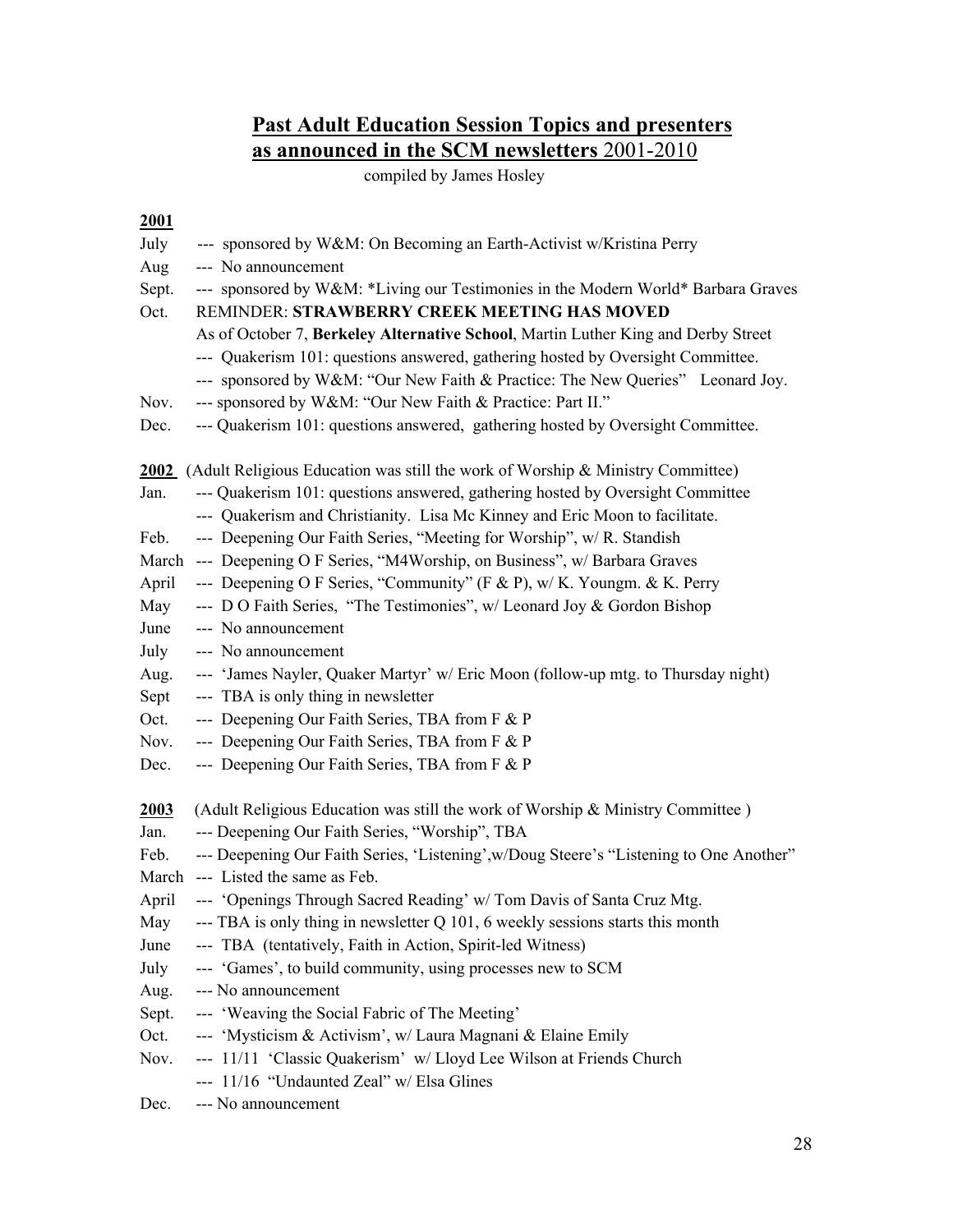| 2004  | (Adult Religious Education was still the work of Worship $\&$ Ministry Committee) |
|-------|-----------------------------------------------------------------------------------|
| Jan.  | --- 'Quaker Values in the Workplace'                                              |
| Feb.  | --- 'Community Building Through Participation In the Life of the Mtg.'            |
| March | --- 'Living From Radical Trust: Walking w/ J. Woolman', w/ Rachel F.              |
| April | --- 'Quakers and Money' with Ruth Frazier of AFSC                                 |
| May   | --- 'Centered Ministry in Troubled Times – In Meeting for Worship'                |
| June  | --- A Discussion of M4Worship, facilitated by 'The Teens'                         |
| July  | --- TBA is only thing in newsletter                                               |
| Aug.  | --- No announcement                                                               |
| Sept. | --- A Conversation – 'Our Responses to Others' Perceptions of God's Will'         |
| Oct.  | --- 'A Celebration of Our Work As Peacemakers'                                    |
|       |                                                                                   |

- Nov. --- 'What Did Geo. Fox Teach About Christ ?', w/ a pamphlet by L. Benson
- Dec. --- A Video "Can We All Be Friends ?" Commonality within our practices.

#### **2005**

| Jan. |  |  |  | --- 'Not Your Mamma's Clerking Workshop' |  |
|------|--|--|--|------------------------------------------|--|
|      |  |  |  |                                          |  |

- Feb. --- TBA is only thing in newsletter
- March --- Nurturing Vocal Ministry in Meeting for Worship
- April --- 'Discernment'
- May --- 'Reaching Out'
- June --- 'Supporting Members with Non-Quaker Partners'
- July --- TBA is only thing in newsletter
- Aug. --- No announcement (It is August )
- Sept. --- 'Report From The Young Friends World Gathering'
- Oct. --- 'Living In the World As A Quaker' (using some new process)
- Nov. --- 'Personal Finances'
- Dec. --- 'Forgiveness'

#### **2006**

- Jan. --- Clearness Committees, Support Groups and Accompaniment (Worship & Ministry)
- Feb. --- A four-week series on the Pendle Hill Pamphlet *Creeds and Quakers: What's Belief Got To Do With It?* by Robert Griswold, held Thursdays, in BMM Meeting House library. Robert Griswold visited us a few years ago (Brinton Visitor).

Mar. ---Speaking truth nonviolently and connecting with that of God in ourselves and others.

April & May --- TBA is only thing in newsletter

- June -- "What are you waiting for, and how?" how Friends prepare for Meeting for Worship what practices they employ to "center down" during Meeting, and what they have experienced of God, of the Spirit, of the Divine through the Meeting for Worship.
- July & Aug --- No announcement
- Sept. --- TBA is only thing in newsletter
- Oct. --- What's Next for Earthcare Witness in SCM? : Report from "Holding Earth in the Light" Retreat.
- Nov. --- Subject: Nominating process.
- Dec. --- Subject: Darkness and Light.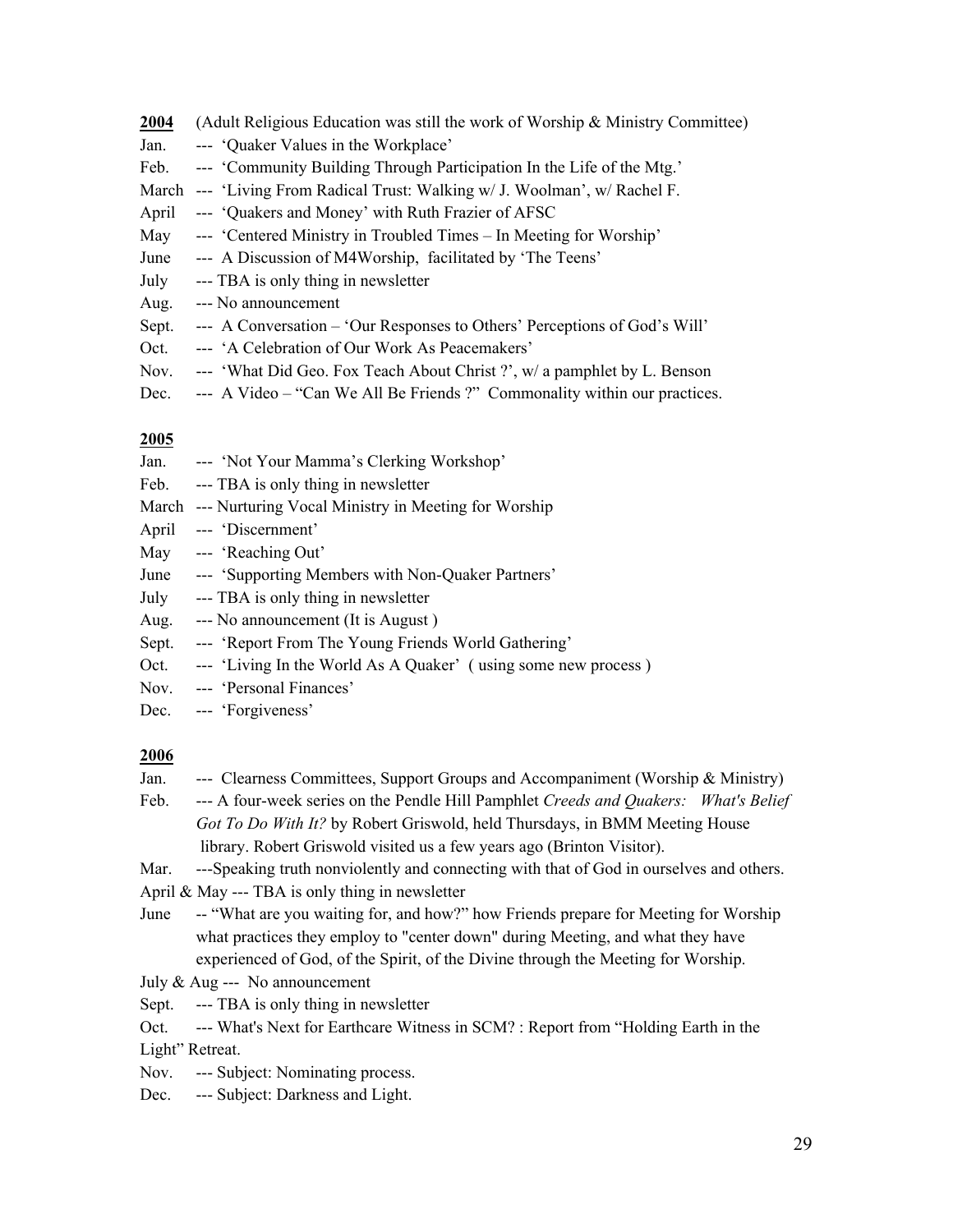# **2007**

| Jan. & Feb.   | --- TBA is only thing in newsletter                           |
|---------------|---------------------------------------------------------------|
| March         | --- Holding Marriages Under Care of Meeting – Lisa Hubbell    |
| April & May   | --- TBA is only thing in newsletter – contact Lisa Hubbell    |
| June          | --- What does it mean to be Quaker? Why do I come to Meeting? |
|               | How do I answer, 'What does it mean to be Quaker'?            |
| July-Aug      | --- TBA is only thing in newsletter                           |
| Sept          | --- Yearly Meeting How could it be improved?                  |
| Oct.          | --- Video and discussion of 'Rufus Jones'                     |
| Nov. $&$ Dec. | --- TBA is only thing in newsletter                           |

#### **2008**

| Jan.        | --- Challenges & Consequences of Living Our Quaker Values.                    |
|-------------|-------------------------------------------------------------------------------|
|             | Panel: Betsy M., K. Youngmeister, Al Thompson                                 |
|             | 1/29/08 --- Series started: Exploring the Heart of Quakerism                  |
| Feb.        | --- Friendly Aging – Friends House (A Friends House panel)                    |
|             | $2/12 \& 2/26$ -- Exploring the Heart of Quakerism series continues           |
|             | March --- No announcement                                                     |
| April       | --- Vocal Ministry, with Rachel F. and Lisa H.                                |
| May         | --- PE&S Witness – Meeting Reps (AFSC, FCL, FCNL, EBSC, etc.)                 |
| June        | --- No announcement                                                           |
| July        | --- No announcement                                                           |
| Aug         | --- No announcement                                                           |
| Sept.       | --- Leadings – Elaine Emily                                                   |
| Oct.        | --- How Do Spirit & Politics Intersect in Your Life?                          |
| Nov.        | --- How Can We Be Faithful to God's Leading Today?                            |
| Dec.        | --- No announcement                                                           |
| <u>2009</u> |                                                                               |
| Jan.        | --- Why Are We Called Hicksites ? with Brian Vura-Weis                        |
|             | Feb. --- The Meaning of Membership                                            |
|             | March --- <i>Worship &amp; Ministry</i> – Deepening Meeting for Worship       |
| April       | --- Deepening Our Spiritual Practice – What Strengthens Us Between Meetings ? |
|             |                                                                               |

- May --- No announcement
- June --- No announcement

| July | --- Personal Spiritual Practices with Kathy Barnhart, Rich Herbert & Helen Haug |  |  |  |  |  |
|------|---------------------------------------------------------------------------------|--|--|--|--|--|
|      |                                                                                 |  |  |  |  |  |

- Aug. --- Ministering to Returning Veterans, with Zack Moon
- Sept. --- "Going To the Well" primitive Christianity w/ S. Matchett
- Oct. --- Quakers & Beauty (Art) -- Sarah Hawthorne, & Phyllis M.
- Nov. --- Holiday or "Season of Light" Reflections. Speakers will start us off, followed by group sharing.
- Dec. --- Date and time is only thing in newsletter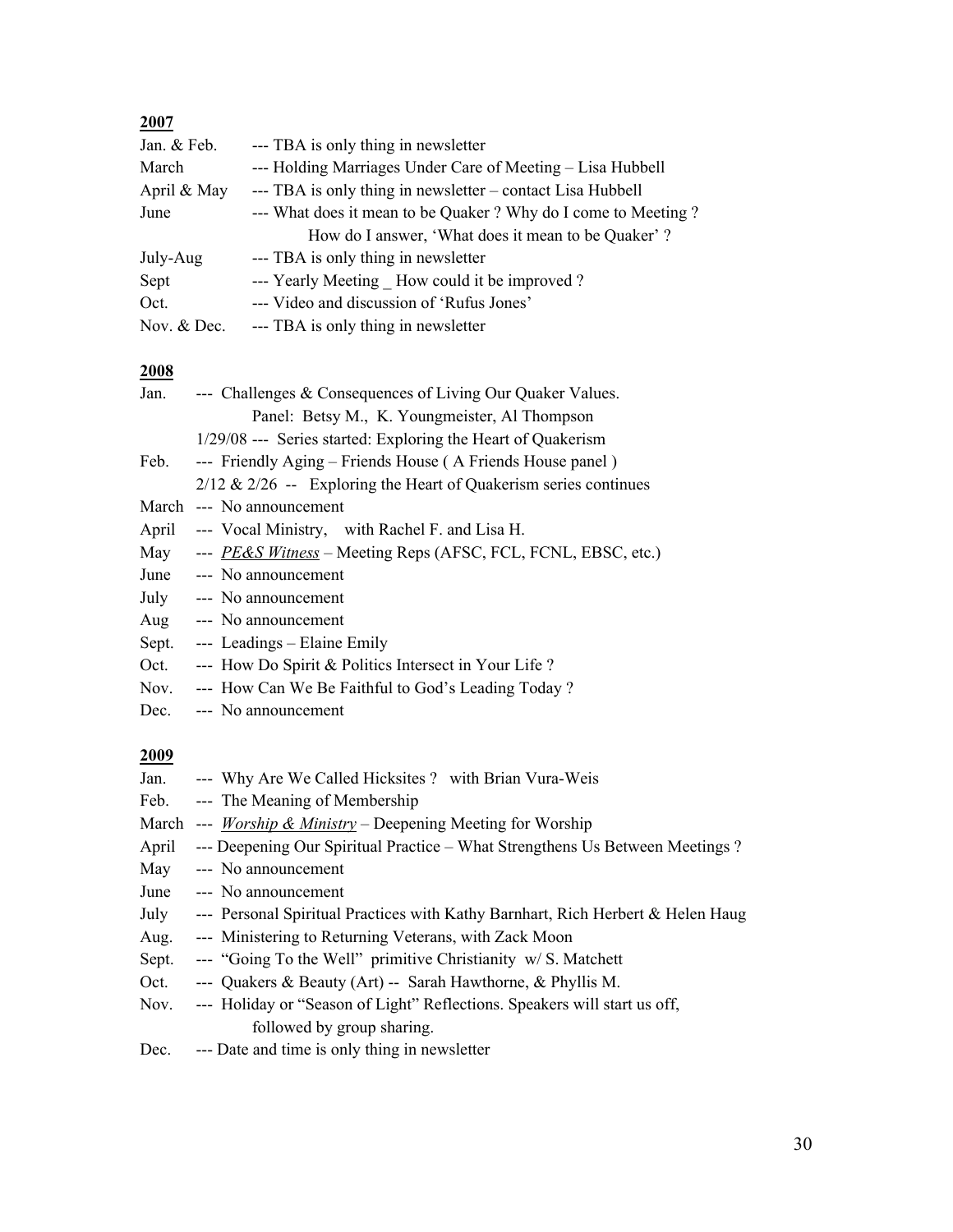| 2010 |                                                                                            |
|------|--------------------------------------------------------------------------------------------|
| Jan. | --- No announcement                                                                        |
| Feb. | --- Reading from Thomas Kelley's A Testament of Devotion                                   |
| Mar. | --- PE&S Witness sponsors a talk on East Bay Sanctuary Covenant                            |
|      | w/former staff attorney ( & SCM attender ) Kusia Hreshchyshyn                              |
| Apr. | --- Quakerism 101 begins 6 Mon. evening sessions $(3 \text{ in Apr } \& 3 \text{ in May})$ |
| May  | --- Quakerism 101 continues withs 3 Mon. evening sessions                                  |
|      | --- Money and Spirituality led by Susan Burr (evenings)                                    |
| June | --- PYM Rep.Tom Y. offers info on the upcoming annual PYM gathering                        |
|      |                                                                                            |

*Following committee year, July 2010 – June 2011, Worship & Ministry pilot year doing Adult Religious Education) @March 2010 Meeting for Business, adult religious education officially transferred back to Worship & Ministry Committee, thereafter called Spiritual Learning*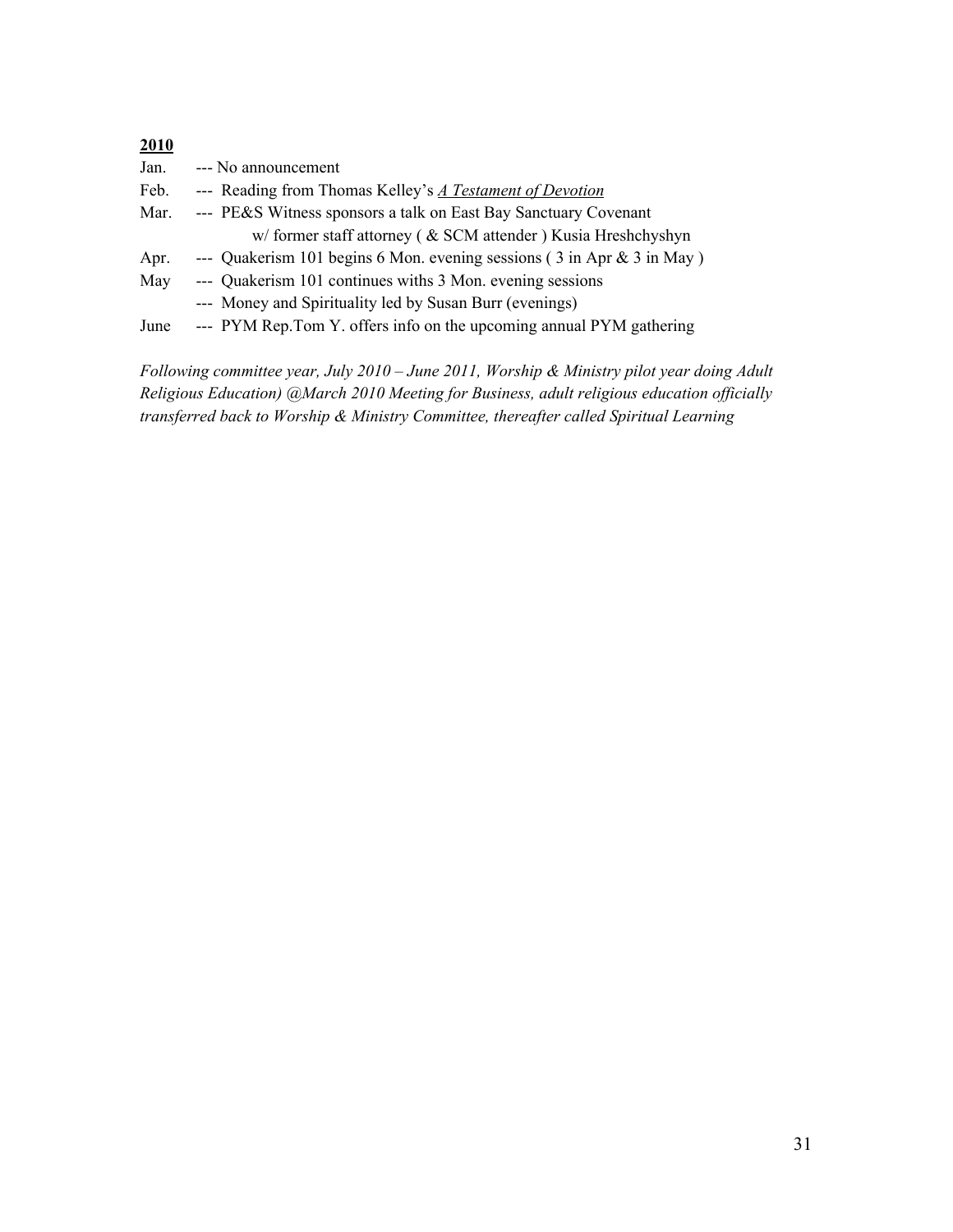# Memorial Meeting To Do List – Sarah Hawthorne (May 25, 2011)

The following is based on my experience; other approaches may work equally well.

**The first step is determining whether our Meeting (or another group) is taking lead responsibility for the memorial meeting.** Sometimes the family or another community is the primary host, and our Meeting takes a "what do you need" role.

**Identify a single SCM Meeting person who "represents" the Meeting** in dealings with the "outside world", e.g., family members, site, other interested communities, etc. Often this person is the convener of the memorial meeting committee, but not always. By designating one person for this role there is someone continuously up-to-date with everything that's happening in terms of making external arrangements. Internally, several different folks within our Meeting will be assigned tasks, and all they have to do is be sure the Meeting's one designate is kept apprised. This approach may sound strange, but often the various conversations contain/require critical information and if different people are collecting the information (and not up to speed with what someone else has learned/said), inevitably confusion arises.

**Request Family select their Spokesperson**: Once you know the names of family members, the SCM representative contact sends an email with the name of all known family members indicating that the family needs to choose a family spokesperson who speaks on behalf of the family for purpose of making memorial meeting decisions. That family person may spend lots of time internally discussing with other family members what they want to do (our Meeting does not need to become involved in intra-family differences), and will then convey to our Meeting the family's decision re photo to use, family history narrative, what date works best given everyone's schedule, etc. If the family doesn't seem able to "pick" a family rep – usually they can – consider the "legal" hierarchy of relatives, namely, closest kin (surviving spouse first, if none then, depending on deceased's age – surviving child or parent).

In the event SCM is the primary host of the memorial (and other communities, e.g., family, neighbors, another faith community) simply need to be invited, **the first immediate step is to locate a site and secure a date for memorial meeting**. The prerequisite step to this is understanding if there are any "critical" invitees/relatives that must be able to attend, because the date must be selected to work for their schedule.

*Note: SCM does not (unless there's paperwork on file explicitly empowering SCM to handle the body) participate in any way in issues related to disposal of the body.* There are laws indicating who has the legal power to make such decisions, and since our memorial meetings don't display the body, we don't need to coordinate with body care issues (sometimes a few family members, very close friends, do a private ceremony around body disposal (cemetery, dispensing ashes, etc.), but that's separate from the memorial meeting SCM offers.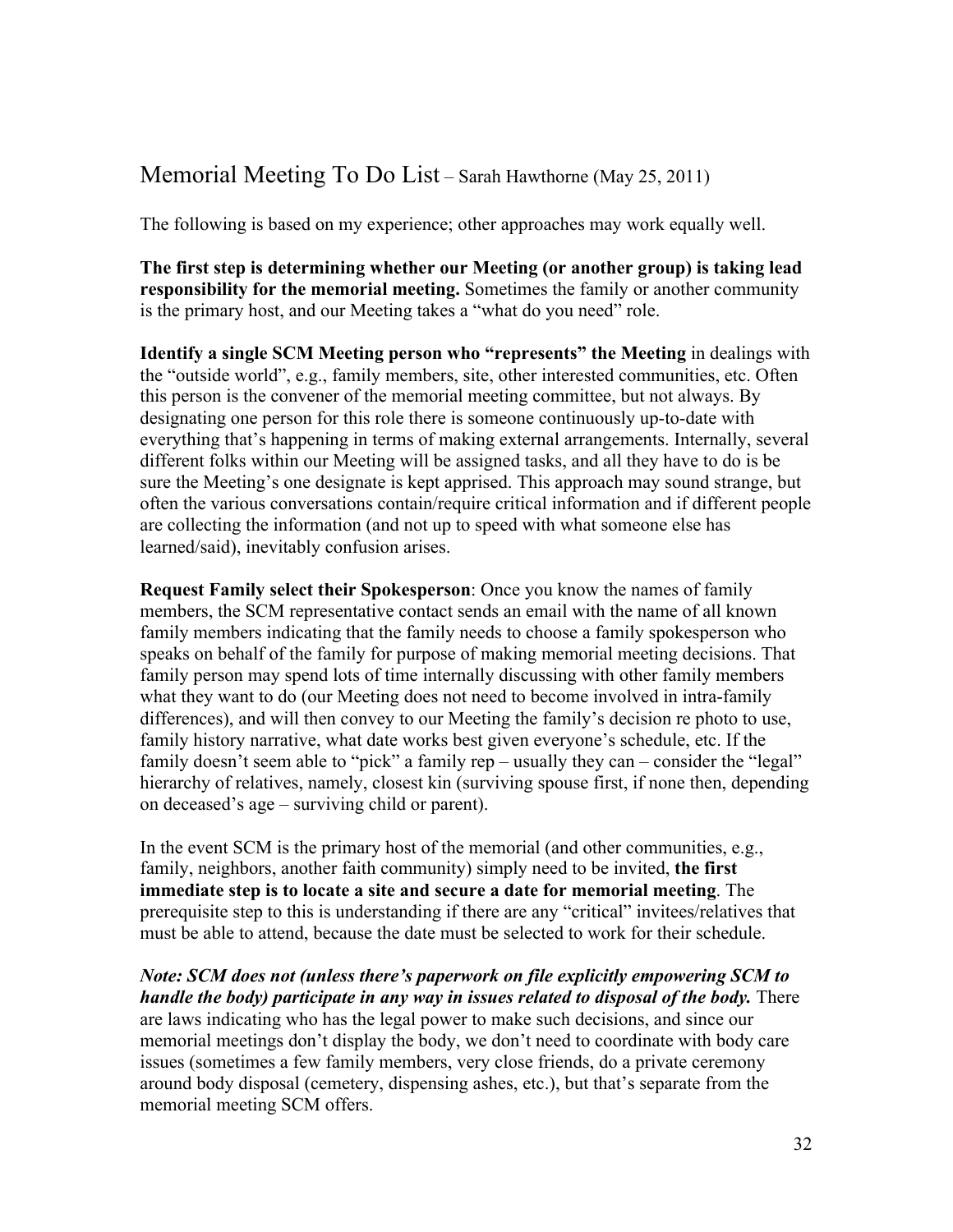#### *Once you have the site/date (which involves working with SCM Treasurer to provide insurance verification form and check), these are the tasks that need to be arranged for ahead of time:*

**Disseminating notice of event**: someone has to write up the when/where blurb that will go out to the SCM listserv and if there's time, go into the SCM newsletter/google calendar. This blurb will be available and ready to give to other communities/relatives who want the event information to be distributed through their info channels.

**Written Personal History**: this is a wonderful experience for those involved (family members often find creating this together is very meaningful). It's very meaningful to collect information/stories from other communities in which the deceased has participated, as it offers a view into aspects of the deceased's life that may be otherwise unknown. My experience is one (or at most two) persons should be the writers and others contribute to them the stories or agree to being interviewed. These personal historians can fan out and talk to lots of folks, but after they've written the personal history, the Meeting's representative will want to take the written narrative history to the family spokesperson for review/approval about what/how things are said, who is mentioned as surviving, etc. This personal history will be included in the Memorial Meeting brochure, and supports a rich sharing during the Memorial Meeting.

**Flower/Food donations**: someone needs to be the point person to assist those who want to bring flowers from their gardens (or wire flowers from a florist). This person(s) makes verbal announcements in advance and is listed as a contact for flowers in the written announcement blurb. At the Memorial Meeting, s/he places the flowers around the memorial meeting room and afterwards brings them to the social hour. The same (or a different person) similarly serves as a contact person for those wanting to bring food to the Memorial Meeting, see Social Hour below.

**Memorial Meeting Program**: one or more people need to develop the actual program – outside length is usually an hour and a half (an hour is common). At the Memorial Meeting the clerk of SCM often opens with a description of Quaker traditions (so that family/friends not from Quaker tradition become acquainted with the format/expectations). In addition to being read aloud, this explanation of Quaker traditions pertinent to a Memorial Meeting is also usually printed on the inside flap of the memorial meeting brochure. This introduction may be the only "structured" portion of the Memorial Meeting, after which the program shifts to a worship-sharing silence. If a large gathering is expected, those present may be encouraged to allow family members to speak first before others share.

**Memorial Brochure**: often the folks writing the narrative history (and other tasks) aren't the best folks to do the actual layout/printing of the memorial meeting brochure that will be passed out (and cherished afterwards). Find a computer geek who can create layout (integrating photo, personal history text, drawings, quote, etc.). Standard layout: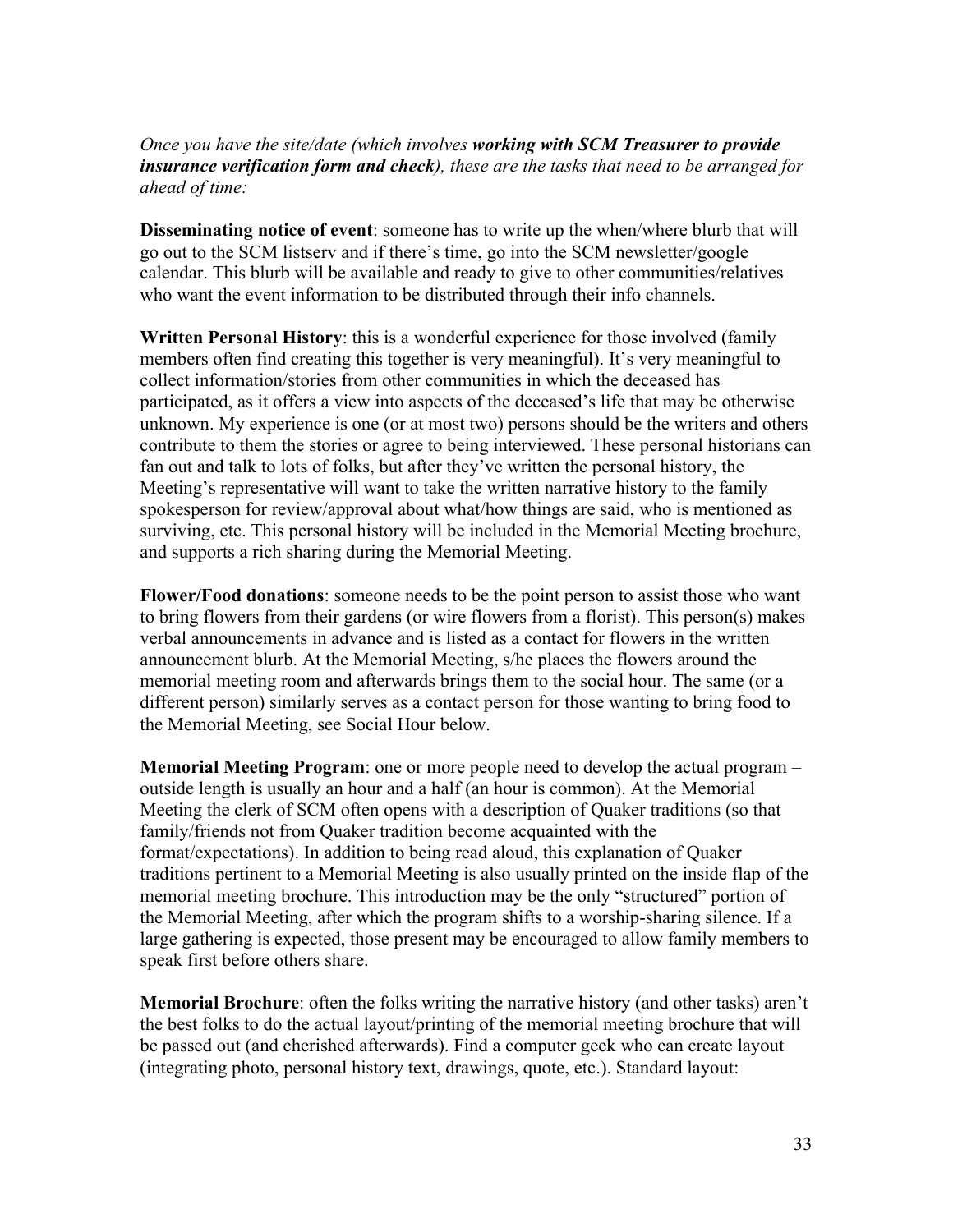deceased's photo on front cover w/quote, left inside flap Quaker tradition for memorial services, right inside/back flap personal history of the deceased (see attached sample). **Memorial Table**: displaying informal photographs (or other memorabilia) of the deceased on a table at the Memorial Meeting is a treasured tradition (it requires that the Notice of the Event blurb cue people to bring photos). Otherwise, preparation is simple – just set up a small table with a white table cloth, where those attending the Memorial Meeting can set up their photographs so that others can enjoy them. A bulletin board can be helpful.

**Set-Up Crew:** usually some physical changes need to be done to the site itself, e.g., put chairs in a circle, rope off in some fashion a section for the family up front, creating an open space where those in wheelchairs can be placed, etc. Often those serving as ushers will double in this role, but not always if those serving as ushers don't have the physical strength to move furniture.

**Ushers**: An usher is needed for every open door to the room, to hand out memorial brochures. If it's a double door, an usher on each side of a wide door is needed. When the deceased is an older person (which means lots of the friends are going to be older) have an assigned general escort = an additional person (not assigned to a door), whose sole job is to walk to their seats family members (who don't know where the reserved family seats are), wheelchair users (to identify best locations),and in general those with mobility disabilities who need a steady arm.

**Social Hour**: in the past the Hospitality Committee could be called upon to show up with the appropriate food (not clear which Meeting committee has assumed these responsibilities). Because the primary purpose of the social gathering afterwards is to talk/reflect, mix/mingle, the practice has been finger-sized foods that don't need to be heated or otherwise require preparation to be ready as soon as the Memorial Meeting ends. Remember, the focus is on everyone coming together during the memorial meeting, rather than asking a few folks alone trying to create a hot meal served on time to a large group of people.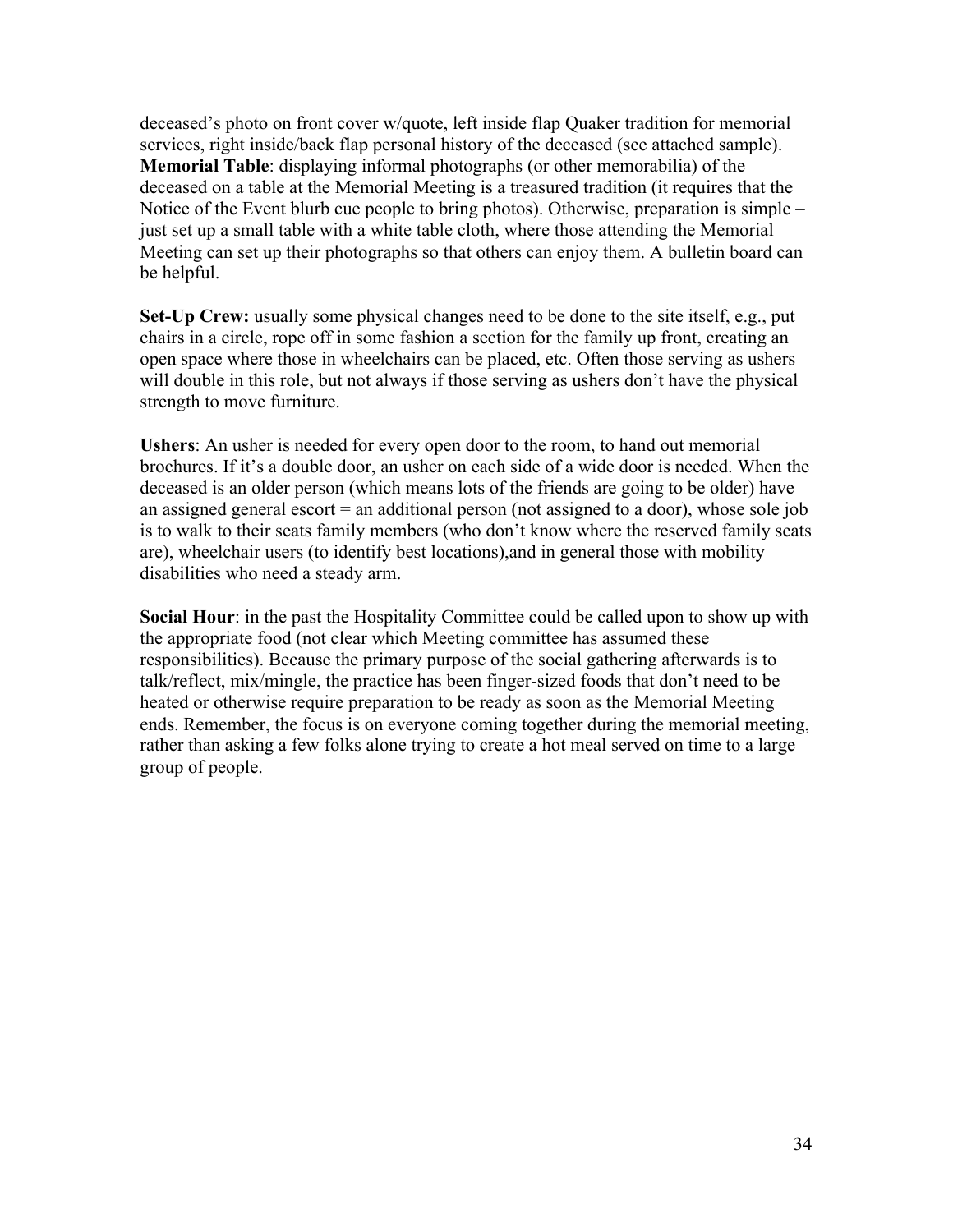Front flap:

[photo of Irene]

Text underneath:

*Irene was the spark that lit many of our fires. She embodied spirit and encouragement and risk and creativity. It didn't matter if you were her kin, her friend, or a passerby. She would look you square in the face, and let you know there was no better thing than to "Love yourself!"* 

 *Irene would be the first one to make sure we celebrate the passing of her spirit into a better place. She showed us all what was important in life, how to sort through the priorities and understand the deeper truth of what lies within. Our family will always cherish our beloved Irene for the bounty of love and wisdom she gave us all, and her ability to offer us her full presence. – from Irene Kahn's family*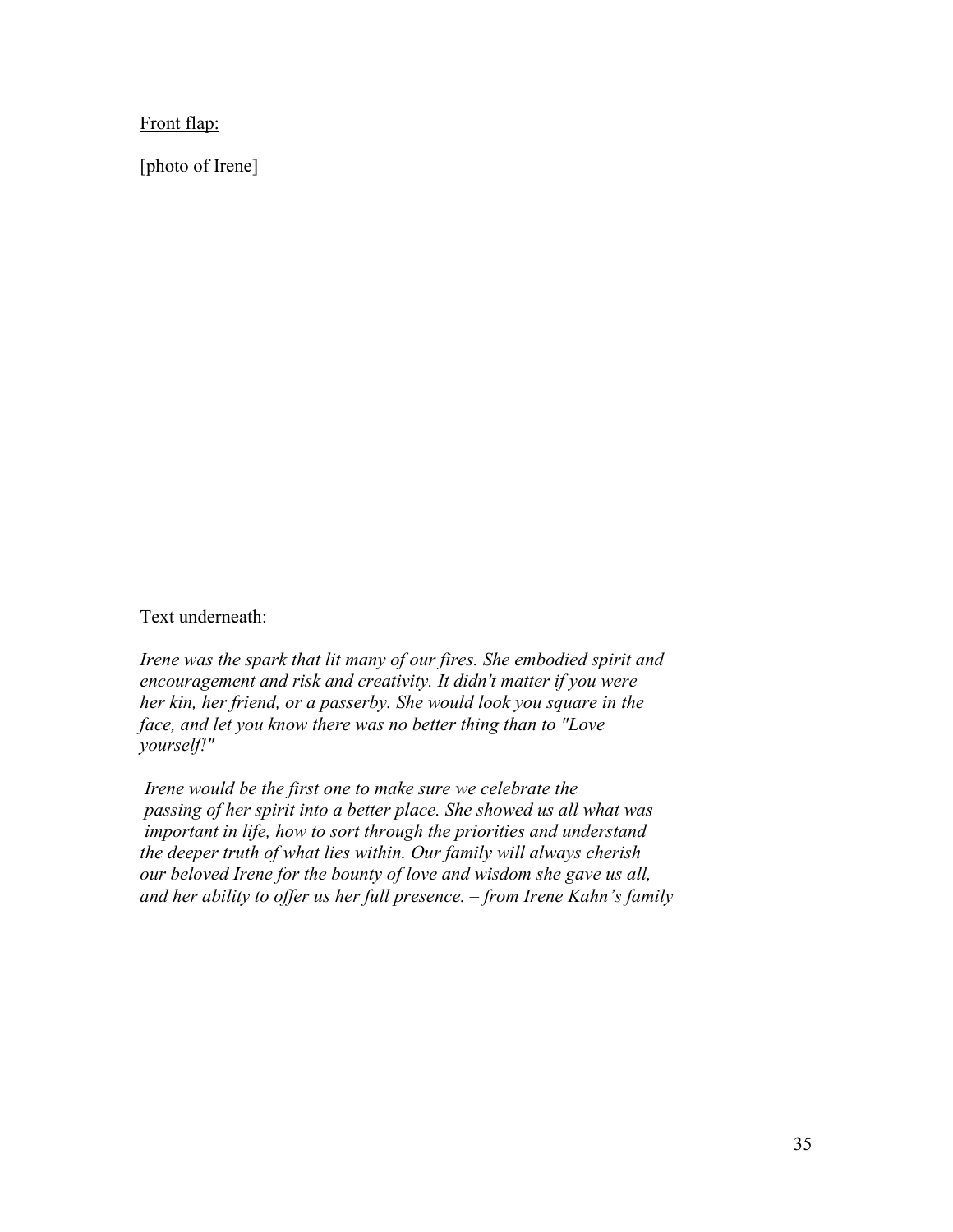#### Left inside flap:

Meeting for Worship on the Occasion of Celebrating the Life of Irene Kahn

> 3pm Sunday April 11, 2010 Berkeley Friends Church

 A Quaker Memorial Meeting follows the same form as a Meeting for Worship, which is the core of Quaker Practice.

As a community who knew Irene Kahn, today we gather in silence to remember and celebrate her life. We come in both sadness and thanksgiving to share our memories, thoughts and feelings. Friends believe that there is that of God in everyone. We seek to mark that of God that lived in Irene and to affirm those things we now carry with us.

If you have arrived early, please help us prepare the room for worship by remaining silent.

The responsibility for the spiritual depth of the meeting rests with each attender. Those who keep silence as well as those who give a vocal message do their part when they yield their minds and hearts to the guidance of the Spirit.

As we sit in expectant quiet, we may be moved by the Spirit to share a message. Please do so without undue length, being mindful that others may be so moved. Everyone participates equally and all are welcome to speak. You may be moved to share prayers, poems, anecdotes or song. Please allow a few moments to hear and reflect on each message before offering yours.

We will worship together for about an hour. The clerk will close our time of worship by shaking hands with those next to her, a signal to all of us to shake hands with those nearby. After this memorial meeting, we will join in fellowship in the upstairs room.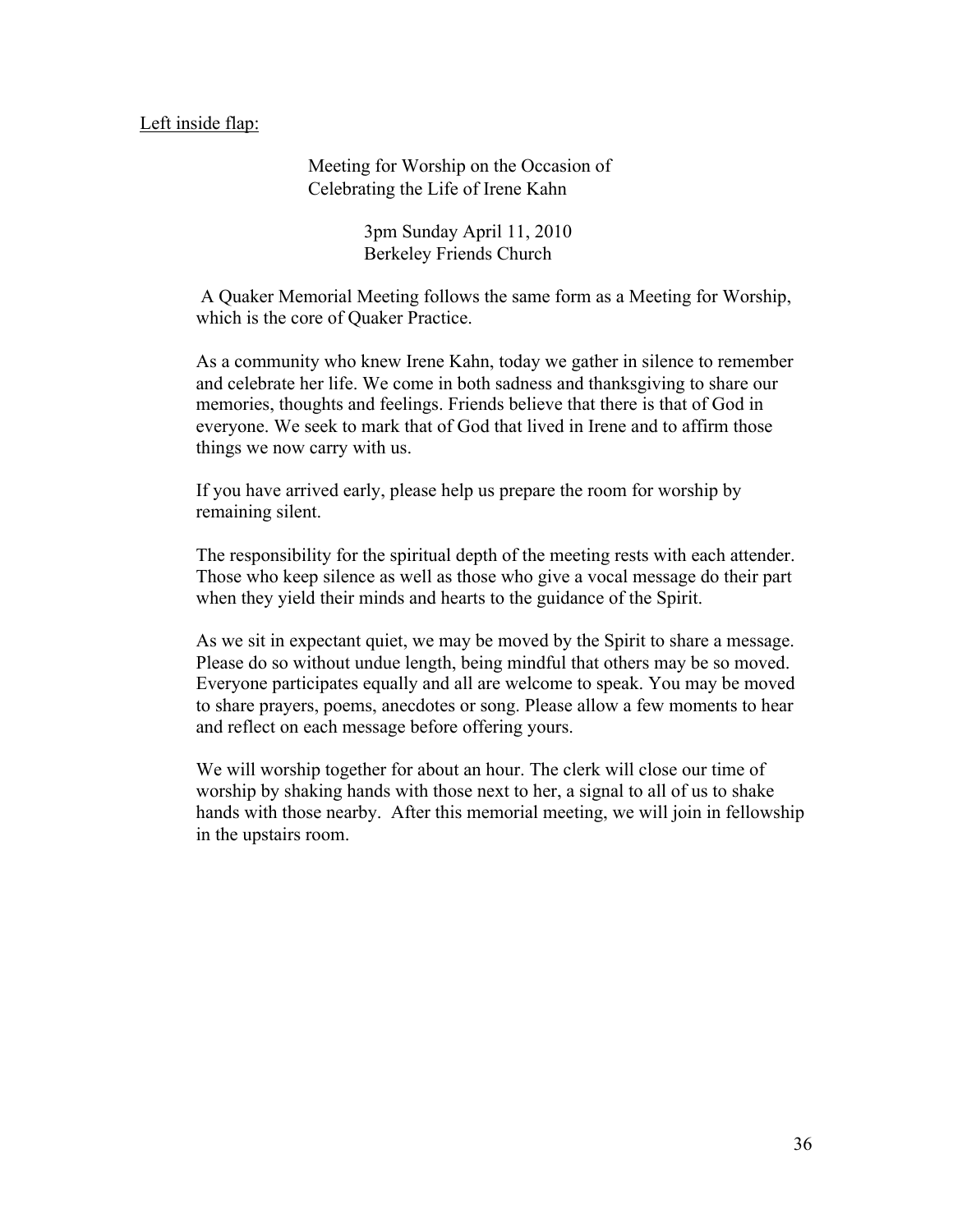#### Right Inside Flap, with carryover to backside

Born in 1926 in New York City to a Russian (Lithuanian) Jewish father and a German Jewish mother, Irene was the youngest of two daughters. A self-starter, Irene attended Queens College part time for many years, prior to earning her college degree from New York Empire State College. She was a dynamo of energy, creatively expressing herself as a ceramicist and artist of unique skill and style. Her home in Queens, New York was a virtual gallery of her work. When she moved to California, she kept up her work, papering her wall with the artistry and wisdom of her paintings.

Irene was a devoted Mother, and family (both nuclear and beyond) was always a very important part of her life. After moving to California, she continued to stay connected with cherished relatives who lived back east. She was affectionately regarded as the family historian.

She was an avid outdoor explorer, driving along the back roads of the Bay Area, and adventuring out on all types of trips that included white-water rafting, camping in Yellowstone Park, Spirit Rock Retreats, hiking in Muir Woods and Point Reyes, and countless others.

Irene's spirit triumphed over the physical pain she experienced during the last years of her life (her legs, ribs and pelvis were severely injured when hit by a van while walking across the street). Even after her accident, she would take herself to Lake Anza or to one of her various indoor pools in Berkeley and swim in all kinds of weather. When she was no longer able to venture out to her favorite get-away spots, Irene continued her zest for adventure and living life fully through her abundant friendships and strong connections with her community groups.

Irene had a long and generous career which included teaching many and varied arts and crafts to appreciative adults in many communities, including ten years at California Community Homes (formerly Christian Church Homes of California), which is the parent organization that operates Strawberry Creek Lodge, where she lived the last 18 years of her life.

Her free and open spirit saw God in many places. She stayed connected to her Jewish ancestry throughout her life, belonged to Buddhist Sanghas (Wednesday and Thursday Night Meditation Communities in Berkeley), and immensely enjoyed Spirit Rock Retreat Center in Marin. She began attending Strawberry Creek Friends Meeting around April 2002, and identified with Quaker Friends when asked by hospital staff.

Continuously surrounded by her family and many cherished friends during her final two week hospitalization for leukemia, Irene passed on March 8, 2010 in Oakland, California at Kaiser Hospital. She is survived by her older sister Beatrice Vlodkowsky; her four children, Graham, Owen, Paul, and Nancy; daughter-in-law Tracy Johnson; Nancy's partner Will Harden; former husband Flewid (Warren) Kahn; beloved nieces Diane Kullen and husband Alan Kullen, Paula Vlodkowsky, Harriet Halpern and husband Dave Halpern; nephews Bob and Don Klein and their wives Joanne and Dodie; great nephews Dylan, Lucas and Jesse Klein, Todd Kullen, Robert, Michael and Daniel Halpern; great niece Allison Chase; grandchildren Michael and Noam Rosen Grace; Marley Van Deusen, and Jacob and Jeremy Harden; cousins, extended family members and cherished friends.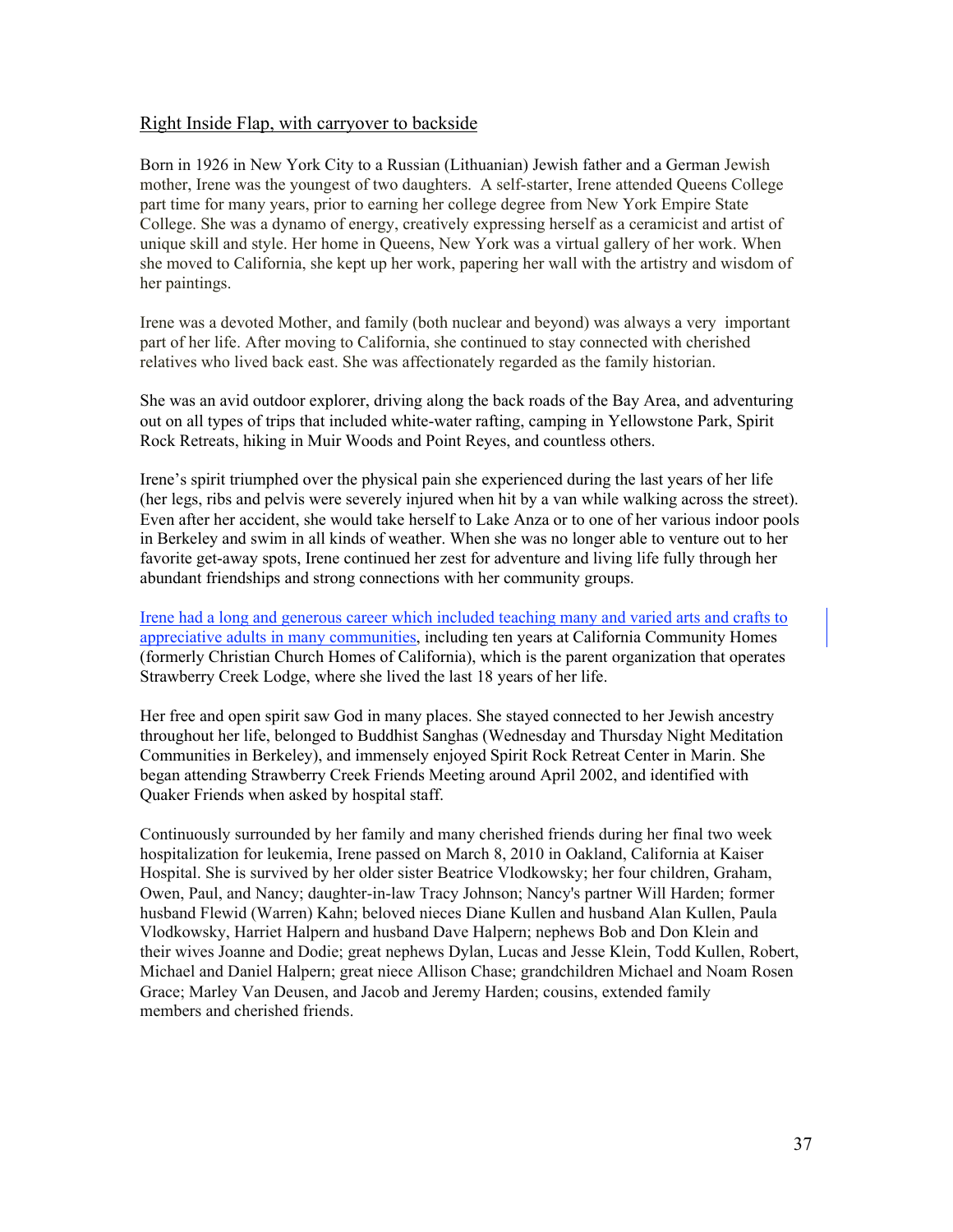# Reflections on Holding Each Other in the Light

**On January 31, 2010, interested persons at Strawberry Creek Meeting gathered in worship to speak to the queries:**

- **What does the expression "holding in the Light" mean to you?**
- **What do you think others in the Meeting are asking from you when a request is made for us to hold someone in the Light?**

Pacific Yearly Meeting Faith & Practice (2001) Glossary – "to hold in the Light": To desire that divine guidance and healing will be present to an individual who is in distress or faces a difficult situation, also, to give prayerful consideration to an idea.

WHAT DOES THE EXPRESSION "HOLDING IN THE LIGHT" MEAN TO YOU?

To be held in God's grace, to call for the best in one's self.

Before we can hold someone in the Light, we must center ourselves, and come into contact with the Divine, the Life Force. Opening to Love, to Light, to Kairos, is a blessing that makes all things possible, beyond any expectation we may have.

To establish a sense of connection between God within and God without. A calling forth of the person named, which may evoke an intense powerful sense of the life force. Other times it is difficult for me to feel anything.

To hold someone in the Light is to surround them with human and Divine love/the Life Force/Creative Energy, and to sustain that consciousness. To hold someone in the Light is to bear witness, as if I were saying, "I am here with you, I witness who and where you are." Empathy and compassion rise up; energy and attention are focused. We reinforce the person's strength and courage.

The moment the request is made seems like the most powerful opportunity to engage. Responding causes forces of the energies/chakras to penetrate the layers/auras of our physical fields.

There seems to be some kind of light, energy, and focus when we are holding someone in the Light. If I know the person named, their face will come to mind. If I don't know the person, I usually need some kind of information about the situation to really engage and relate. Have you noticed how when you are reading the newspaper, a cat knows where on the whole big page your eyes are focused to read, and will sit on exactly that spot on the page! It knows where the "beam of your focus" is. Holding in the light is a way of focusing your attention, to invoke your empathy, sympathy, and compassion. I don't believe I have to "feel" compassionate in order for the practice to contribute to their healing.

To hold in the light for healing doesn't necessarily mean physical healing of the ailment, but can mean healing of the wounded soul.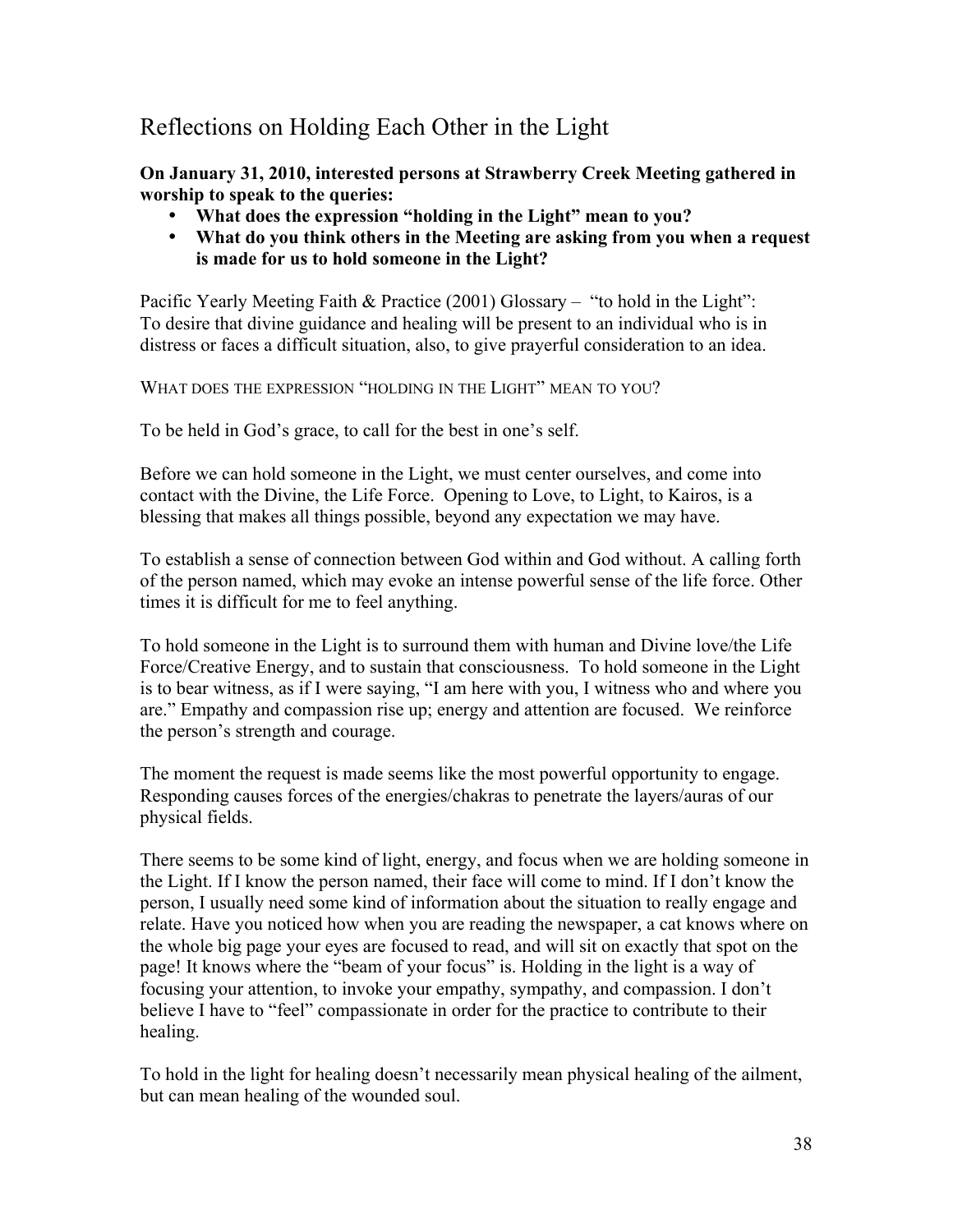Sometimes I make a practice to hold in the light someone who "did me dirt." If I hold them in the light I don't have to carry around an obligation to right the wrong.

Other faith traditions say "I'll pray for you" but the phrase "hold in the light" is the Quaker way of doing it, of "being with" or accompanying someone at a time of difficulty. We are often in a place where we ourselves could benefit from love and compassion when we are making a request on behalf of someone else. There are parallels to the Eastern sutra teaching to send loving kindness. Holding someone/something in the light is not necessarily meant to change the other, but the practice of doing it changes oneself. If I tell someone I will hold them in the light, I turn my attention so that I am with them in spirit more frequently than otherwise.

When I hold a problem in the light I am sometimes asking for a heart opening, to show I'm on the right path, to make sure I've "checked in", to be changed myself, especially if I'm feeling frustrated. I want to see if there's some action I need to take as part of a process – I may be being called to open my eyes and see something on my own path.

For me holding someone in the light is different every time it happens. It can be a call for wonderful love when thinking of the person, or a letting go of judgments and just being with the person. It's a recognition that we're all one although we're not usually in touch with that truth. It's a wake up call to get out of my head and thoughts, and join with others.

This phrase brings up the difficulties and problem we always have when trying to talk about the Divine, which is a huge mystery we get glimpses and shadows of. I may not be able to join in what feels like an effort to repair. Sometimes I even feel a drawing back. In the same way as I do when listening to vocal ministries during the worship hour, when asked to hold someone in the light I ask myself, "Is this request meant for me?" I find the way, and it is never the same, not fixed but always new.

For me there are different kinds of holding in the light. It may be a simple request related to a health issue someone is facing, then I'm just open and directing positive energy. Other times there is something powerful in the room – the speaker is visibly moved, in turmoil, and my response is to open wide. Sometimes as I am sitting in worship, others walk into the room and I'm not centered so I look around and hold each person so we can go deeper into worship.

What happened in our worship hour this morning illustrated our Meeting's ability to hold someone in the Light. A distraught unknown woman came into our worship gathering and spoke aloud her concerns, then abruptly left. After she departed the room, there was a call for her to be ministered to and three friends left the meeting to find her. Meanwhile, the Meeting held her in the light. Sometimes "holding in the Light" just seems like a "pretty phrase" and other times it conveys a profound power and depth.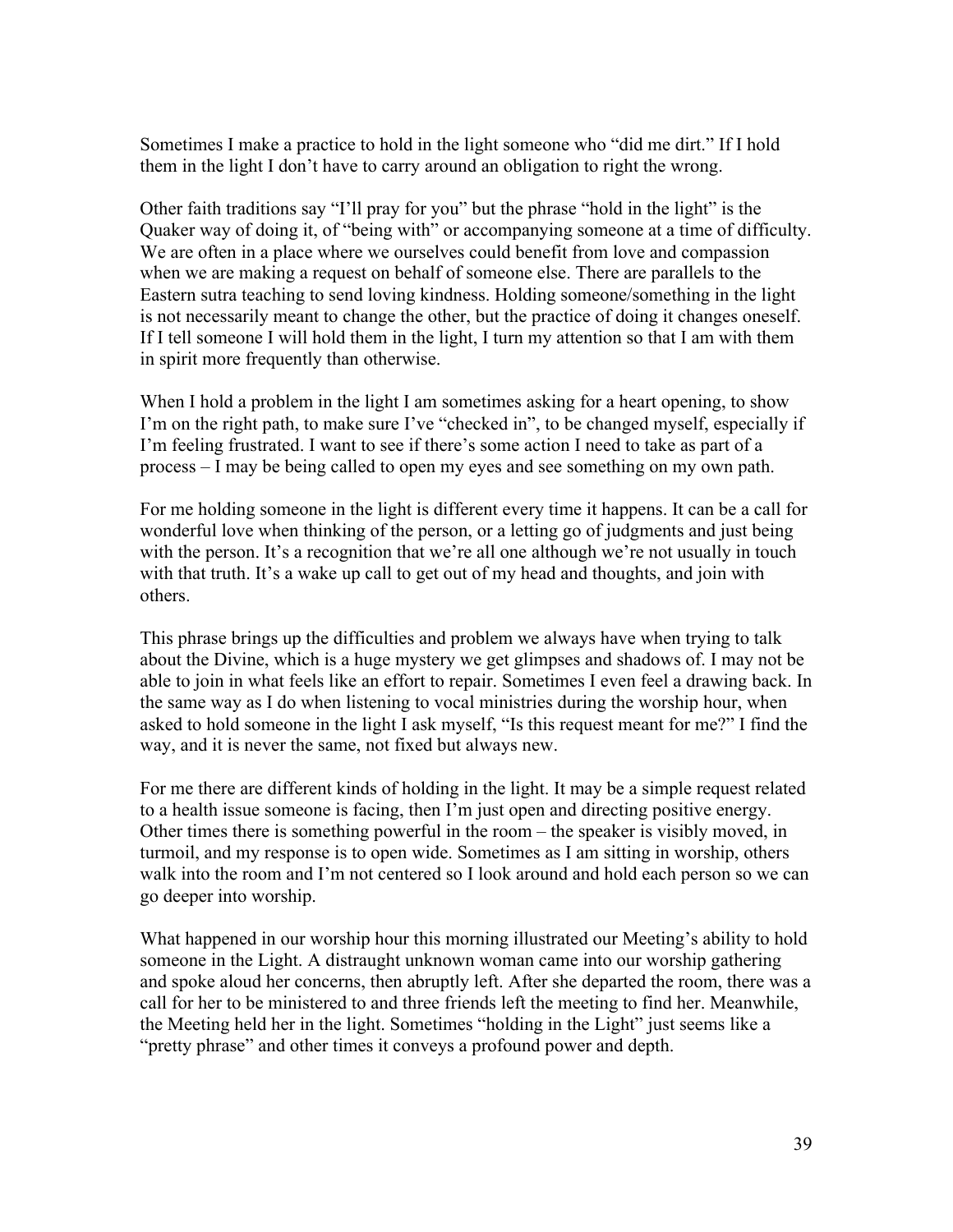When I became acquainted with Friends, I wondered if the phrase "holding in the light" was their version of praying. I don't believe in a personal deity that makes this one person better, but leaves others to suffer.

When I hear a request I open up to transition from my head and giving advice, and instead myself turn around so I am in a receiving mode and asking how can I be used by God. I remember it's been said "When Bonnie Tinker holds you in the light, its not a touchy feel-y warm glow, it is a call to be clear and available."

To feel connected I need a picture in my mind, or at least a name. The connection is not like shaking someone's hand. The Divine in me connects with the Divine in them. There's a transfer of energy, a "push in the right direction." It's an affirmation of who they are. Sometimes I visualize a clearing in a wooded area—blue sky light overhead. I don't think of the phrase "hold in the light" as being a spotlight on the stage, but more like clearness and focus in the presence of sunlight. Sometimes its not a message for me; on the other hand sometimes two hours later, something will unexpectedly come to me.

WHAT DO YOU THINK OTHERS IN THE MEETING ARE ASKING FROM YOU WHEN A REQUEST IS MADE FOR US TO HOLD SOMEONE IN THE LIGHT?

On one level I am aware of a huge need. One friend said he didn't feel a sense of responsibility but I do feel responsible when I hear about another's problems. As a witness to someone else's need, I feel a responsibility to do something and at the same time it may be more than I can do. This creates a tension in me. I have a sense of caution that it is too much for me to hold someone in the light. I'm glad that others are not so scared and are able to respond to a request.

Are we being asked for warm fuzzies or for the kind of clearness that strips away maya/illusion  $\sim$  all that is superfluous is burned away in the fire. To be held by God is not necessarily simple. We are not scattered into pieces, but held intact. While in the crucible you are fired in the kiln but not shattered.

When someone makes a request to be held in the light, they are asking us to help carry the pain/suffering.

When asked to hold in the light someone we don't know, it's a request that the speaker can't do it alone. When my mother had fallen and she was staying home to rest, she was very receptive to any positive energy that was sent her way, and it was obvious she was being held in the light. Multiple thoughts added up or perhaps some people have the power to minister. It made a palpable difference.

Holding in the light is discernment. As the listener, we must discern what they are asking/needing.

It's important not to program a time to have people make requests to hold in the light. Just let it happen.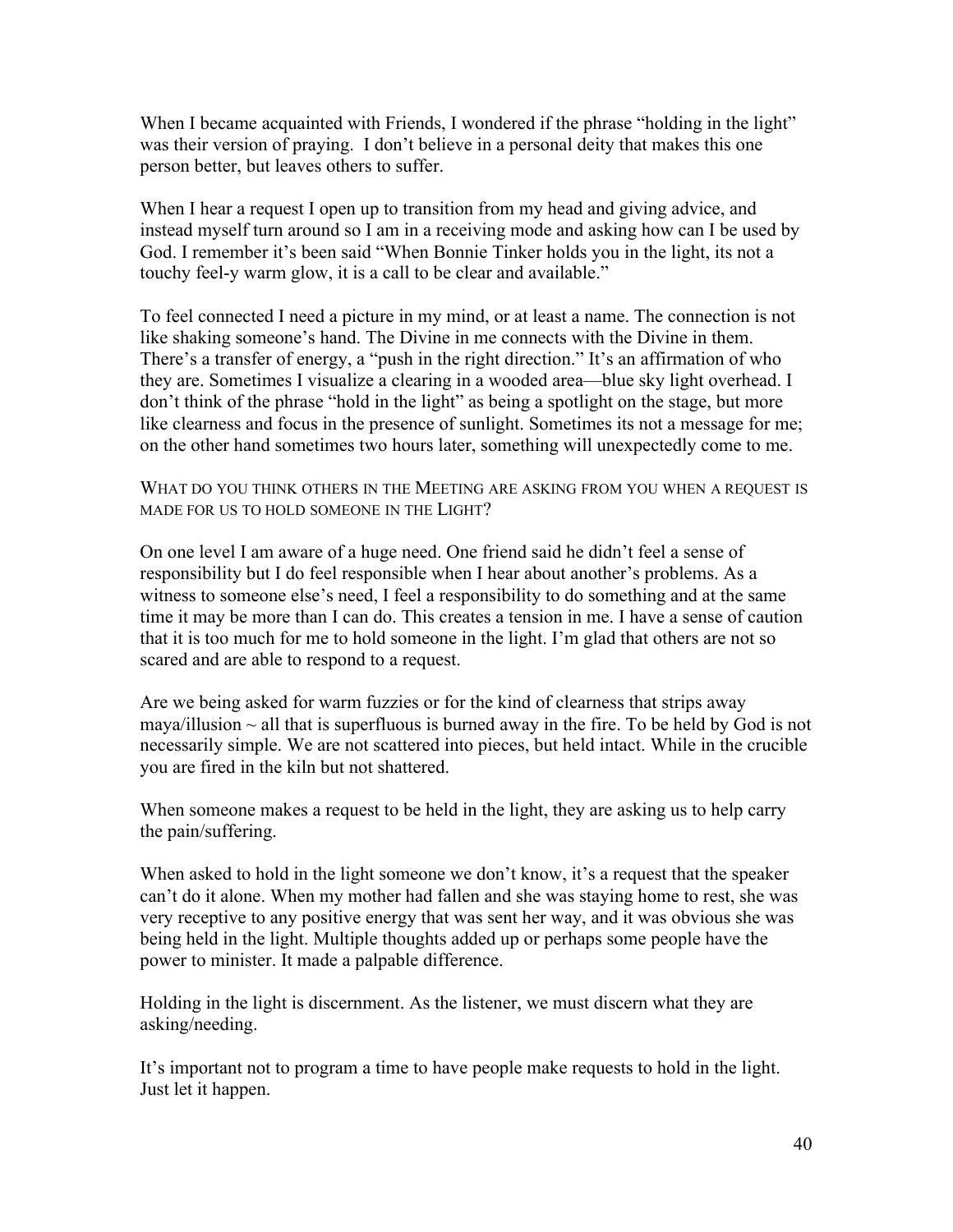Different things come up. When the request to hold in the light is made as we're going around the room, it doesn't feel like it's the right time. We don't have time to create a space that we're really holding someone in the light. On the other hand, our whole meeting opened up when someone asked to be held in the light because she was depressed. Even if no specific request to be held in the light is made, during the worship hour we are holding each other in the light  $\sim$  that's the power of being in community.

As we circle here and give attention to the questions, we are creating a sense of presence of the sacred. That presence is strengthened in each of us whenever we are gathered as now. Fellowship in the presence of the Sacred – allows for opening, freedom, movement.

There are two different things happening. One is a personal appeal for Spirit to act. The other is asking the meeting to hold the person, which works best when it's a gathered meeting, that's when it's most powerful.

As I've listened to everyone speak today, I am struck by how much similarity there is in our responses. Its like hearing bells peal in unison with a beautiful sound.

When I am asked to hold another in the light, I feel the energy of the requester at a "gut" level', I feel the central struggle. I seek to reinforce the requester's faith. I don't know how it works.

Some things seem like a mystery, and then one day you understand. When I first started attending Quaker meetings, I couldn't figure out how Quakers knew the Meeting had ended. I didn't know that the Closer started the handshakes  $\sim$  it would just seem like all of a sudden everyone in the Meeting somehow knew the meeting was over and the "secret handshakes" would begin!

I'm not sure what I think, but I often ask to have my friends held in the light. I know it has helped me, and maybe it has also helped my friends.

The practice of asking others to hold you or someone else in the light has to be a different experience in a small meeting than it is in a large meeting like ours. When there are only ten it seems easier to allow requests, but when there are one hundred people it's much more difficult.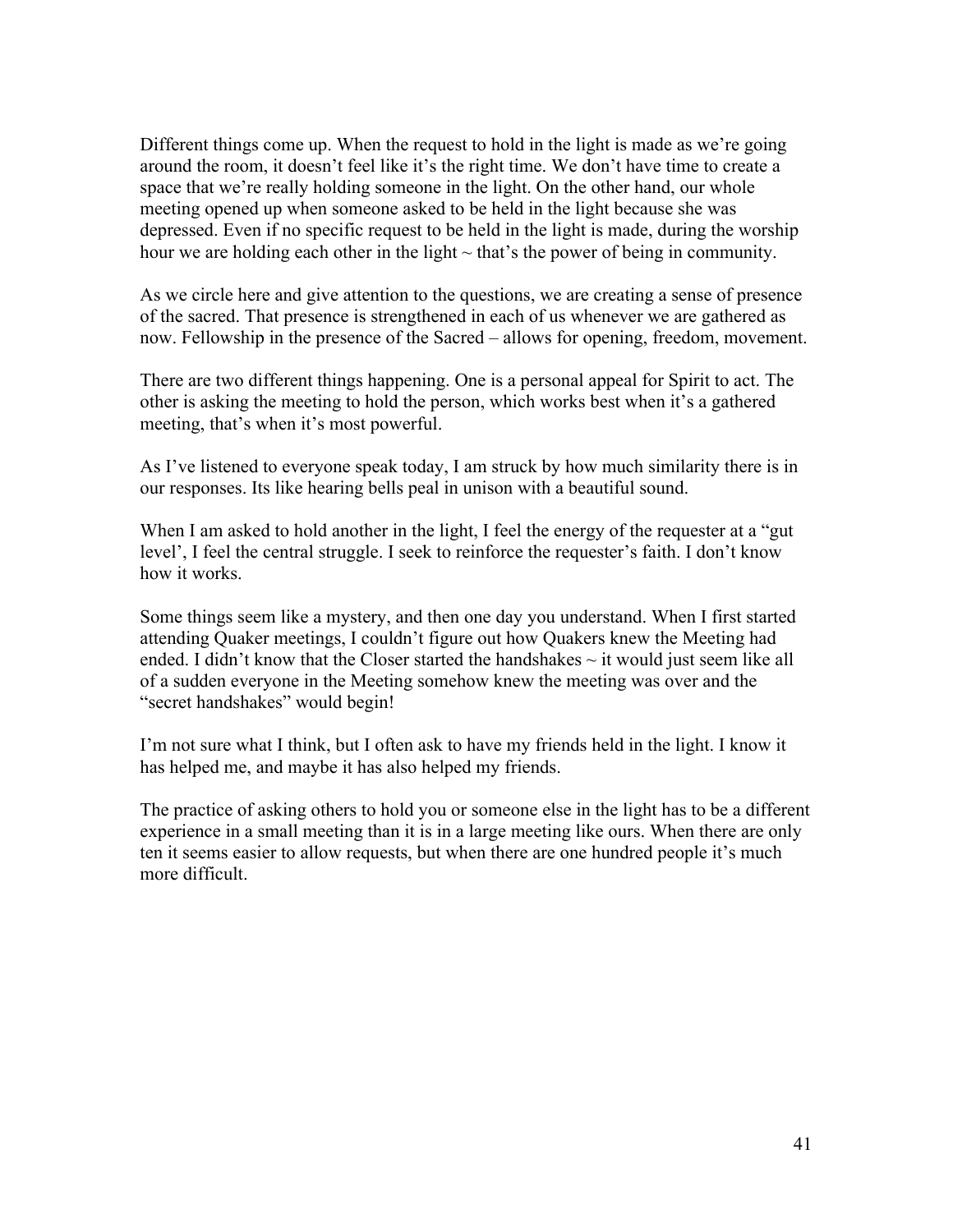# Worship and Ministry Committee Report on Joys and Sorrows Meeting for Business, February 8, 2009

The idea for having a time to share joys and sorrows was brought up at  $W\&M$  over a year ago. We were responding to a hunger in Strawberry Creek Meeting for a deep and centered Meeting for Worship. We noticed that there were some offerings during our time together on First Day, either during the Worship hour or during announcements, that seemed to be an expression of personal need, for prayer, practical assistance, or attention, rather than spirit-led ministry.

As this was discussed it was brought to our attention that the practice of "Joys and Sorrows" was common in many east coast meetings and that the practice was of value to those meetings. We hoped to deepen worship by encouraging these personal communications and requests to migrate from the Worship hour. We were also searching for a way to build community, in an ever growing meeting, as well as a space for the meeting to hold those in the light who were experiencing personal deeply-felt events in their individual lives.

After our intention to introduce Joys and Sorrows was announced in both Meetings for Business and in announcements at rise of meeting, in June 2008 Worship & Ministry began a trial period of Joys and Sorrows to give the Meeting an opportunity to experience this practice and discern whether the practice should be continued. In the last eight months, our committee has actively engaged with our Meeting community, seeking both committee and individual responses to this new practice. On September 2<sup>nd</sup> members of three committees met to discuss a process by which our meeting would consider Joys and Sorrows. Those three committees were Worship & Ministry, Care of the Meeting and Mutual Care.

This three committee workgroup concluded in September 2008 that more time was needed for the Meeting to experience Joys and Sorrows (and that the practice should be extended at least another three months for consideration), and it concluded that Worship & Ministry was the appropriate committee to assess whether the practice served the Meeting, with a report out to Meeting for Business. The three committee workgroup indicated that one benefit of taking more time to assess Joys and Sorrows was that it believed steps could and should be taken to enhance the quality of sharings during Joys and Sorrows, such as providing a better scripted introduction to Joys and Sorrows that more clearly described context and expectations. Additional structure in the form of a ten minute time limit was adopted in support of First Day School needs.

Finally, the three committee workgroup encouraged Worship & Ministry to actively seek responses from Meeting about this new practice. Directing Friends to share their comments with members of the Worship & Ministry Committee was considered the better format (as opposed to a Listening Meeting).

During the next months Worship  $\&$  Ministry invited feedback from the Meeting, through the SCM newsletter, at rise of meeting announcements, at Business Meetings, and by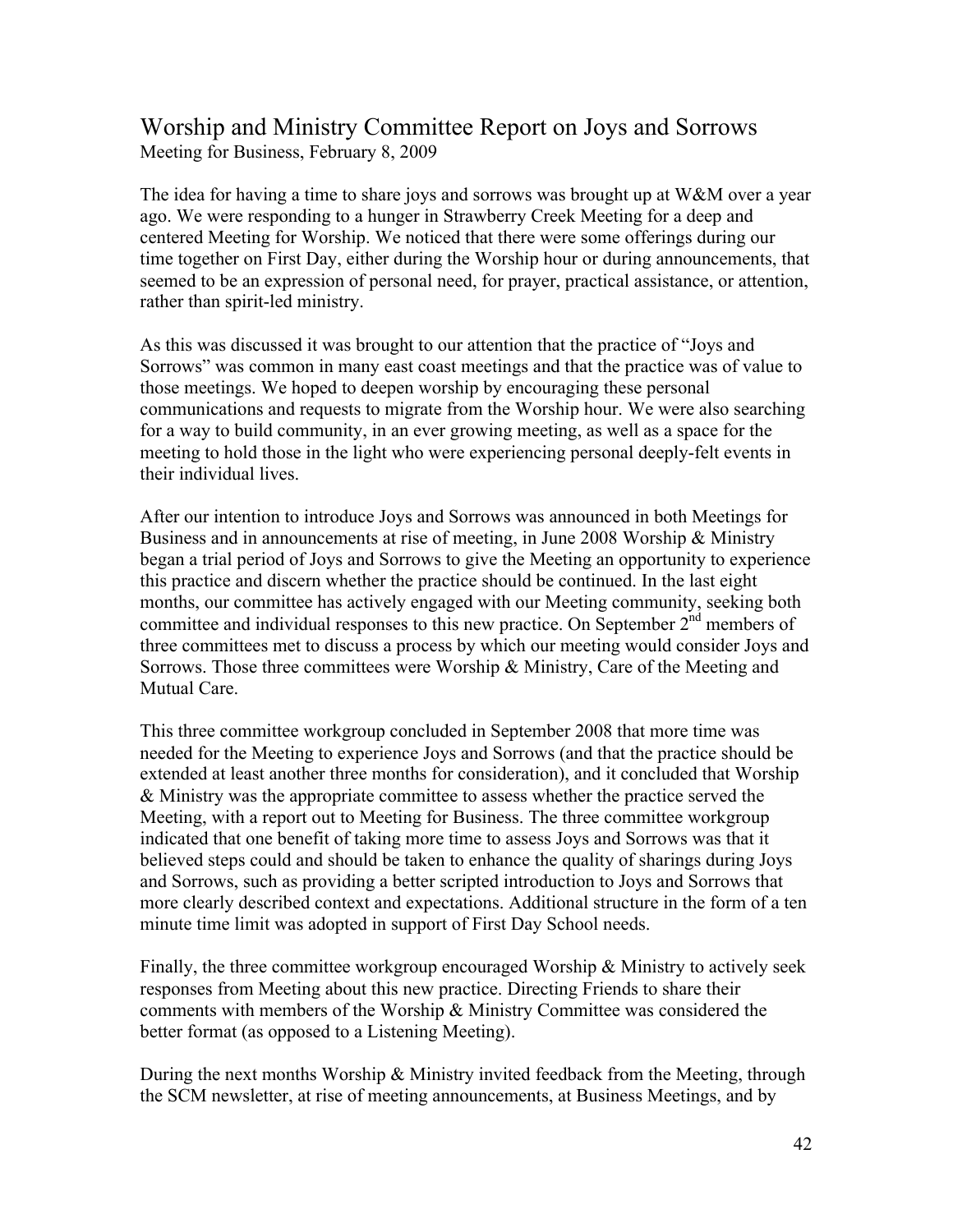receiving and initiating discussion with many many individuals. At the November 2008 Meeting for Business, Worship & Ministry indicated that its committee had not yet reached unity on the practice of Joys and Sorrows, and that it intended to return to Meeting for Business by March 2009.

We have heard from many of you about how you feel Joys and Sorrows affects (positively or negatively) your individual spiritual well-being, and the spiritual and community life of the Meeting. We would like Meeting to know that many different points of view were represented, both in the comments we received from others, and within the committee itself.

**We would like at this time to report that our committee, holding the Meeting in prayer and the light, has considered the question "Does the practice of Joys and Sorrows deepen the worship of Strawberry Creek Meeting?" and has reached unity to, at the beginning of March, cease the practice of Joys and Sorrows.**

Our unity on this is based on the following understandings:

As the Worship & Ministry Committee we are specially charged to tend and nurture the sacred worship space of the Meeting.

As Friends, we come together as a community bound primarily by our shared spiritual values, one of which is to care for each other. We value community-building and believe it can contribute to the deepening of worship for a gathered meeting. Indeed, community is one of our testimonies. In particular we note that the increasing size of our Meeting has stirred a deep hunger to actively work to sustain personal connection in a way that most naturally flows from knowing more about each other individually. Many, especially newcomers to the Meeting, have welcomed the practice of Joys and Sorrows. In ceasing the practice of Joys and Sorrows, Worship & Ministry Committee wants to clearly affirm its commitment to work with other committees to continue to seek ways that Strawberry Creek Meeting can respond to Meeting's hunger for deeper community.

There are many good and valuable practices. The question is not the worth or value of a practice in the abstract, but rather the contribution and impact made by a practice in its actual implementation, taking into account the current state and maturity of the Meeting, timing, and Meeting priorities.

Given the current state of our Meeting it is not clear that the practice of Joys and Sorrows enhances and supports our Meeting's ability to deeply gather during worship and to thereafter take this attitude of worship out into the world. We are concerned that Joys and Sorrows as currently implemented is taking our attention away from our more core commitment to the sacred worship space of the Meeting. We are increasingly concerned that the quality of our worship at this time is not serving the Meeting as well as Spirit desires. From many directions our committee is receiving the message that there is a real and urgent hunger in our meeting (and in the Quaker community nationally) for greater spiritual sustenance.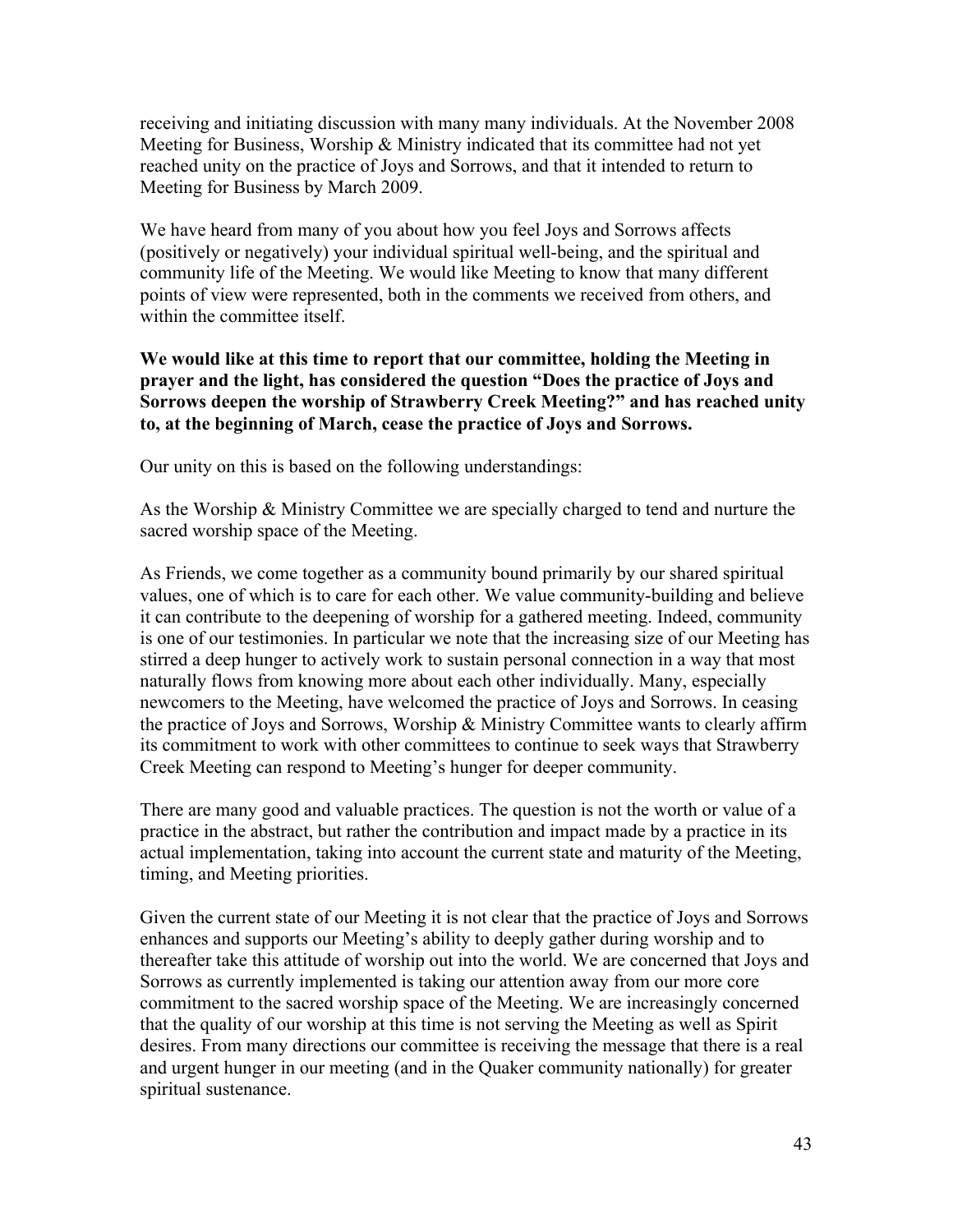As humans we are asked to balance the many needs that call for our attention. Sometimes we must make choices based not on a lack of worthiness, but on our own limitations to tend to all that is worthy.

Worship & Ministry believes that at this time our Meeting's highest need, and our committee's greatest responsibility, is to tend and nurture the sacred worship space, and that our fulfilling this responsibility precludes continuing Joys and Sorrows in its present form. Worship  $\&$  Ministry looks forward to the possibility that way may open in the near future for individuals in our Meeting to be given a venue for sharing important personal events in their lives.

We would like to thank the Meeting for its openness to trying a new practice. It is this flexibility to experiment, to learn, to discover failings and limitations, that enables us to trust the Spirit will continue to lead us in finding the path that is right for our Meeting.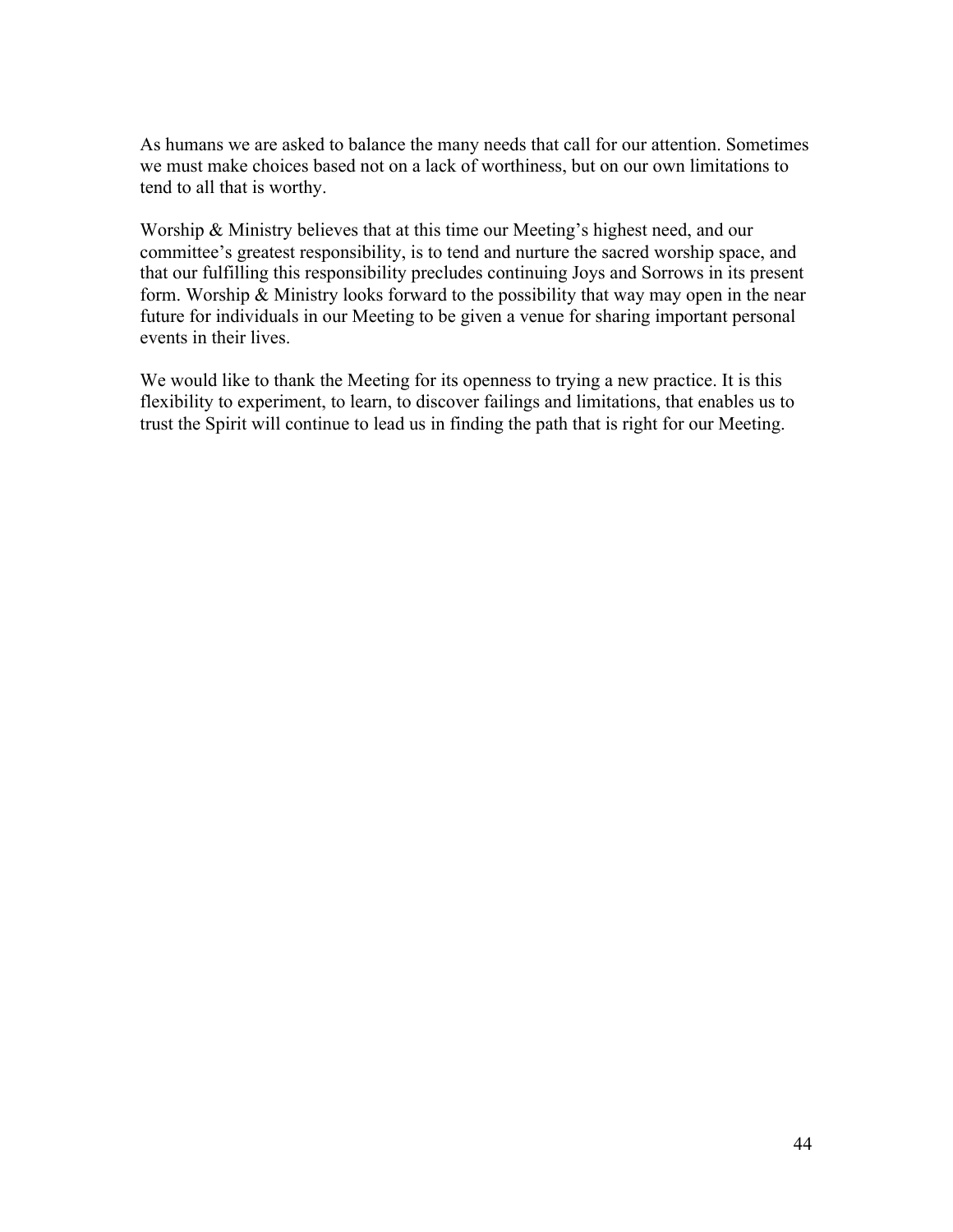# Supporting Individual Spiritual Ministries

**John Woolman "On Ministry" (1772) :** *"I have gone forward, not as one travelling in a road cast up, and well prepared, but as a man walking through a miry place, in which are stones here and there, safe to step on; but so situated that one step being taken, time is necessary to see where to step next."*

### **Four traditional requirements for Quaker ministry:**

- **Inward transformation:** a reorientation of will and intention away from self and toward the guidance of the Spirit
- **Outward life:** a visible integrity of life that bears witness to the inward transformation
- **Discernment:** a growing ability, fostered through reflection and the support of elders, to discern an inward motion from a mere notion, "so that ministry comes from the Spirit rather than from some other source"
- **And usually a "competency",** a means of employment that made it financially possible to leave home for long periods of time.

William Taber, Jr., Introduction to Samuel Bownas, "A Description of the Qualifications Necessary to a Gospel Minister", Philadelphia: Pendle Hill Publications and Tract Association of Friends (1989, from the 1767 edition).

In some few cases there is a need or desire on the part of the member to have formal recognition or support from the meeting in pursuing a specific ministry or religious service. In these cases **the meeting not only must assist the member in achieving clearness about his or her leading, but also must enter into a process of discerning the meeting's appropriate role…** *[Responding to Calls to Ministry: Central Philadelphia Monthly Meeting (1995), see http://www.nyym.org/leadings/PYM.htm ]*

**An individual may ask Meeting to recognize his/her ministry by**

- **(1) Establishing an Anchoring/Oversight Committee,**
- **(2) Recording a Minute,**
- **(3) Providing Financial Assistance, and/or**
- **(4) Identifying Ministry as "on behalf of" Meeting**

### **Clearness Committee for a Ministry-Related Issue**

*[Responding to Calls to Ministry: Central Philadelphia Monthly Meeting (1995)]*

The clearness committee is a major tool of the meeting for business in discerning the strength and validity of a leading that has arisen out of the spiritual life.

How to request a clearness committee: A person seeking the meeting's support for a call to ministry should write a brief letter to the meeting, in care of the clerk, requesting the appointment of a clearness committee. It should spell out the nature of the call or concern, the degree of clarity already reached, the length of time the activity is expected to last (with starting and ending dates if relevant), and the nature of the desired support or involvement of the meeting, including any financial support that may be needed.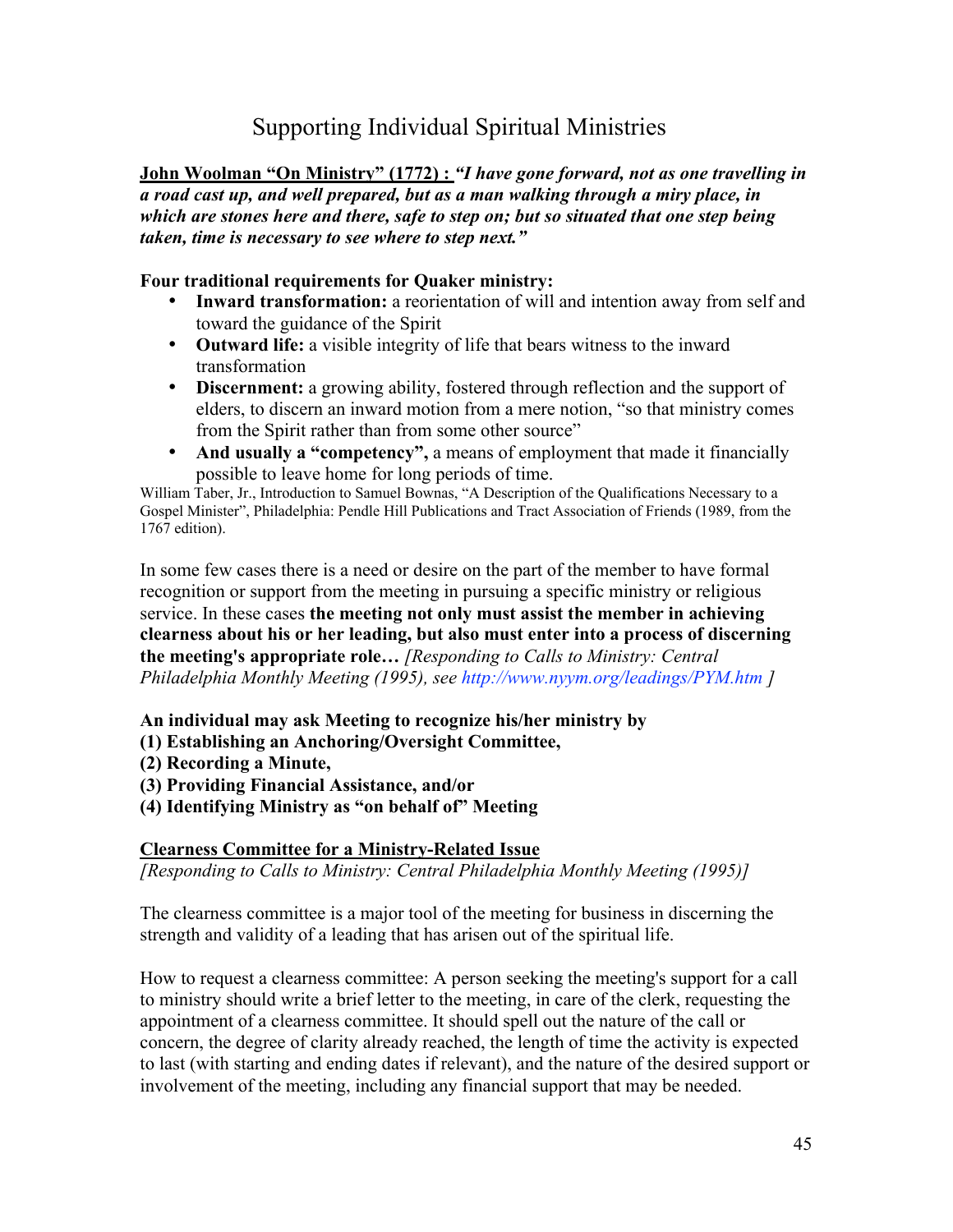Creating a clearness committee: The process by which committees nominate members of clearness committees is up to the committee. The person nominated need not be a member of the committee making the nomination, but should be a person who would be aware of the concerns that committee might have in discerning the meeting's relationship to the proposed ministry. Persons nominated for a clearness committee should have demonstrated a gift of discernment and a willingness to enter into the discipline of prayerfully seeking the leading of the Spirit.

Responsibilities of the clearness committee: The clearness committee will usually meet one to three times, or as needed to come to clarity. **The clearness committee has two responsibilities: assisting the individual in seeking clearness and discerning the meeting's appropriate role.** Below are suggestions of issues to reflect on in seeking clearness. Clearness, however, is not found in the correct answers to a set questions, but in the collective sense of having discerned the Leading of the Spirit.

#### *Assisting the individual seeking clearness*

The clearness committee will initially undertake to assist the person seeking clearness prayerfully to clarify God's call. The following queries may be helpful in that process: o *The nature of the call:* What is its nature? How has the person come to feel that she or he is being called to this service? How does this call fit into his or her personal and spiritual life?

o *Potential benefits of the proposed ministry:* What are the potential benefits to the person's spiritual development? What are the potential benefits to the life of the meeting? What are the potential benefits to the wider community?

o *Readiness to undertake the ministry:* Is the person prepared to undertake this ministry at this time: How does it fit in to other obligations such as family, work, or community? Does the person have the skills and resources to carry out this call? What steps might be taken to become better prepared for undertaking the ministry? What are the risks and how will they be borne?

o *Financial readiness:* How will the person support him- or herself while carrying out this ministry? Is she or he prepared to go forward even if the level of funds available may require living on significantly reduced means?

o *Rightness of seeking support:* Is it appropriate to ask others to join in this ministry by providing practical or financial support? (Sometimes there may be clearness that this is something the individual is called to bear him- or herself) Should the ministry proceed even if others do not feel called to provide support? Is the person prepared to engage prayerfully with others in the meeting without resentment and disruption of his or her relationship to the meeting community?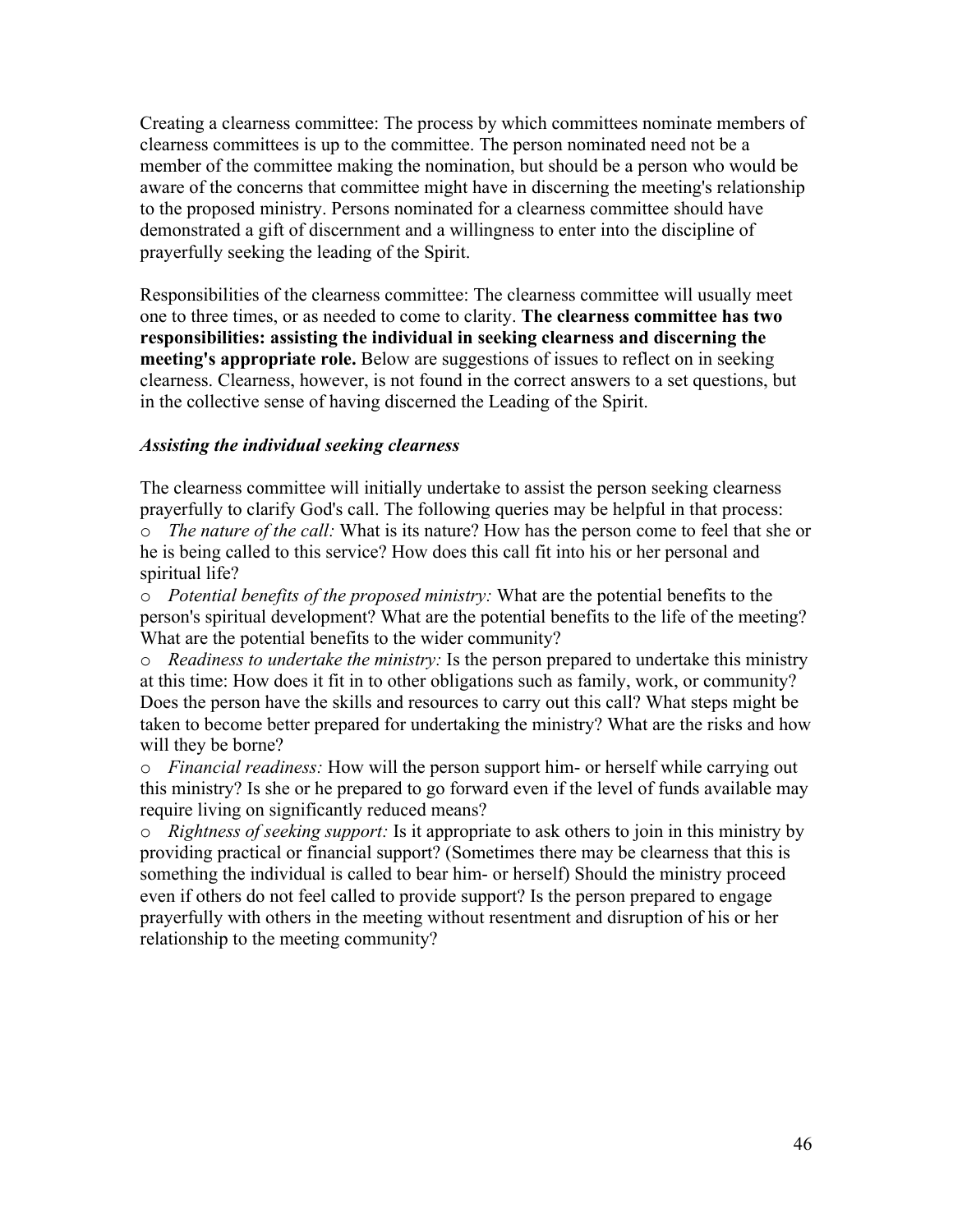#### *Discerning the meeting's role*

If the individual has become clear that she or he is called to a particular ministry and is seeking recognition or support from the meeting, the clearness committee moves on to assist the meeting in discerning our role in relationship to this ministry by preparing recommendations based on the following guidelines.

It is the meeting's responsibility to discern whether and in what ways we are led to support a ministry. Faith and Practice points out that concerns should be regarded as primarily matters of individual responsibility. It should not be taken for granted that because an individual is called to a specific ministry that other members, or the meeting corporately, are necessarily called to involvement in that ministry. The following queries may be helpful in discerning the course of action that is appropriate for the meeting:

Is it a concern with which the meeting can unite? Is it grounded in Friends beliefs and practices?

Would it be beneficial to the person undertaking the ministry or to the ministry itself for the meeting to play a role? Would it benefit the life of the meeting to be involved with this ministry?

Is the proposed action well focused on the concern? Is the method of responding to the call one in which the meeting has confidence? How would this ministry relate to others addressing this concern?

Are the costs in terms of time, energy, money, and other resources reasonable? Is there a well developed budget for the ministry? Has care been taken to be thorough in predicting expenses and identifying sources of funds? Is the person prepared to bear part or all of the costs of the ministry? Is she or he prepared to live on reduced means while carrying out the ministry? Are the recipients of the service able to cover all or part of the cost of the ministry?

Are there sources of spiritual, practical, and financial support outside the meeting? What would be the meeting's relationship with those sources? Are there other sources available for funding this ministry, e.g., Pemberton Fund, supporters of the activity outside Central Philadelphia Monthly Meeting, etc.? [As a general rule, solicitations to these sources should be in the name of the individual with the meeting's support rather than in the name of the meeting. A solicitation to a specific source may be made in the meeting's name at the recommendation of the clearness or oversight committee and with approval of the meeting for business. Solicitations in the name of the meeting should be signed by the clerk of the meeting.]

After the above sources are accounted for, what level of funding from the meeting does the clearness committee think is appropriate? Are the resources asked of the meeting available and/or is the concern sufficiently important to the meeting for us to dig deep to find the resources? Is the level of available funding adequate to meet at least the minimal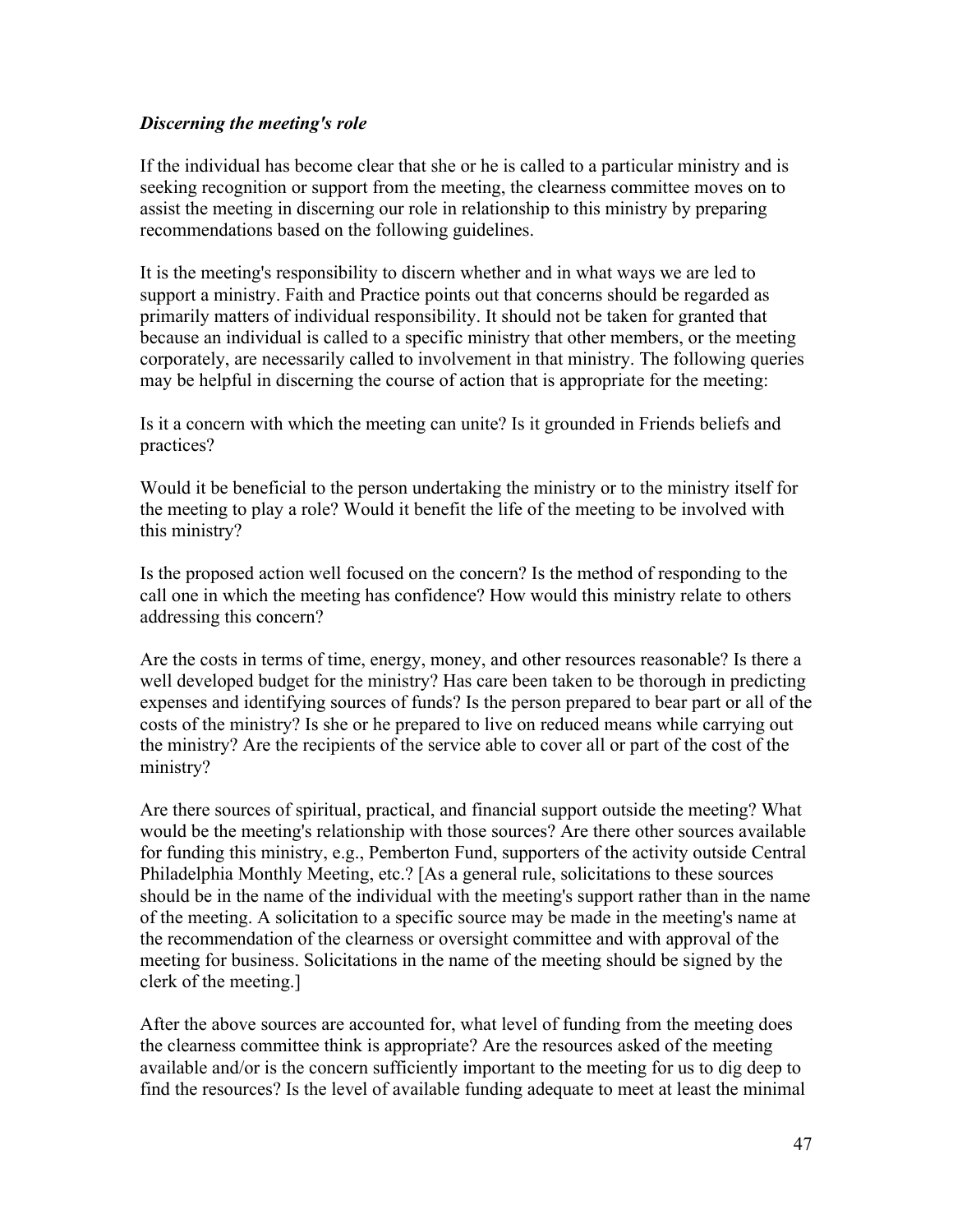needs of the ministry and the minister? If all of these sources total less than the anticipated need, what implication does this have for clearness to proceed?

Some ministries may need or desire practical support in order to move forward. Would a working committee or committees be useful or even necessary in the right ordering of the ministry? … **A working committee is chosen by and responsible to the minister** in assisting her or him in carrying forward the work of the ministry. Its members may or may not be members of the meeting. **It is not formally a structure of the meeting and does not report to the meeting.**

# *Report of the Clearness Committee*

After careful reflection on the meeting's right response to the proposed ministry the clearness committee is asked to develop recommendations. Options might include:

- o Discourage the Friend from undertaking the action
- o Encourage the Friend to go forward if she or he feels clear, but recommend no active role for the meeting
- o Endorse the action as one supported by the meeting with an appropriate minute from the meeting.
- o Provide financial support
- o Adopt the project as a meeting project
- o Other recommendations as the clearness committee is led.

At the conclusion of the clearness process the committee will write a report, which should include:

- 1. Description of the call and of the request
- 2. Clarity in the individual as to the nature and genuineness of the call
- 3. Clarity as to timeliness of the call: is now the time for this person to undertake this ministry?
- 4. Recommendation regarding the meeting's relationship to the ministry
- 5. Recommended actions of the meeting, such as:
	- o wording of a minute, often called a minute for religious service
	- o names of those undertaking spiritual or practical support
	- o duration of the ministry if it is viewed as time limited; if it is not viewed as time limited, time when clearness will be reviewed
	- o recommendation regarding financial support from the meeting
	- o recommendation of persons for the anchoring/oversight committee.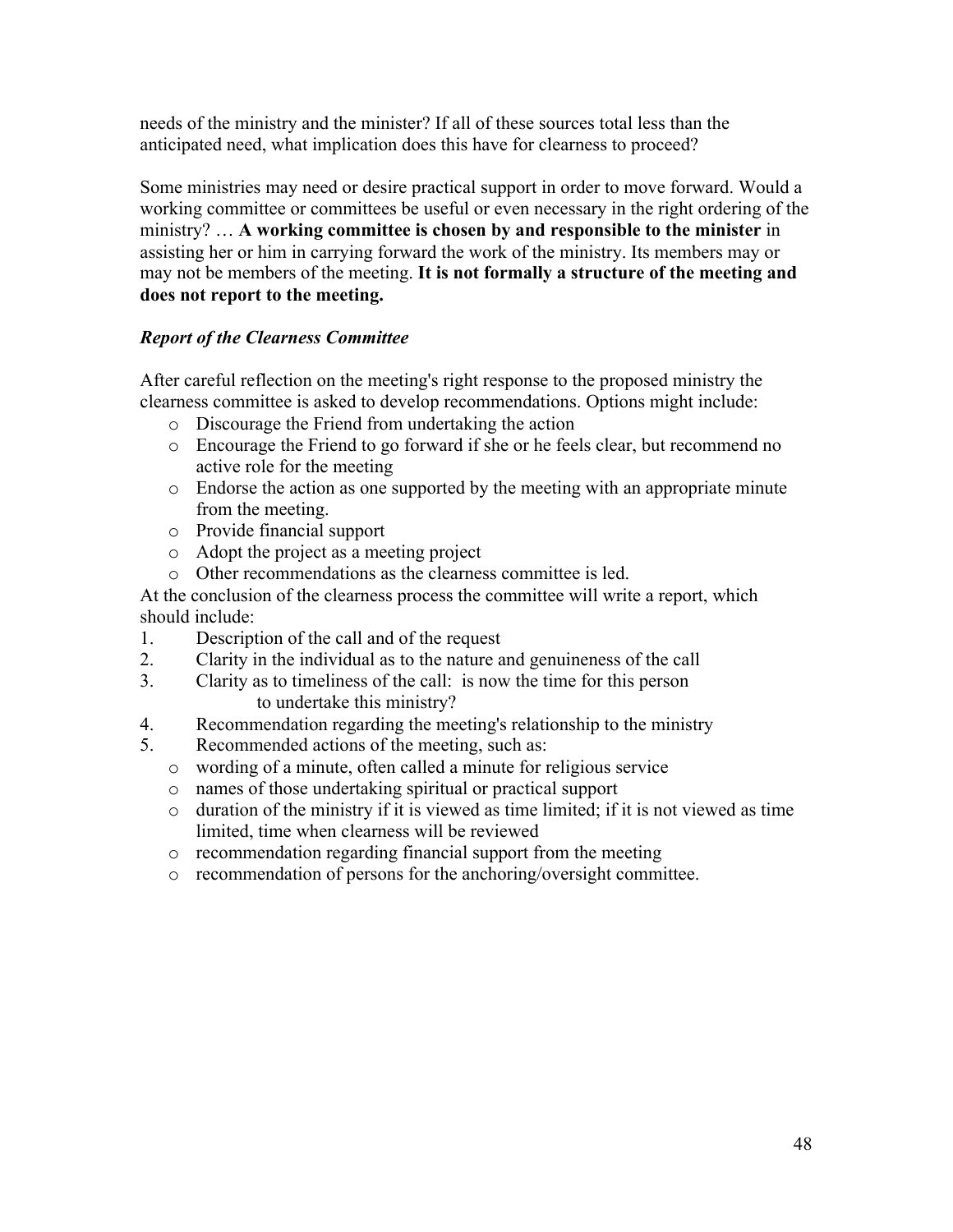### **Anchoring/Oversight Committee for Public Ministry [aka Religious Service]**

### *[anonymous]*

Friends have a long tradition of supporting individuals from Monthly Meetings who are called to a public ministry. Public ministry is Spirit-led ministry that leads to acting on one's gifts outside of the Monthly Meeting – in the larger Quaker community or in a public arena. It may involve spiritual, physical, and/or financial burdens or risk. Historical examples are Margaret Fry, who did prison reform work, and John Woolman, whose public ministry contributed to the abolition of slavery.

While we are all called to be ministers in our vocations and actions, public ministry is unique. At best, it is carrying out important work on behalf of the Meeting and the entire Society of Friends. In any case, it is grounded in our testimonies. A long-term [ministry] committee spiritually supports, guides, and holds an individual accountable. The committee may help the individual address challenging questions, such as:

**Am I being faithful in this ministry? Am I yielding to Sprit, or to ego? Am I running ahead or lagging behind the Inner Guide? Is my leading still true, or has it shifted?**

As with other clearness committees, the purpose of a [ministry] is to serve as a channel of Divine guidance and support. It is a way of grounding public ministry in community and providing an element of spiritual accountability. The committee may offer practical suggestions, but that is not its main function…

*[Responding to Calls to Ministry: Central Philadelphia Monthly Meeting (1995)]* An anchoring/oversight committees will have three to five members… The anchoring/oversight committee should meet with the minister on a regular basis, perhaps as frequently as monthly and no less than quarterly, to review the concerns listed above.

**It is not the role of the anchoring/oversight committee to join in carrying out the ministry or developing funds or other resources.** It has been the experience of oversight committees that they are better able to carry out their discernment function if they are not responsible for the day-to-day work of the ministry.

Recommendations for continuation, laying down, or changing the form of the ministry may come at any time in the life of the ministry. At minimum, continuation of the ministry should be reviewed annually.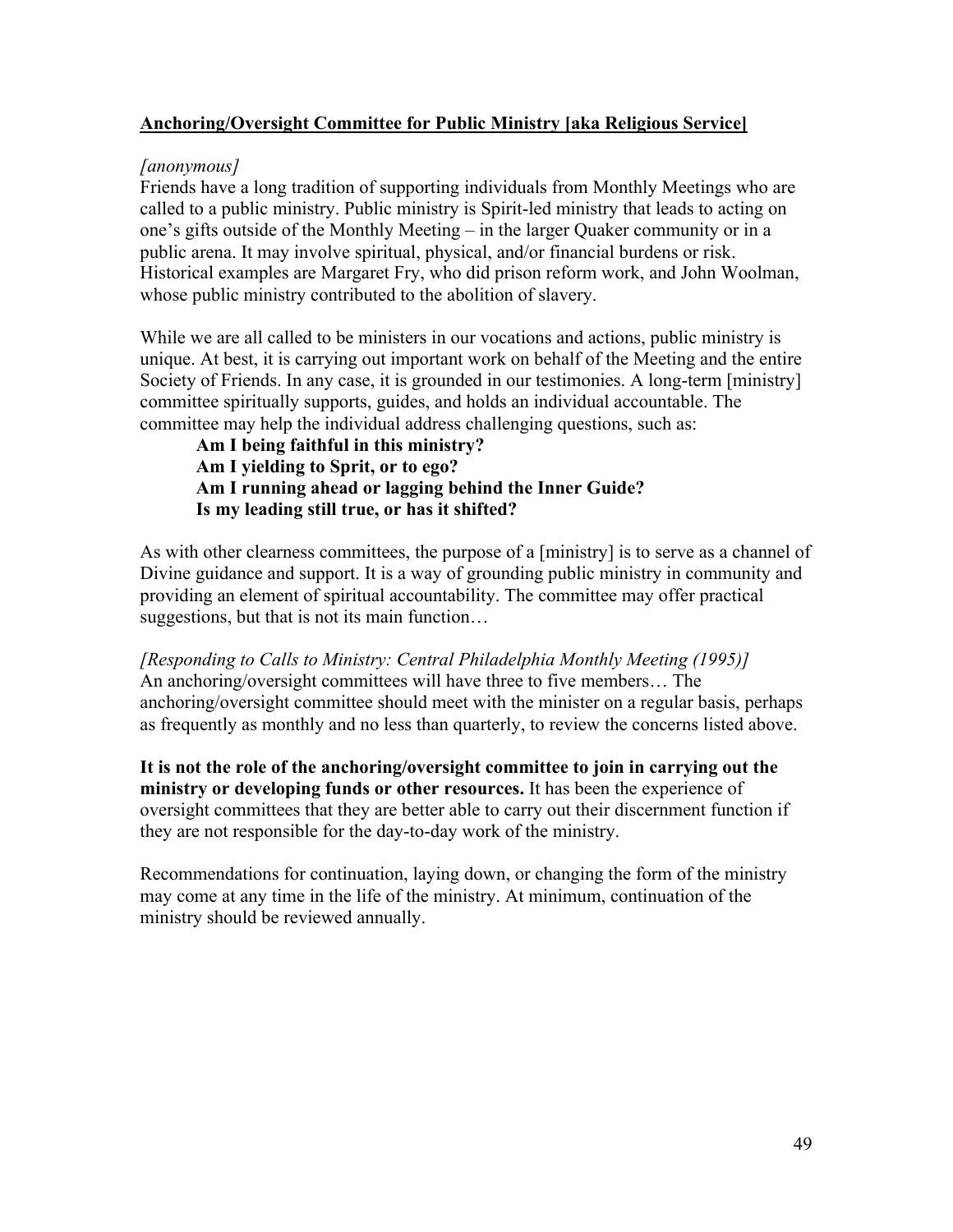#### **A Meeting Minute to Recognize an Individual's Ministry**

*[Chestnut Hill Friends Meeting: Report of the Ad-Hoc Committee on Recognizing and Supporting Ministries (November 2004)]*

Historically, there has been a tension in the Society of Friends between the concept of recognizing individuals as ministers and the Friend's belief that each of us has a direct connection to God. In recent times Friends monthly meetings within the Friends General Conference have generally moved away from the practice of recording ministers, but have continued to value the practice of issuing minutes of religious service for individual Friends who are traveling in support of an important cause or to nurture the religious life of Friends, meetings, or other groups. During at least the past 30 years this practice has been extended by some Friends meetings to include the recognition of ministries which might or might not involve travel, but which are also intended to support important causes or to nurture religious life either within or outside of the Society of Friends. For the past ten years our Meeting has been engaged in this practice, and as we have found it to be a valued practice, this document is intended to set forth guidelines to encourage and regularize the process for the future.

Any Friend may be called to a ministry, but very few of these ministries require minutes of religious service. For example, for some a ministry may consist of raising children in a Quaker fashion, or living life as simply as possible. For others, it may involve engaging in a series of acts of civil disobedience, or running a business according to Quaker principles. All these may be ministries of great importance, regardless of whether they require minutes of religious service, for they all may contribute in vital ways to the life of the Meeting and the transformation of our lives.

A ministry is a call to religious service that deepens the spiritual life of those involved in it. A ministry may arise, be lively and vital for a time, and come to an end. As a faith community, we seek to grow in our experience of the Divine Presence and its call to service in each of our lives. We seek to help one and another lead faithful lives, and at times we have found that minutes of religious service are helpful in this process.

Minutes of religious service record the Meeting's recognition of a call to a religious service in someone's life. **A minute of religious service may be appropriate in the following situations: (1) When a Friend feels led to devote him or herself to a Quaker concern and would benefit from the spiritual care and oversight, and in some cases, financial support, of the Meeting in carrying forth the concern, (2) When a Friend feels led to action which requires her or him to carry a concern to other meetings or non-Friend communities, (3) When a Friend feels led to a specific pastoral role such as a prison ministry or hospice chaplaincy which requires a recognition by his or her faith community, or (4) When the Meeting unites behind a concern and wishes to designate a Meeting member or attender to carry out the concern [ministry "on behalf of" the Meeting].**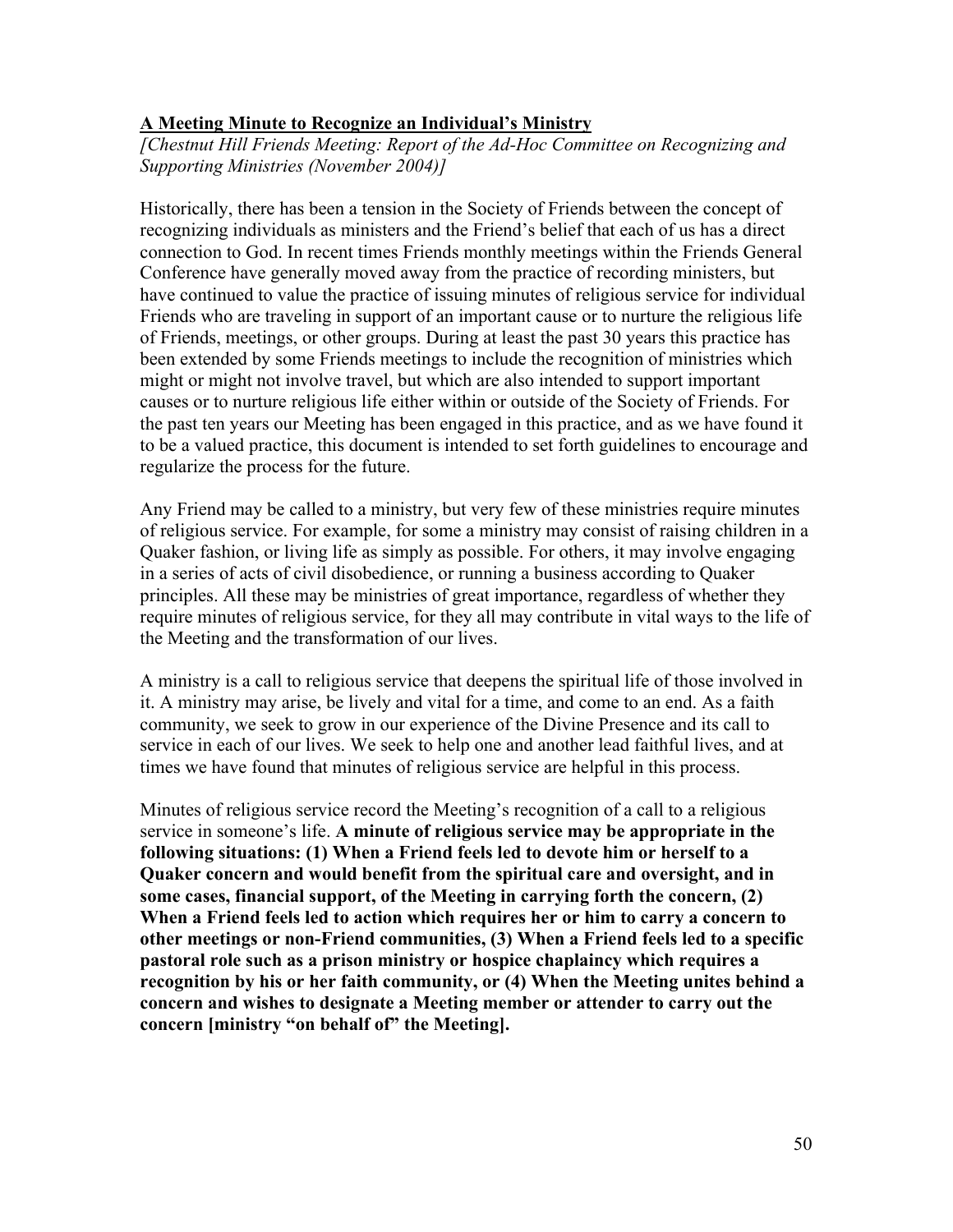### **A Ministry "on behalf of" the Meeting**

There may be times when an individual's public ministry inspires the entire Meeting to take a larger than usual role in supporting an individual's public ministry and it becomes a ministry of the Meeting as a whole. *[anonymous]*

A decision to recognize a ministry as "on behalf of" the Meeting must be made by Meeting for Business (usually pursuant to a recommendation from Worship and Ministry Committee).

# *[Responding to Calls to Ministry: Central Philadelphia Monthly Meeting (1995)]*

Clearness for the meeting to support a ministry is not simple agreement or consensus. It is not enough that a proposed ministry be reasonable or a good idea. We must seek a sense of that deep, interior unity which is a sign that the members are consciously gathered together in God. When this unity is found within the meeting, the ministry is carried out with the united strength of the gathered meeting...

Some queries for individuals to keep in mind in considering support of a ministry [on behalf of Meeting]:

1) Can I unite with supporting this ministry? Will it do a work of importance for our world? Do I see its importance to the spiritual life of the minister? Will it benefit my spiritual life or that of the meeting to support this work?

2) Do I feel called to participate in this ministry by providing spiritual, practical or financial support? If I do not feel called to support this ministry does it represent reservations about the ministry that should be raised with the meeting? Am I called elsewhere? Am I resisting God's call?

3) Am I able to support this special project, financially and practically, while continuing to fulfill my obligation to serve on meeting committees and to contribute to the meeting's budget? Is the meeting in a position to fulfill a commitment to supporting this ministry without sacrificing other important commitments?

### **When a Friend's Ministry involves Traveling**

Clearness and Anchoring Committees of Friends General Conference (3/2005) http://www.fgcquaker.org/traveling/clearness\_anchoring\_committees.html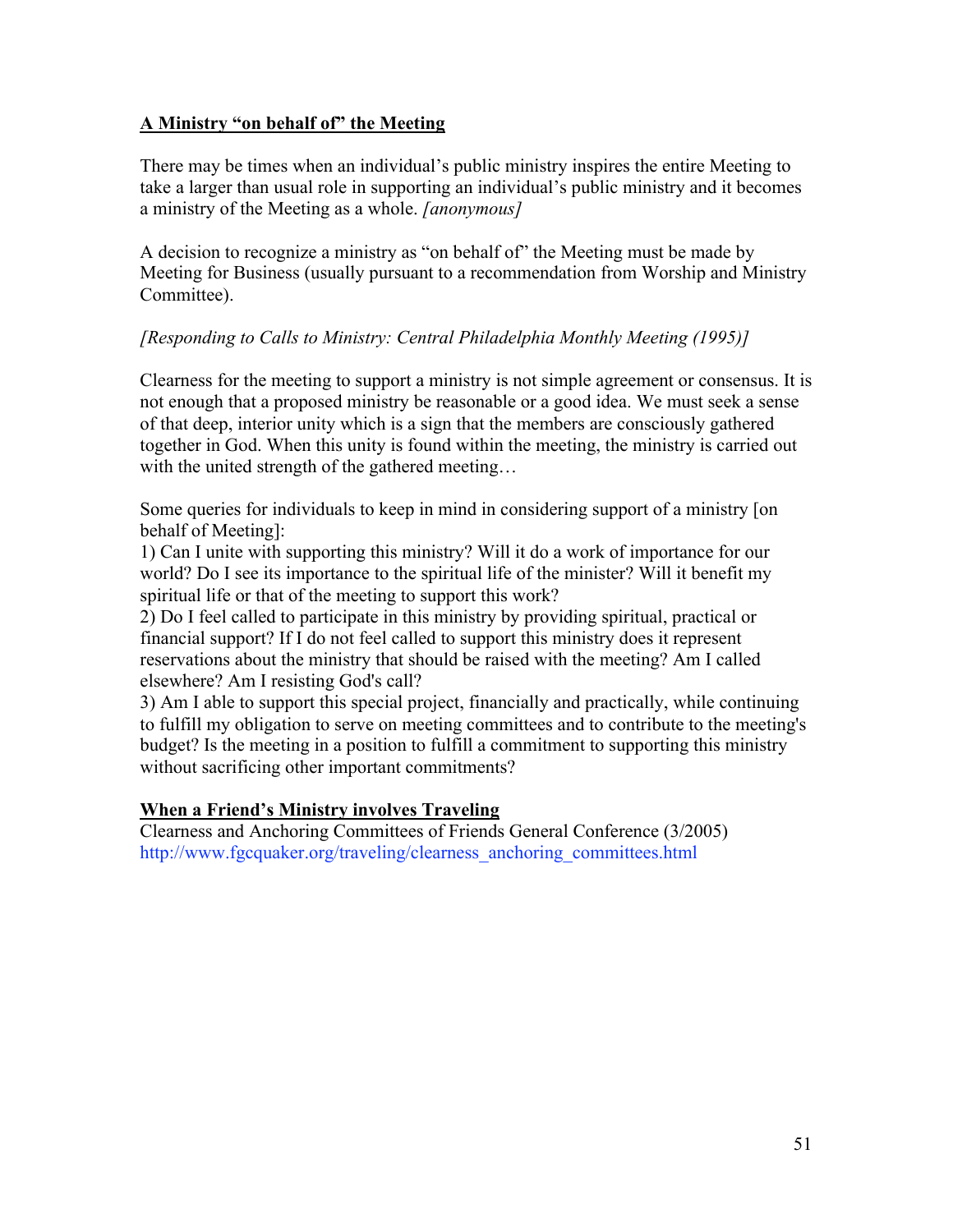# Strawberry Creek Meeting's TRAVELING MINISTRY FUND

# **Traveling Ministries Support Fund Guidelines** (9/14/08)

#### **Background**

There is a long-standing Quaker tradition of traveling ministry, both among Friends and publicly for social causes. In this tradition, meetings who support the ministry and the minister have provided financial as well as other kinds of support. Until this time, Strawberry Creek Monthly Meeting has not had a fund for this purpose. We would like to support the flowering of ministry within our Meeting and share our testimonies through ministry in the world.

#### **Purpose of the Fund**

The purpose of the fund is to provide at least some support to Friends engaged in a traveling ministry that meets the criteria set out below. In some instances a ministry is considered so central to the core values of the Meeting that the Meeting will decide not only to provide some support for the ministry, but will consider the ministry as being accomplished on behalf of the Meeting. Receiving approval for funds does not mean the particular ministry is being done "on behalf of" the Meeting (a designation requiring a minute from the Meeting).

#### **Criteria for reviewing requests for funding of traveling ministry**

- 1) Recommendation of Friend's Clearness/Anchoring Committee: The Friend should have a Clearness or Anchoring Committee that, among other tasks, assesses the ministry for its faithfulness and viability. Ordinarily it is expected that Friend's Clearness/Anchoring committee has recommended that Worship and Ministry be asked for the funds to support Friend's ministry.
- 2) Relationship w/SCMM: Ministers should be members of SCMM, or another Friends' Meeting, or in rare cases, long-time SCMM attenders.
- 3) Purpose of Ministry: Priority is given to Quaker-related ministries, and when appropriate to ministries that reach beyond Quakers to further values related to our testimonies. Because the focus of ministry is on service rather than personal development, programs that charge participants a fee (e.g., conferences, travel study, educational course credits, etc.) are rarely eligible for funding as a traveling ministry. Note: resources may be available from the Meeting scholarship fund for such programs.
- 4) Timeliness of Request: Requests for funds should be made to Worship and Ministry Committee sufficiently prior to travel to allow adequate time for reflection, discernment, and recommendation from Friend's Clearness/Anchoring Committee. A sense of urgency may be a sign of a plan that has not yet been fully developed in prayer; though it may occasionally be a wonderful synchronicity of long-held leading and opportunity.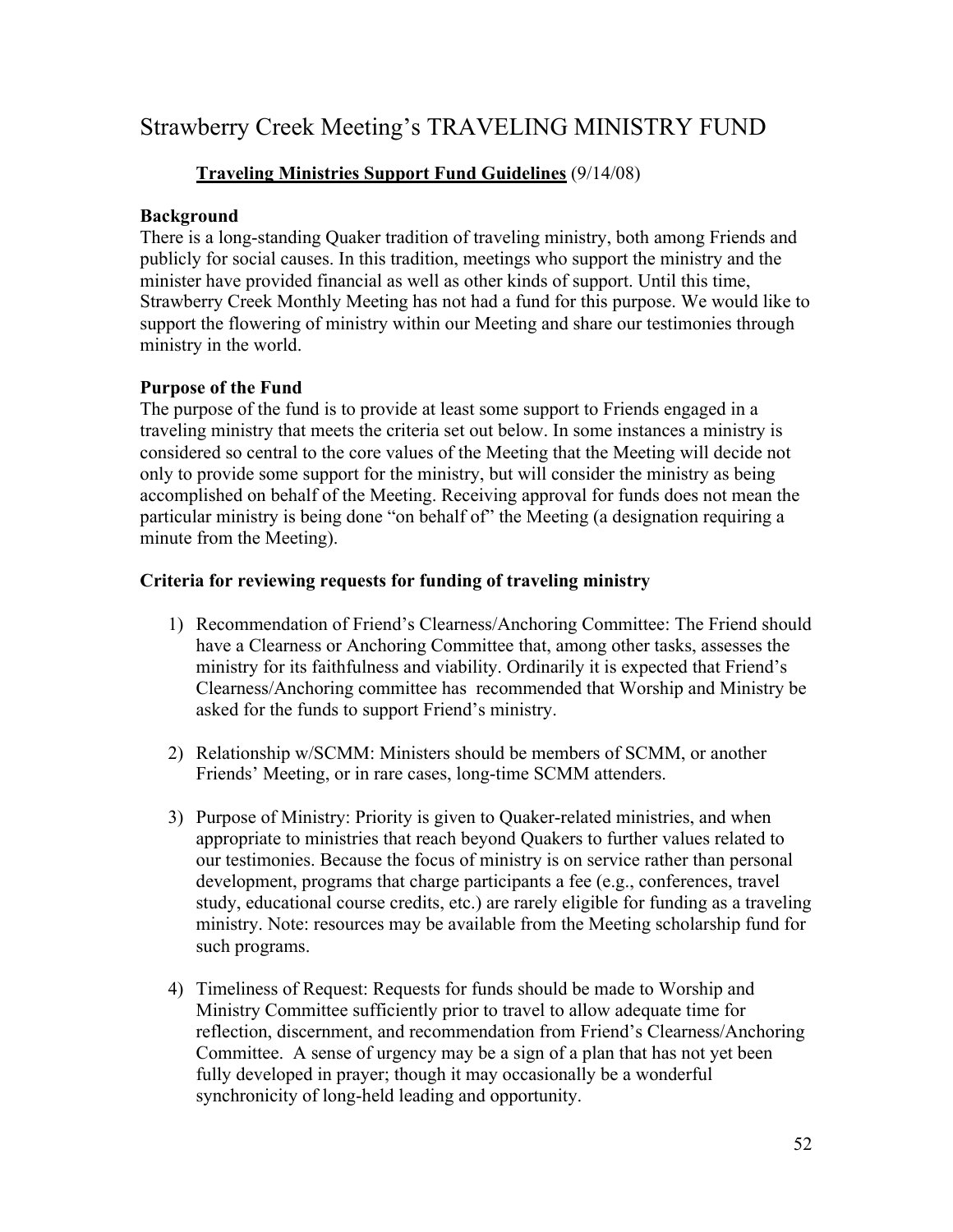- 5) Amount of Funding: Worship and Ministry Committee will seek unity on the particular amount from the fund to be used for support of this ministry. Funds offered will not typically exceed half of the anticipated expenses of the ministry, including transportation, housing, and other needs. In most cases the funding will \$300 or less.
- 6) Past Requests: Recipients will not typically be eligible to receive funds more often than twice per year, and preference may be given to those not previously funded.
- 7) Ecological Footprint: When planning the ministry (especially travel), recipients are encouraged to wisely balance factors such as impact on the earth's resources and time/cost efficiencies. We encourage carbon offsets when applicable.
- 8) Ministry While Traveling: this fund is intended as a resource for those whose ministry requires travel, which ordinarily is understood to mean the ministry necessitates one or more nights be spent away from home.

# **Funding Process**

1) Friends should apply to Worship and Ministry in writing, stating a background of the ministry, its evolution, overall financial needs and other sources of support, the ministry's contribution to SCMM, the larger Quaker community and the world, etc.

2) Consultation as early as possible with the clerk of W & M is advised, as Worship and Ministry encourages careful seasoning of a request for funding. Applicants should inquire of the clerk when the committee will be able to consider a request, which may be as long as three months. This fund is intended to contribute toward preparation and to supplement resources while traveling (not to retroactively reimburse for travel expenses incurred before the request is made).

3) Accountability by a recipient includes the following, as appropriate:

- o A brief report to Meeting for Business after the ministry is completed or annually in the case of an ongoing ministry.
- o An adult education session or evening meeting to share the ministry.
- o Sharing the endorsed travel minute, if there was one, in Meeting for Business upon return
- o Written accounting of money spent (copy to W&M, Finance Committee, and Treasurer)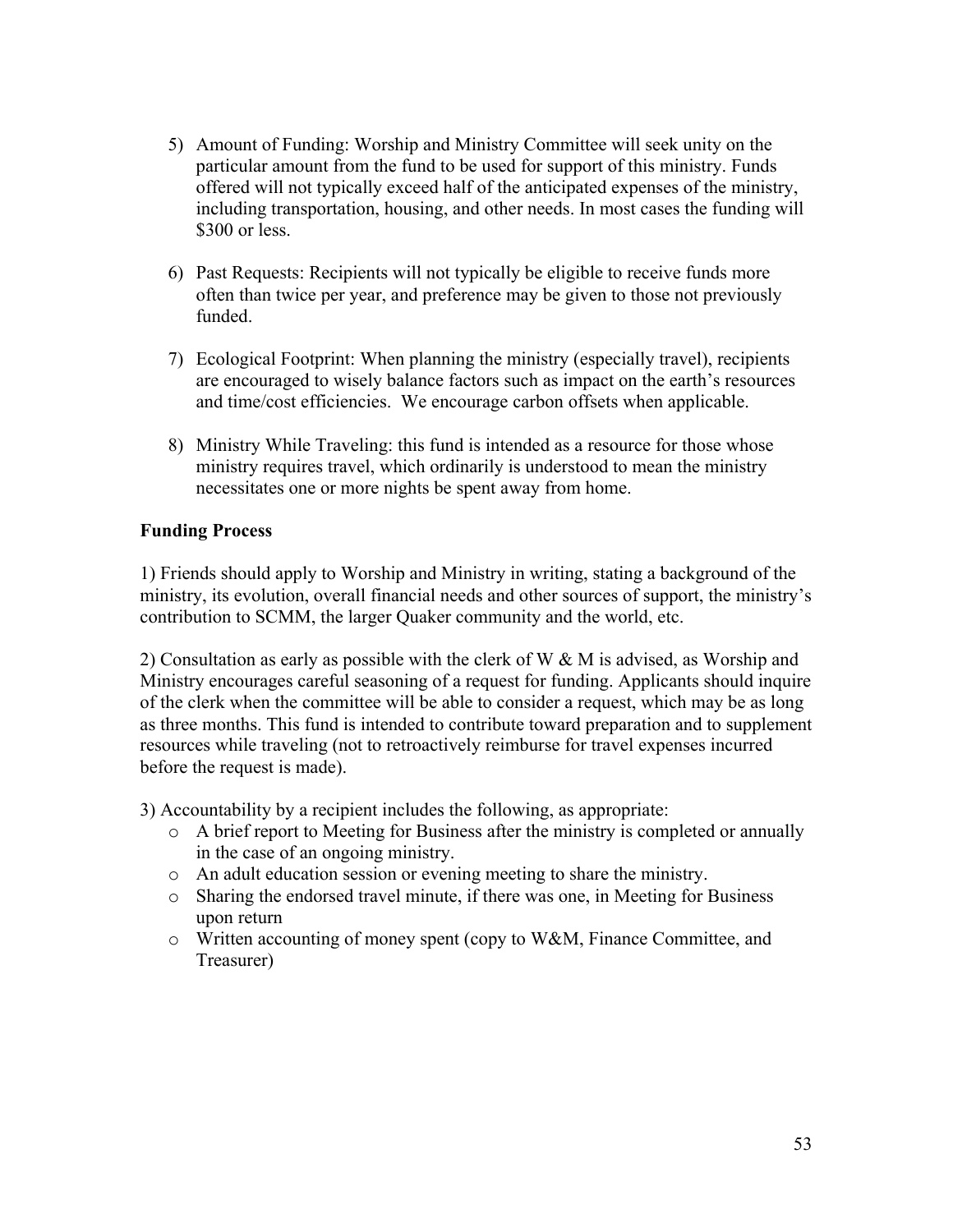# Traveling Ministry: Meeting's Process

Traveling Ministries Committee of Friends General Conference (3/2005) http://www.fgcquaker.org/traveling/clearness\_anchoring\_committees.html

How might your meeting respond when a member considers service with the Traveling Ministries Program (TMP) of Friends General Conference?

God leads Friends to a traveling ministry in a number of ways. A call to travel may flow out of the individual's active ministry in the monthly meeting or local community. It may stem from experiences in the wider Quaker world. The call may be to specific work, to the cause of restorative justice, for example, or it may be more general, without a particularly defined task or topic. (Paraphrased from Jonathan Vogel-Borne, "Traveling in the Ministry," paper written for Friends Meeting at Cambridge, 1987.)

While ministry is the occupation of all who respond to God's call, Friends who travel in response to this call are under a particular challenge because of the public nature of their undertaking. When a Friend expresses an interest in traveling under the auspices of our program, the TMP seeks recommendations about the Friend from individuals in the home meeting and/or other Quaker bodies. Before the TMP sends someone to travel in the ministry, however, we – the TMP and the Friend who feels called to travel – also seek assistance from the Friend's local meeting as a corporate body.

The home meeting can assist, first, by appointing a clearness committee to help discern whether the Friend has a genuine leading from the Spirit. Should clearness be found, the Friend will then need an ongoing anchoring committee to help guide, nurture, and hold her accountable for the right use of the gifts given for this work. (If a Friend has already gone through a clearness process and has received a minute of travel from your meeting, you might want to skip down to the section on anchoring committees.)

It has been the practice for a Friend, who believes that she or he has heard a call, to bring the concern before the gathered community of Friends in the monthly meeting, that it may be tested as a true leading of the Spirit. The practice is an expression of our membership one of another, of a mutually accepted obligation, that of the individual Friend to test his or her concern against the counsel of the group and that of the group to seek the guidance of God in exercising judgment. It may bring enrichment both to the individual and to the group, even though the meeting may advise the Friend that he or she is mistaken. If the individual is encouraged to go forward, the prayers of Friends will strengthen him or her in the service.

--London Yearly Meeting, Church Government (1968, rev. 1980), #861, wording changed to be gender inclusive.

Clearness to Travel in the Ministry

A Friend who feels led to travel in the ministry initiates a clearness process by writing a letter to the ministry and counsel committee (or its equivalent) of his or her local meeting, or to the clerk if the meeting has no such committee, describing the leading and asking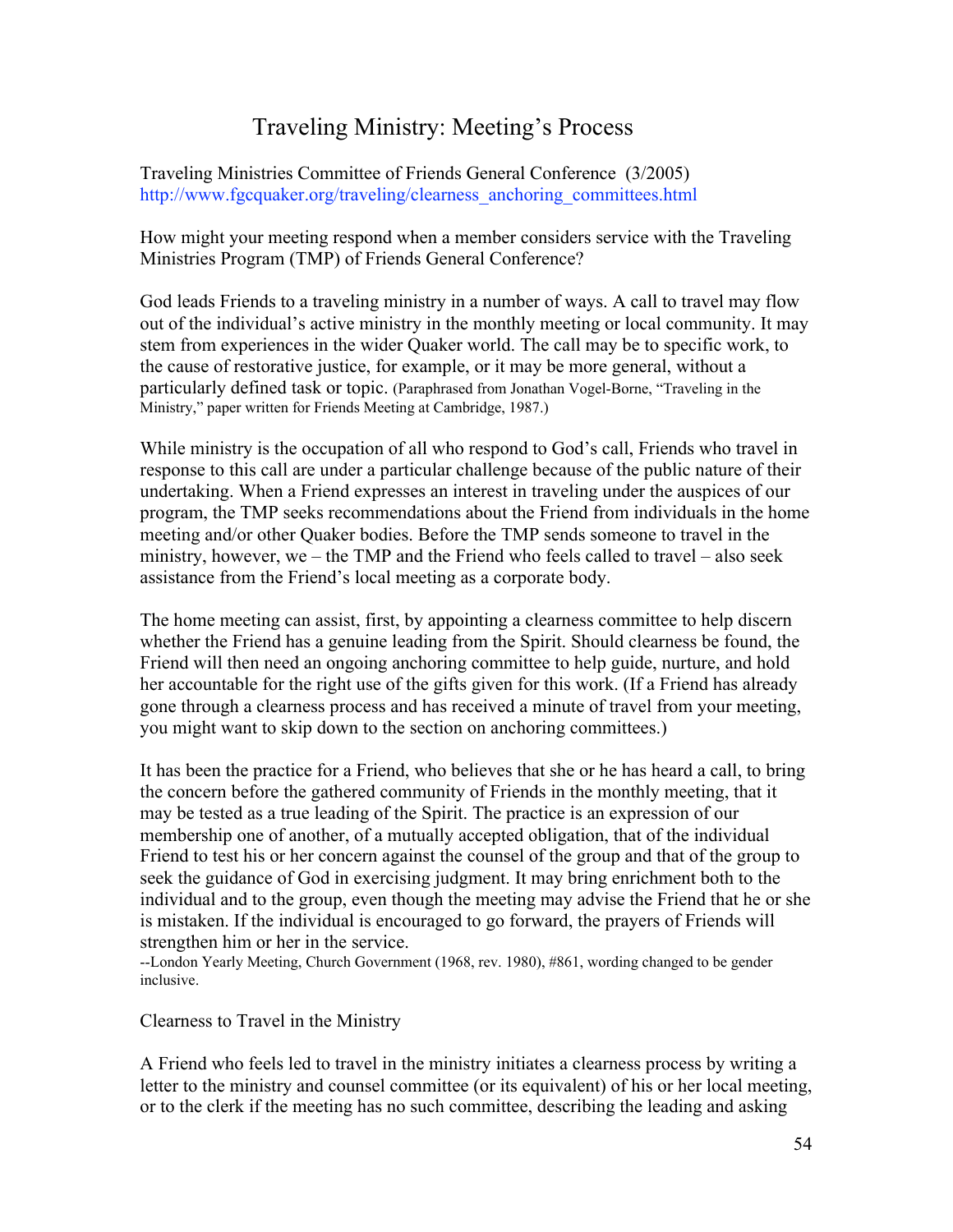for a clearness committee. Procedures vary somewhat among meetings that already have a clearness process for Friends in this situation. Here are some general guidelines.

#### Getting Started

The ministry and counsel committee (or monthly meeting for business) forms a clearness committee by naming three to five seasoned Friends who each possess gifts of spiritual discernment. Members should be people with whom the Friend considering travel in the ministry is comfortable, but who will be able to ask hard questions as needed. It is not appropriate to issue a general call for volunteers. If ministry and counsel cannot find enough suitable Friends from within the meeting to serve on the clearness committee, Friends from nearby meetings might be asked to serve. If the meeting is small and isolated, one or more individuals from local churches might be asked, while giving them a careful and clear explanation of Quaker process.

A clerk is named to convene the clearness meetings and make reports. It is also useful to appoint a recording clerk, who will write down key questions asked during the clearness session and at least some points of the responses.

### Discerning Clearness

The clearness committee and the Friend who has requested it work together to discern clearness to travel while focusing on several areas of inquiry. First, committee members need to learn about the leading itself and the spiritual life out of which it has arisen. The committee and the Friend must then consider whether the leading is merely a passing interest, an ego-driven concern, a true call from God, or some combination. Another essential focus of discernment is whether the Friend possesses the requisite seasoning – wisdom, humility, generosity of spirit, patience, and love – for travel in the ministry. The committee and the Friend also need to explore whether there are any impediments to the proposed travel at this time – personal or family concerns, business or community obligations, meeting responsibilities, or other Quaker commitments. The overriding goal of the clearness process is not to reach any particular outcome, but rather to discern whether there is clarity on these issues and if there is clarity, where it lies.

The clearness committee's first session begins with a substantial period of worship, inviting Divine guidance. Committee members proceed by asking the Friend open, loving, and challenging questions while maintaining an attitude of prayerful listening. Questions are most helpful when they are free of the assumptions or personal impediments of individual committee members. Committee members should also resist the impulse to give advice. Toward the end of the session the committee might shift into a declarative mode to allow Friends to mirror back what they have heard. It is appropriate to close the session with worship as Friends consider the ways in which they have been faithful to the promptings of the Spirit. More than one session might be required for all – the committee members and the Friend who feels led – to discern whether they are clear around the Friend's leading to travel in the ministry at this time.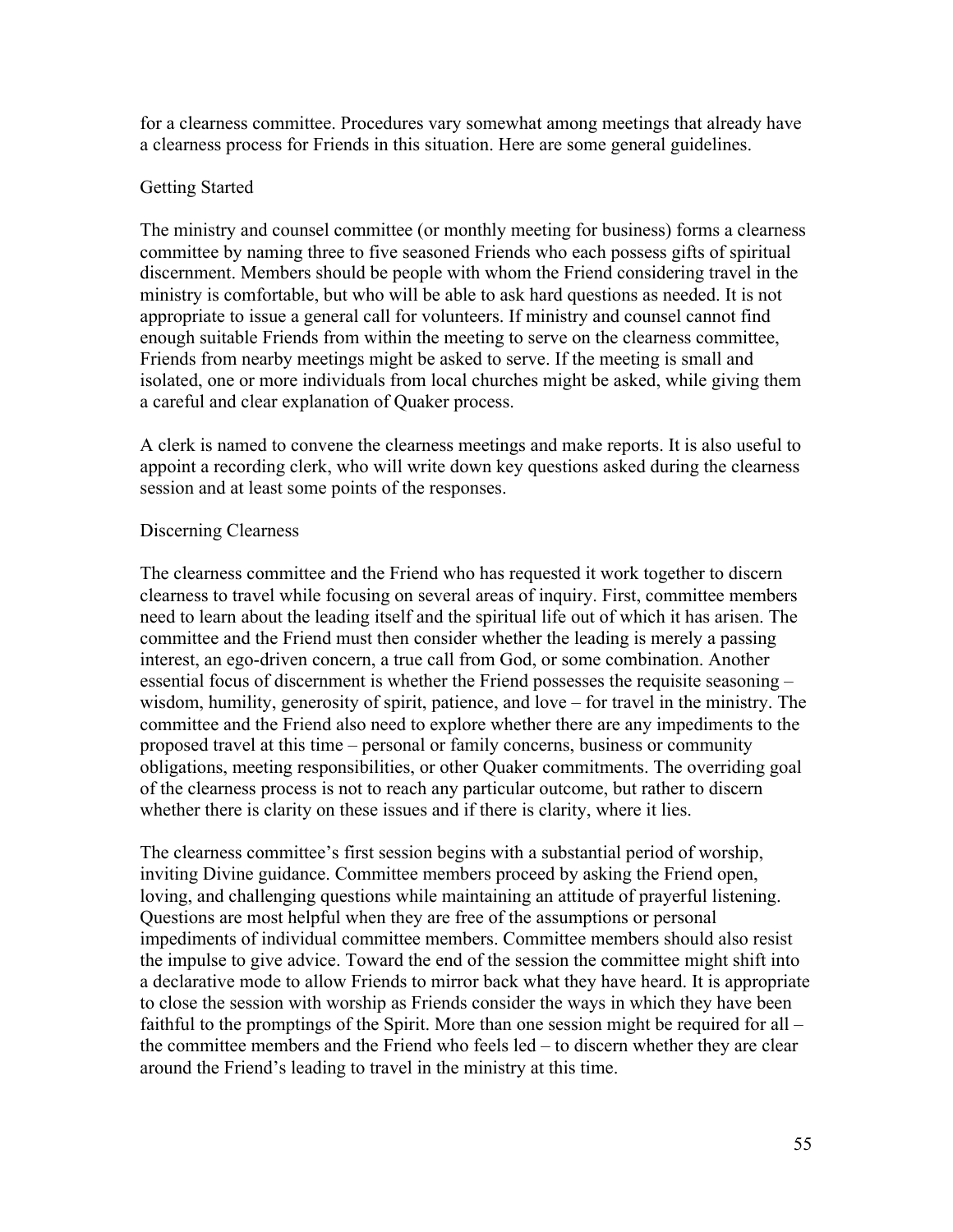#### Forwarding a Recommendation

Should the clearness committee and the Friend reach unity in finding that the leading is genuine, that the Friend is seasoned for travel in the ministry, and that there are no impediments to travel at this time, the committee clerk will bring a recommendation to the ministry and counsel committee. It is helpful if the clearness committee sends a proposed minute to ministry and counsel including a succinct statement of the Friend's call, the purpose of travel, and the committee's findings, as well as its recommendation. This would be done not to presuppose the outcome, but to aid in the discernment process. If, after due consideration, ministry and counsel unites with the finding, the matter is forwarded to the next meeting for business. If the monthly meeting also unites with the finding, the clerk of the meeting will draft a travel minute briefly describing the traveler and the leading. Traditionally when a Friend planned to travel extensively in the ministry outside his or her quarterly or yearly meeting, the monthly meeting forwarded a copy of the travel minute to those meetings for their written concurrence. The TMP coordinator is available to help if a meeting has questions about drafting a travel minute. Her contact information is provided at the end of this paper.

Once the travel minute has been approved, the clearness committee is laid down. The traveler will bring a copy of the minute along on any assignment for TMP or other ministry outside the monthly meeting. It will be "endorsed" (comments written at the bottom of the page) by the clerk of any meeting visited. It is Quaker practice that these endorsements be read in the traveling Friend's own monthly meeting.

### Anchoring Committee

When a meeting formally recognizes a leading and issues a travel minute, it assumes responsibility for guiding the traveling Friend and enabling the ministry to be carried forward. The Friend in turn becomes accountable to the meeting for the right use of the gifts of this ministry. A number of meetings establish a committee, which the TMP calls the "anchoring committee," to provide the needed guidance, support, and accountability.

#### Creating the Committee

The method of appointing an anchoring committee varies somewhat from meeting to meeting. What is important is that Friends follow a transparent, well-ordered procedure. The process outlined in "Getting Started" on page two for forming a clearness committee might also be used for an anchoring committee. One difference in the procedures for setting up these two committees is that a clearness committee is usually appointed by the ministry and counsel committee acting on its own, while in some meetings the clerk or the clearness committee may also be involved in appointing members of the anchoring committee.

Unlike the clearness committee, the work of an anchoring committee is ongoing and may continue for several years. With this in mind members are normally appointed for fixed periods with staggered terms to ensure continuity. Potential appointees need to be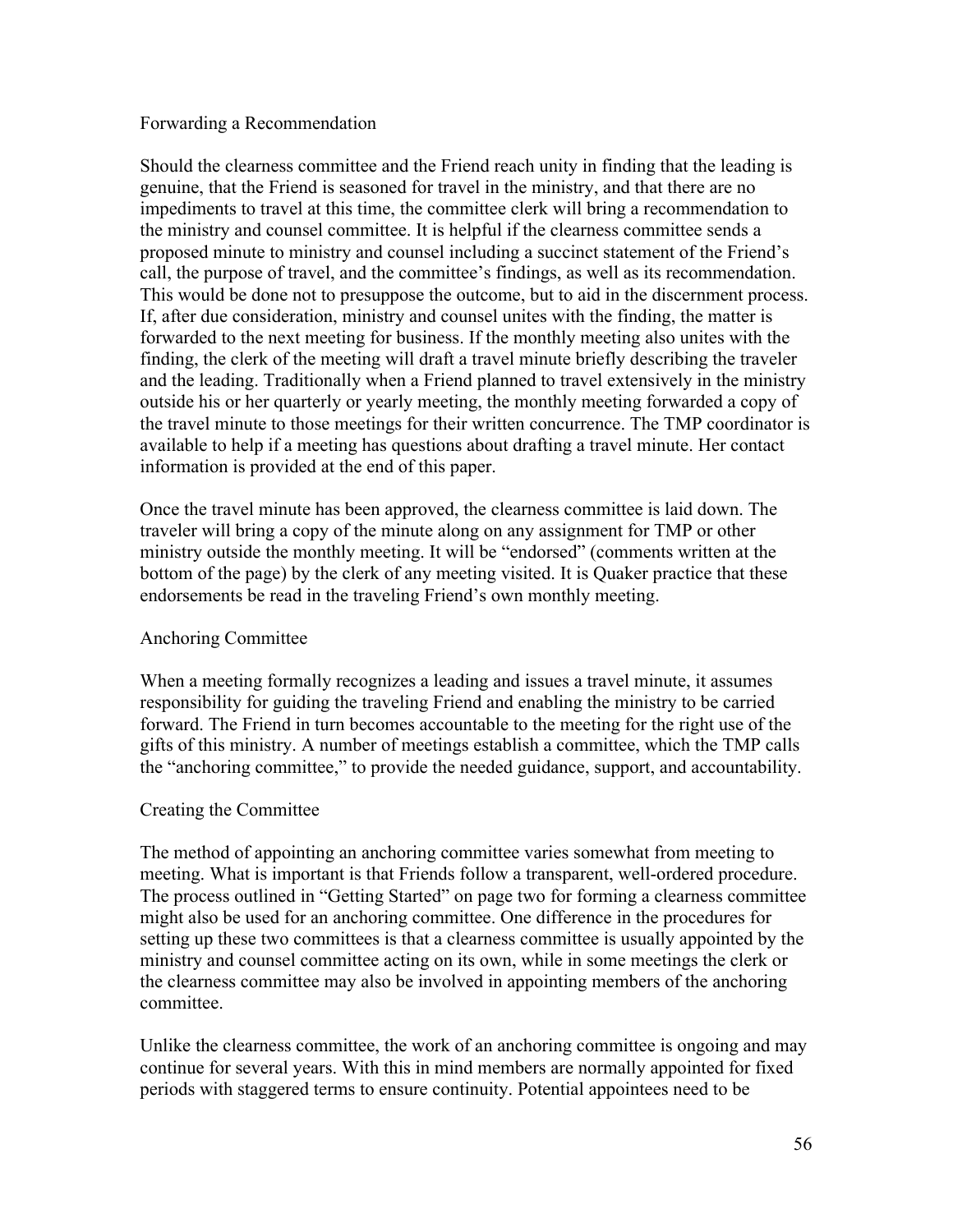informed that the guidance and support of traveling ministry is a weighty, ongoing responsibility.

### Frequency of Meetings

How often the anchoring committee meets depends on the traveling Friend's particular situation. Some receive just one or two invitations a year to travel in the ministry, perhaps to lead a workshop or facilitate a retreat. In such cases the anchoring committee might meet only once before and once after a visit. Other Friends travel frequently. In this situation the anchoring committee might need to meet at least once a month.

#### Major Functions

An anchoring committee has several major functions:

- accountability of the traveling Friend for the right use of gifts, for carrying forward the leading;
- care and nurture of the traveling Friend as the leading is carried forward and when challenges arise; see "Roadblocks," below;
- guidance, particularly with respect to the challenges of ministry; see "Roadblocks," below;
- support, including help with home or family issues that interfere with the ministry, help interpreting the ministry to the meeting, and perhaps help in identifying or arranging financial support; see "Financial Support," below.

The specific tasks required to carry out these functions may differ as widely as the variety of leadings among Friends. While committee members keep a prayerful watch on the ministry, their work will be shaped in part by the nature of the individual's leading, the type and number of opportunities to travel, challenges encountered on the road, and the personal situation of the traveling Friend. The committee must see that the traveling Friend is faithfully exercising the gifts of ministry and at the same time also nurturing her own spiritual life.

#### Process

Like the clearness committee, an anchoring committee session begins with silent worship as Friends seek Divine guidance. Out of the silence the traveling Friend will speak as led, sharing experiences and raising concerns. Committee members listen prayerfully and with open hearts, holding the speaker in the Light. The committee then proceeds by asking questions to help all present discern how the Spirit is at work through the traveling Friend.

Through careful listening and discernment, committee members may become aware of support, guidance, or nurture that may be needed to further the ministry. This might be something as simple as finding a person to drive the traveler to the airport or as challenging as helping the Friend discern the way through a conflict between the ministry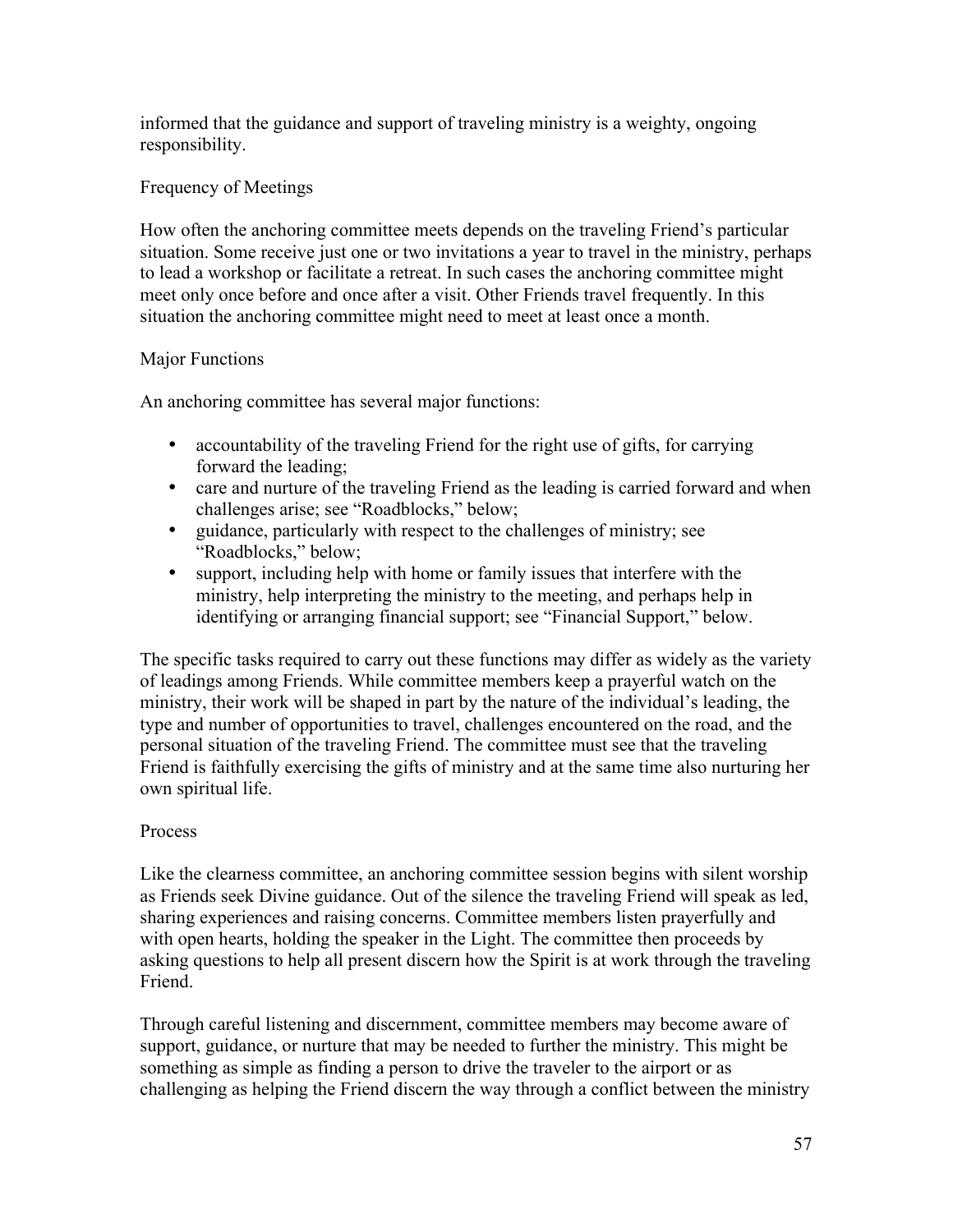and a family responsibility. As far as possible committee members avoid telling the traveling Friend what to do. They rely instead on the Friend's ability to hear Divine guidance within while being supported by the deep listening love of the committee. Some anchoring committees include worship sharing in their meetings.

### Roadblocks

As it nurtures and supports the ministry, the anchoring committee must be alert to roadblocks that might interfere with the right exercise of the traveler's gifts. The committee will want to create an environment conducive to candid sharing. Friends who travel in the ministry have the same human failings we all possess. It is of great comfort to the traveling Friend to be able to share deeply his sense of instances when he felt he ran ahead of his guide or lagged behind. The committee will also need to be sure the ministry continues to be fueled by the traveler's relation with God, and not by her own ego. Guidance might be needed for an individual prone to accept more requests than can be conscientiously fulfilled. The committee will also need to watch for signs of burnout. Perhaps it is time for the Friend to stop traveling for a while and replenish his spiritual energy. For some, difficult personalities encountered during a retreat or a workshop can lessen the joy of traveling ministry. The committee might take this problem into prayer with the Friend to help discern a way forward.

### Revisiting Clearness

Should the traveler appear to lose spiritual grounding or develop new interests beyond the scope of the travel minute, an alert anchoring committee will raise a concern and if need be, help the Friend discern whether it is time to lay down the original leading or go back to the monthly meeting with an expanded or new leading. In this situation the anchoring committee assumes the function of a clearness committee.

### Other Tasks

During travel, committee members hold the Friend in the Light. Following a visit the traveler should be sure to give, in timely fashion, a copy of the travel minute endorsed by the clerk of the meeting or other Quaker body visited, to the clerk of the anchoring committee. (See the TMP page at fgcquaker.org for a note on travel minutes and their endorsements.)

The committee has the following administrative responsibilities:

- to review the endorsements on the travel minute and make note of any concerns reflected in the comments;
- to maintain its own confidential records;
- to keep the monthly meeting informed about the traveler's work, including submitting a written report annually. The endorsements on the travel minute might be read in meeting for business. The traveler might also want to submit his or her own written report to the meeting.